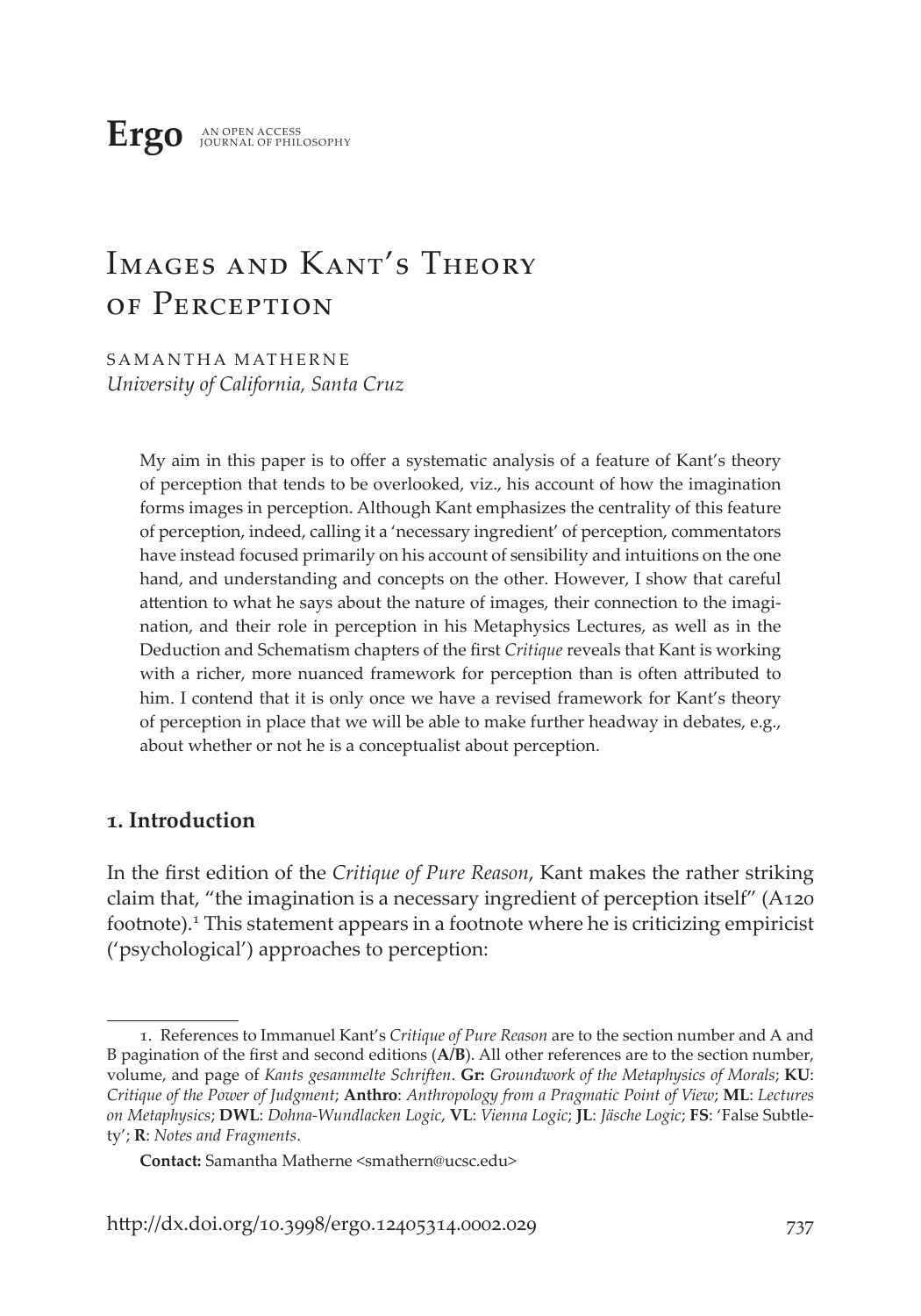No psychologist has yet thought that the imagination is a necessary ingredient of perception itself. This is so partly because . . . it has been believed that the senses do not merely afford us impressions but also put them together, and produce *images* of objects, for which without doubt something more than the receptivity of impressions is required, namely a function of the synthesis of them. (A120 footnote, my emphasis)

One of the basic ideas that emerges in this passage is that Kant thinks the empiricist has gone wrong in explaining a particular feature of perception, viz., how a distinctive type of perceptual representation, an *image* [*Bild*], is produced. Whereas the empiricist maintains that images are produced by means of our receptive sensible capacities, Kant argues that 'something more' is required. He identifies this something more as the synthetic activity of the *imagination*: "There is thus an active faculty of the synthesis of the manifold [of sense] in us, which we call the imagination . . . For the imagination is to bring the manifold of intuition into an **image**" (A120). What thus emerges in this context is Kant's commitment to the central role that the imagination and its activity of image formation play in perception.<sup>2</sup>

Yet in spite of the emphatic nature of Kant's claims here, in recent discussions of his philosophy of perception, this line of thought has not yet received due attention. It is my goal in this paper to begin remedying this lacuna by offering a systematic account of the role the imagination and image formation play in Kant's account of perception in both the pre-Critical and Critical periods.

However, before proceeding to the details of my interpretation, it is worth considering why these aspects of Kant's view tend to be overlooked. There are several variations of, and reasons for, this neglect. To begin, setting the topic of images aside, a number of commentators have not devoted any serious attention to Kant's account of the imagination's contribution to perception at all.<sup>3</sup> I believe there are at least two motivations for this. In the first place, in contemporary

<sup>2.</sup> Given that Kant thinks the imagination and image formation are *necessary* ingredients of perception, he has a more narrow understanding of what perception involves than many contemporary theorists do (for a discussion of his narrow definition of perception [*Wahrnehmung*], see Tolley (2015). This being said, I believe his account of images bears directly on issues in contemporary philosophy of perception that concern the role that perspective plays in it. Here, I particularly have in mind what Noë (2004) calls the problem of "perceptual presence": given that perception is limited by our embodied perspective, how are we to explain our ability to perceive objects as having features that transcend that perspective, e.g., how can I perceive a house as having a back side even though I am looking at its front side or how can I perceive an apple as having a white core even though I am looking at its unbroken red surface. I return to this issue in my discussion of the phenomenological view of images in Section 3 below.

<sup>3.</sup> See, e.g., McDowell (1994; 2009), Engstrom (2006), Hanna (2011), Gomes (2014), McLear (in press).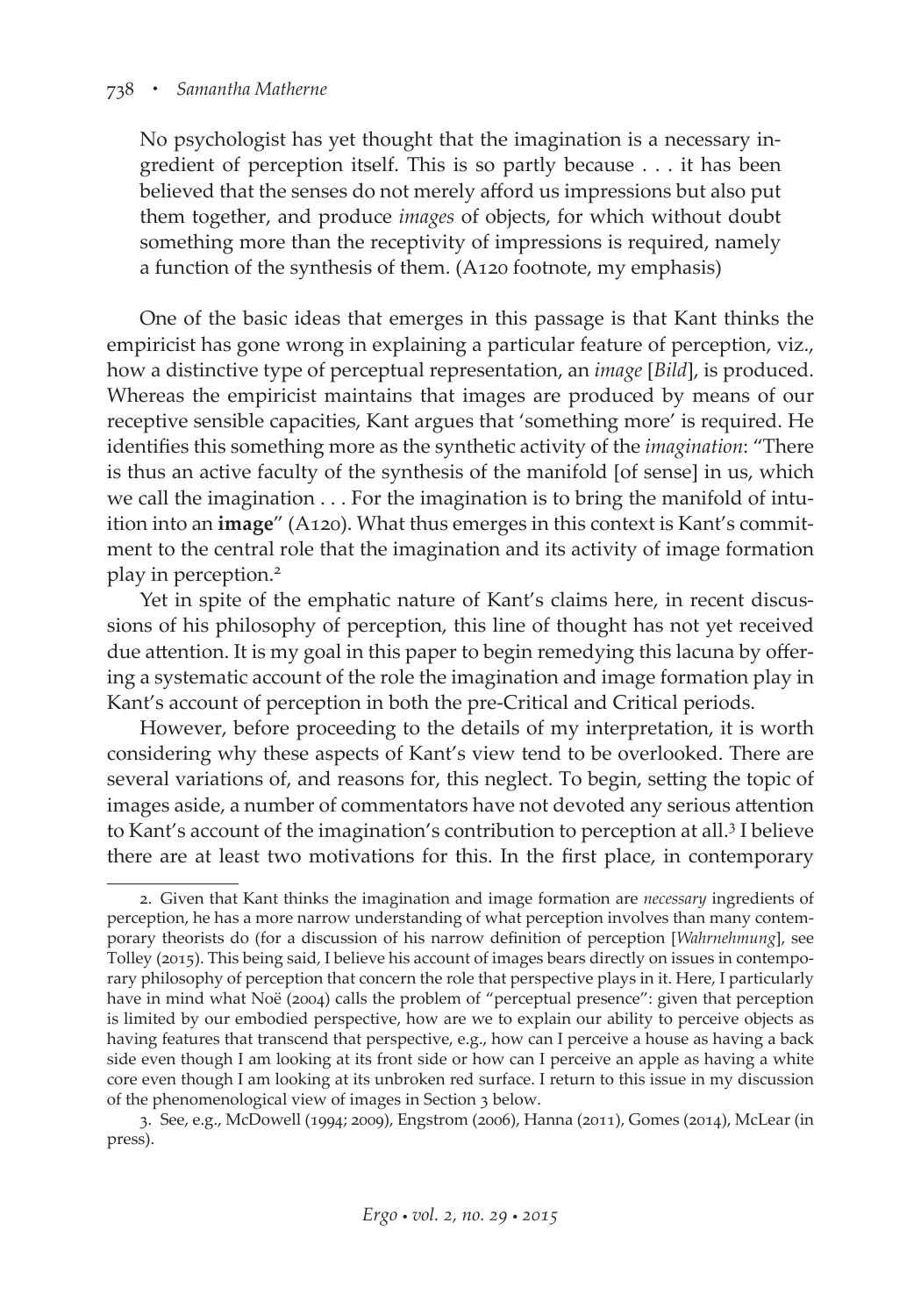philosophy of mind, there is a tendency to distinguish between *imaginative* and *perceptual* activities: whereas the former, it seems, involves *imagining* something that is not and perhaps has never been present to us, e.g., in visualization or make-believe, *perceiving* appears to be quite different, depending on our interaction with what is present here and now.4 While this may tempt us to distance Kant's account of perception from his account of imagination, it is important to recognize that for thinkers in the early modern context, like Descartes and Berkeley, it was often supposed that the imagination was involved in the perceptual process,<sup>5</sup> in which case, we should not be surprised to find Kant proceed as he does, viz., by talking about the imagination in the context of perception.<sup>6</sup>

However, there is a second reason for the recent oversight of his account of imagination in perception, which stems from a trend internal to Kant scholarship: the imagination simply does not fit within the framework for perception that has come to dominate discussions of Kant's theory of perception, viz., the framework of 'sensibility and understanding' that was put forth by Wilfrid Sellars (in a certain mood) and popularized by John McDowell.7 Within this framework, Kant's account of perception is analyzed in terms of the relationship between two mental capacities, sensibility and understanding, and the distinctive type of representations each produces, intuitions and concepts. For commentators who focus exclusively on this framework, the contribution of a third imaginative capacity falls by the wayside. The problem with this strategy is that although Kant's analysis of sensibility and understanding is pivotal for his ac-

<sup>4.</sup> As Gendler makes this point, "To *imagine* something is to form a particular sort of mental representation of that thing. Imagining is typically distinguished from mental states such as *perceiving*, *remembering* and *believing* in that imagining S does not require (that the subject consider) S to be or have been the case, whereas the contrasting states do" (2013).

<sup>5.</sup> See, e.g., Descartes's claim in *Treatise on Man* that the retinal images required for perception depend on the surface of the pineal gland, which is the "seat of the imagination" (1972: 106) or Berkeley's analysis of the role imagination plays (by means of 'suggestion') in 'mediate' perception in *Of the Principles of Human Knowledge* and the *Three Dialogues*.

<sup>6.</sup> This is not to say that Kant thinks that the imagination is *only* exercised in perception; rather, he acknowledges that the imagination can also be exercised in mere imagining (see, e.g., Anthro 7:167–9, 174–6, 189–190; A201–2/B247, B275; ML 28:230–238, 28:585; R6315–6;). Indeed, both imagining and perceiving are operations that Kant traces back to the imagination as a basic faculty of the mind. He defines this faculty as "a faculty for representing an object even **without its presence** in intuition" and he allows for it to be exercised in different ways, e.g., in *a priori* and *a posteriori* ways and in productive and reproductive ways (B151; see also Anthro 7:167). Though these exercises all play an important role in Kant's theory of the imagination, for the purposes of this paper, my focus is on how the imagination functions in an a posteriori way in perception. For a discussion of Kant's more general theory of the imagination, see Matherne (2016).

<sup>7.</sup> See Sellars's *Science and Metaphysics* (1968) and McDowell's *Mind and World* (1994) and *Having the World in View* (2009). As I discuss below, however, in later work, Sellars (1978) addresses the role the imagination plays in Kant's theory of perception.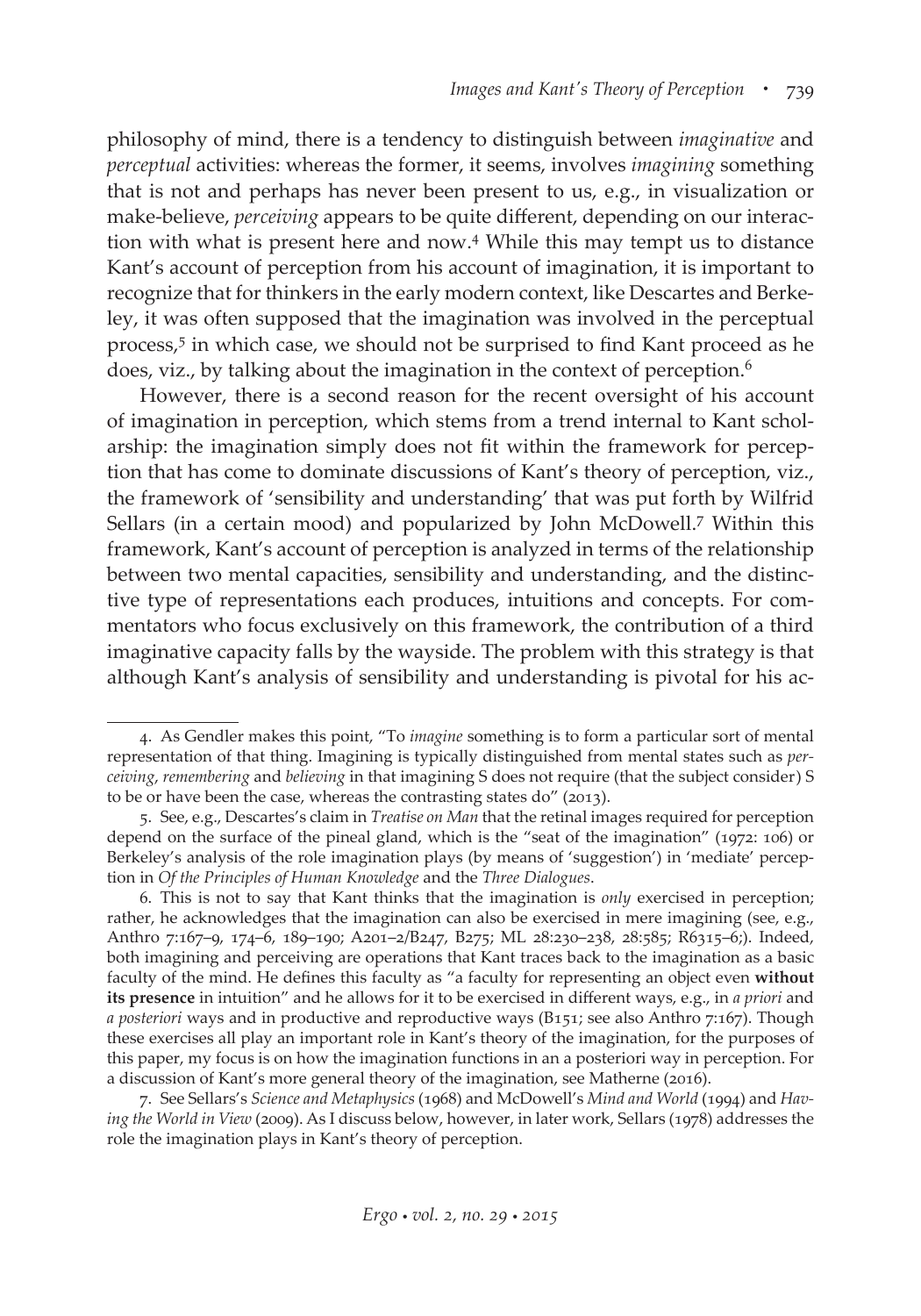count of perception, given that the imagination is also a persistent theme in his analysis, we cannot fully understand his view if we do not attend to the imagination's contribution.

To be sure, not all commentators have neglected Kant's account of the imagination in perception; nevertheless, few have concentrated on his analysis of the role *images* play in this process.<sup>8</sup> This is perhaps due to another trend in contemporary discussions of the imagination, viz., the tendency to distance the imagination from images or mental imaging. As Amy Kind has pointed out, in spite of the long standing historical tradition to connect the imagination to images, Gilbert Ryle's imageless approach to the imagination in *The Concept of Mind* (1949) set the stage for how the imagination came to be analyzed in the second half of the  $20^{th}$  century (Kind  $2001: 85-6$ ). Indeed, it is now more common to either distinguish imaginative activity from mental imaging or deny that the imagination is connected to images altogether.<sup>9</sup> So even if we are willing to acknowledge that Kant thinks the imagination is a necessary ingredient of perception, we might think (or, in some cases, explicitly argue) that this has nothing to do with a capacity for image formation.10 Yet given that this directly conflicts with the sorts of claims we see Kant make in the A120 footnote passage mentioned above, we have reason to worry that this approach does not do full justice to his views of perception either.

There is, however, a smaller set of commentators who have acknowledged that both the imagination and images play an important role in Kant's theory of perception; yet among these commentators, there is a tendency to focus exclusively on what Kant says about images in the Transcendental Deduction.<sup>11</sup> While this is, no doubt, a crucial text, there are two other texts that make a vital

<sup>8.</sup> See, e.g., Young (1998), Allison (2001), Allais (2009), Land (2011), McLear (2015).

<sup>9.</sup> As examples of this, Kind (2001: 86) cites the imageless accounts of imagination defended by Shorter (1952), Armstrong (1968), and Dennett (1986), and the accounts that 'retreat' to the claim that imagining can occur without imaging defended by Scruton (1974), Walton (1990), and White (1990).

<sup>10.</sup> For some, the motivation for distinguishing imaging from Kant's account of perceiving stems from the distinction mentioned above: forming a mental image of an object seems very different from seeing an object. See, e.g., Strawson (1974: 54) and Young (1988: 142). In a slightly different vein, Sellars argues that imaging is different from imagining in perception because the latter requires conceptualization, while the former does not (1978: 236). Meanwhile other commentators argue that Kant cannot be defending an image-based account because he regards this as the empiricist (Humean) view, which he wants to offer an alternative to. Allison indicates that even if Kant mentions images, we need to refrain from interpreting Kant's imagination primarily as a capacity for mental imaging because failing to do so "brings [Kant's imagination] closer to familiar empiricist views that it actually is" (2004: 187). And Young argues that unlike Hume who thinks that the imagination is a capacity for forming images that play a causal role in 'occasioning' belief, Kant thinks that the imagination is capable of "grounding and justifying judgment," in which case Kant cannot be conceiving of the imagination as a capacity for mental imaging (1988: 140).

<sup>11.</sup> See, e.g., Rohs (2001), Wenzel (2005), Ginsborg (2008), Griffith (2012), and Williams (2012).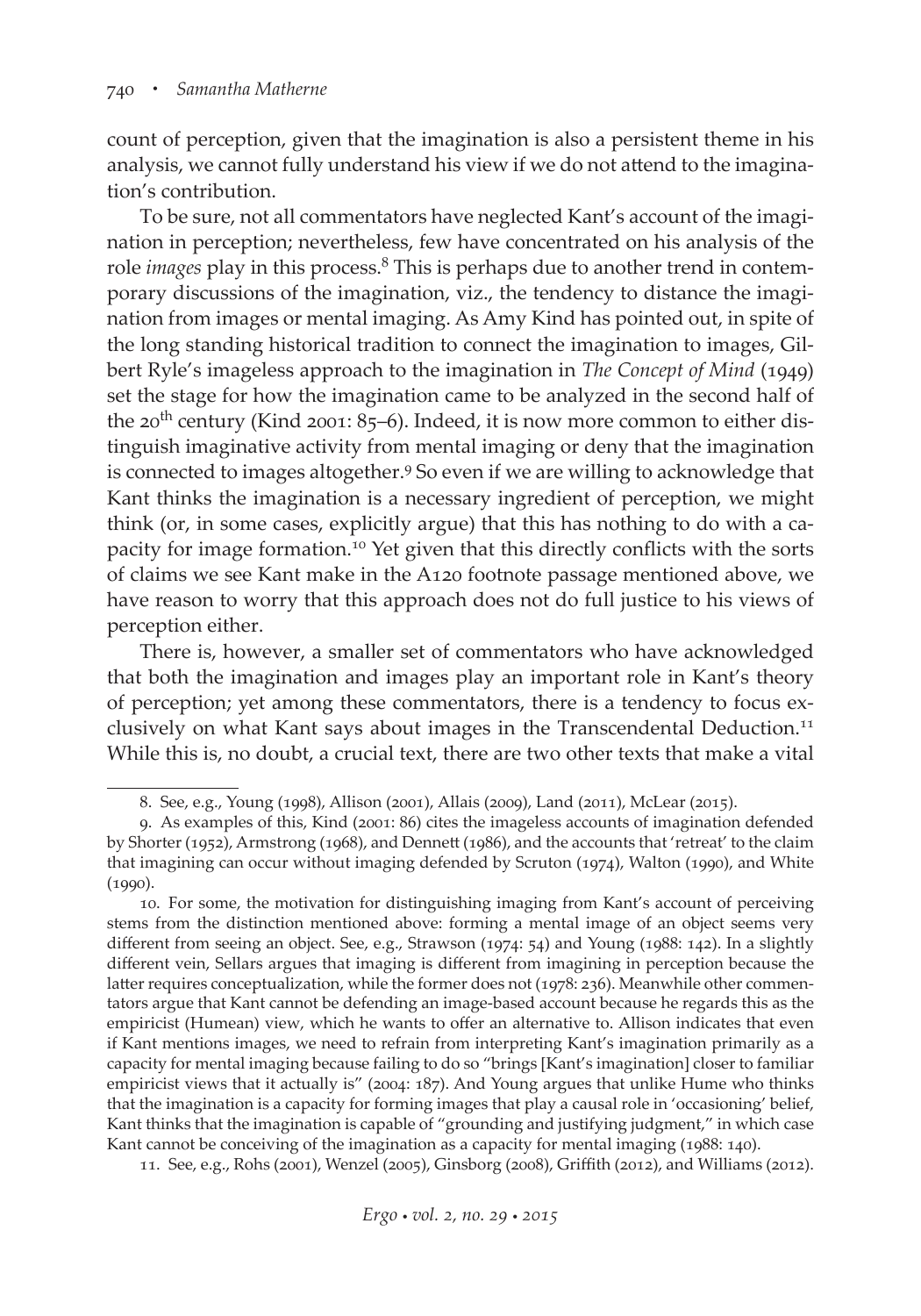contribution to our understanding of images in perception, which have received much less attention. The first text is Kant's Metaphysics  $L_1$  Lectures from the 1770s, which includes his most sustained discussion of the nature of the representations involved in images.12 The second text is the Schematism chapter from the first *Critique* in which he augments his account of images from the Deduction in essential ways.13 Without taking these texts into account, our understanding of Kant's account of images in perception threatens to be incomplete. Insofar as these texts promise to shed light on the trajectory of his thought both from the pre-Critical to the Critical period and within the first *Critique* itself, in order to develop a full picture of Kant's analysis of images in perception, they need to be taken into account.

My aim in this paper is to begin filling in these gaps by offering an interpretation of Kant's theory of perception that turns on a systematic analysis of the role that the imagination and image formation plays in it. I hope to show that careful attention to what he says about the nature of images, their connection to the imagination, and their role in perception in the Metaphysics Lectures and the first *Critique* reveals that Kant is working with a richer, more nuanced framework for perception than is often attributed to him. I begin in Section 2 with a brief discussion of the framework of sensibility and understanding in which Kant's theory of perception is typically situated. In Section 3, however, I start building the case that we need to revise this framework to include what he says about images and the imagination by looking at the role images play in his account of perception in his Lectures on Metaphysics from the 1770s. In Section 4 I turn to his development of this theory of images in perception in the first *Critique,* specifically in his account of synthesis and image formation in the A and B versions of the Transcendental Deduction. Though the Deduction is crucial for understanding his theory of images, in Section 5 I argue that Kant does not complete his analysis of this issue until the Schematism chapter and it is for this reason that we should pay more attention to this chapter as making a central contribution to his account of perception. I conclude in Section 6 by

<sup>12.</sup> Makkreel (1990: Ch. 1) is among the few commentators who address these lectures; however, he does not then take up the topic of images in his analysis of the first *Critique*.

<sup>13.</sup> There are a few exceptions to this. Sellars's discussion of images turns on an analysis not of the Deduction, but of the Schematism; however, as he says his method is "not that of textual exegesis and commentary" (1978: 231). Longuenesse (1998) discusses the role images play in both the Deduction and the Schematism; however, she tends to focus not on the sorts of perceptual images I am concerned with here (she, e.g., mentions images as intuitive representations of perceptual objects only in passing on 208 and 272–3), but rather on the image of numbers (257–263) and space and time as the 'pure images' of magnitude (266–271). Paton (1936) also talks about images as they figure in the Deduction and Schematism and I will take up the differences between his interpretation and my own below. Meanwhile, Strawson (1974) touches on Kant's account of the imagination in the Deduction and the Schematism, yet his analysis of images tends to draw not on Kant's texts, but rather on a commonsensical understanding of images.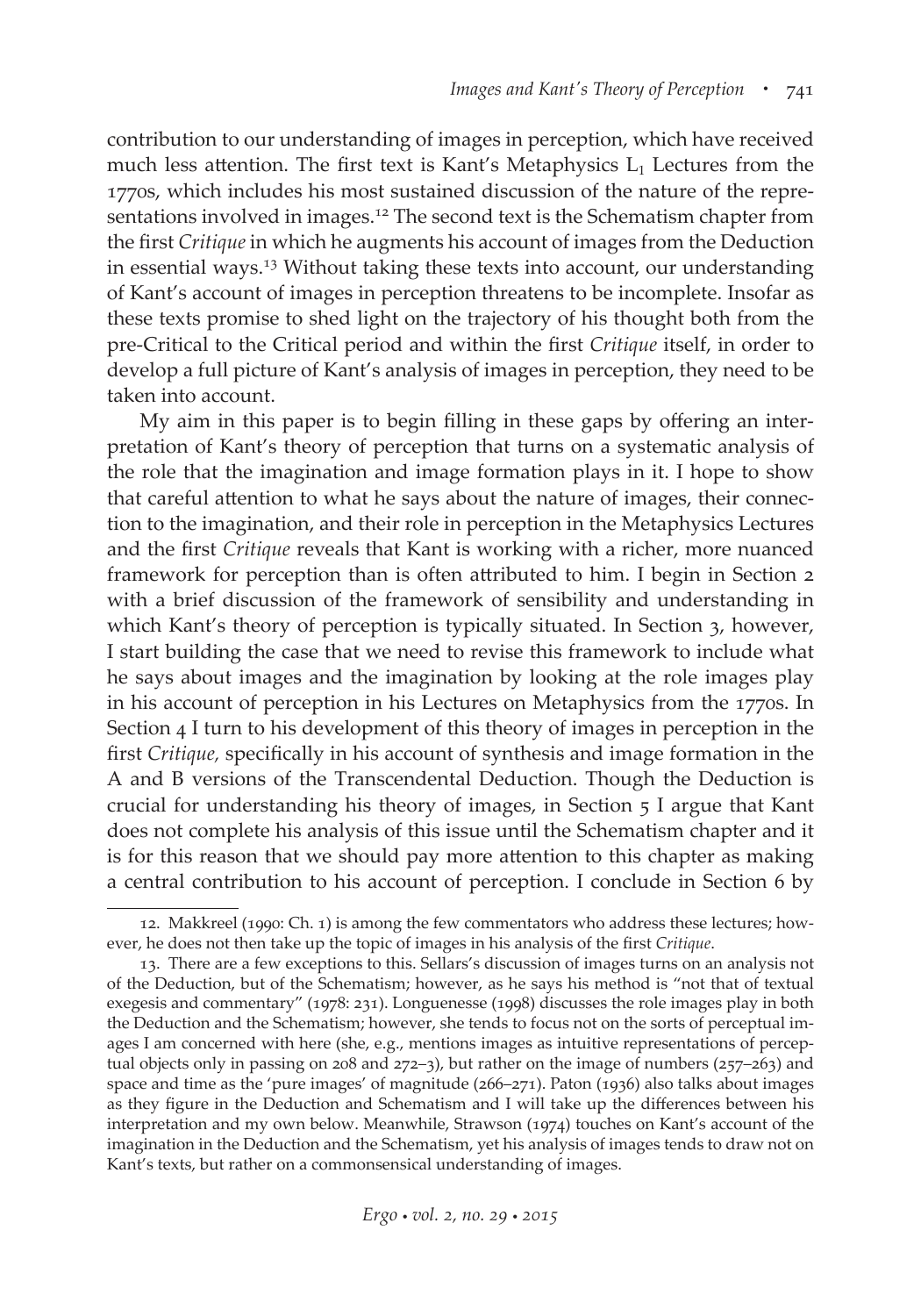exploring what implications this revised account of Kant's theory of perception might have for debates about whether or not he is a conceptualist.<sup>14</sup> I suggest that if we include images in his framework for perception, then we shall find that he is a conceptualist, albeit a moderate one: on his view, whereas our ability to form *images* in perception is guided by concepts, this, in turn, depends on the non-conceptual deliveries of sensibility, i.e., *intuition* (in a narrow sense).15

# **2. Perception within the Framework of Sensibility and Understanding**

Before proposing my revised framework for Kant's theory of perception, I want to begin by laying out the considerations in favor of situating his account of perception within the framework of sensibility and understanding. The tendency to read Kant's theory of perception in this light is encouraged by familiar passages such as the following:

Our cognition arises from two fundamental sources in the mind, the first of which is the reception of representations (the receptivity of impressions), the second the faculty for cognizing an object by means of these representations (spontaneity of concepts); through the former an object is **given** to us, through the latter it is **thought** in relation to that representation . . . Intuition and concepts therefore constitute the elements of all our cognition (A50/B74).

Given that perception, for Kant, falls under the umbrella of cognition in some way,<sup>16</sup> it is natural to take this passage, and others like it, to indicate that in order

<sup>14. &#</sup>x27;Conceptualists' who argue that the intuitions involved in perception depend on concepts or conceptual capacities include McDowell (1994; 2009), Sedgwick (1997), Abela (2002: Chs. 2– 3), Wenzel (2005), Engstrom (2006), Ginsborg (2008), Griffith (2012), Williams (2012), and Landy (2015: Ch. 3). 'Non-conceptualists' who argue that these intuitions do not involve concepts include Rohs (2001), Hanna (2005; 2008; 2011), Allais (2009), Grüne (2009; 2011), Tolley (2013), and McLear  $(2015).$ 

<sup>15.</sup> I explain what I have in mind by intuitions in a narrow sense in Section 4.

<sup>16.</sup> I say 'in some way' because although in this passage Kant treats cognition as something that requires the coordination of concepts and intuitions, later in the *Stufenleiter* he says that either intuitions or concepts can count as cognitions (A320/B377). While this is a vexed issue that I cannot do justice to here, taking our cue from the *Stufenleiter* I take his view to be that a cognition in the most general sense involves representations with consciousness that refer to an object (what he calls an "objective perception [*Perzeption*]," note the word he uses here is *Perzeption* and not *Wahrnehmung*, which he uses in the Deduction). There are, in turn, various species of cognition, including intuitions, concepts, 'experience' [*Erfahrung*] (which involves a combination of the two through the three-fold synthesis of apprehension, reproduction, and recognition), and 'perception' [*Wahrnehmung*] (which, I argue below, involves the formation of a distinctive type of representation, viz.,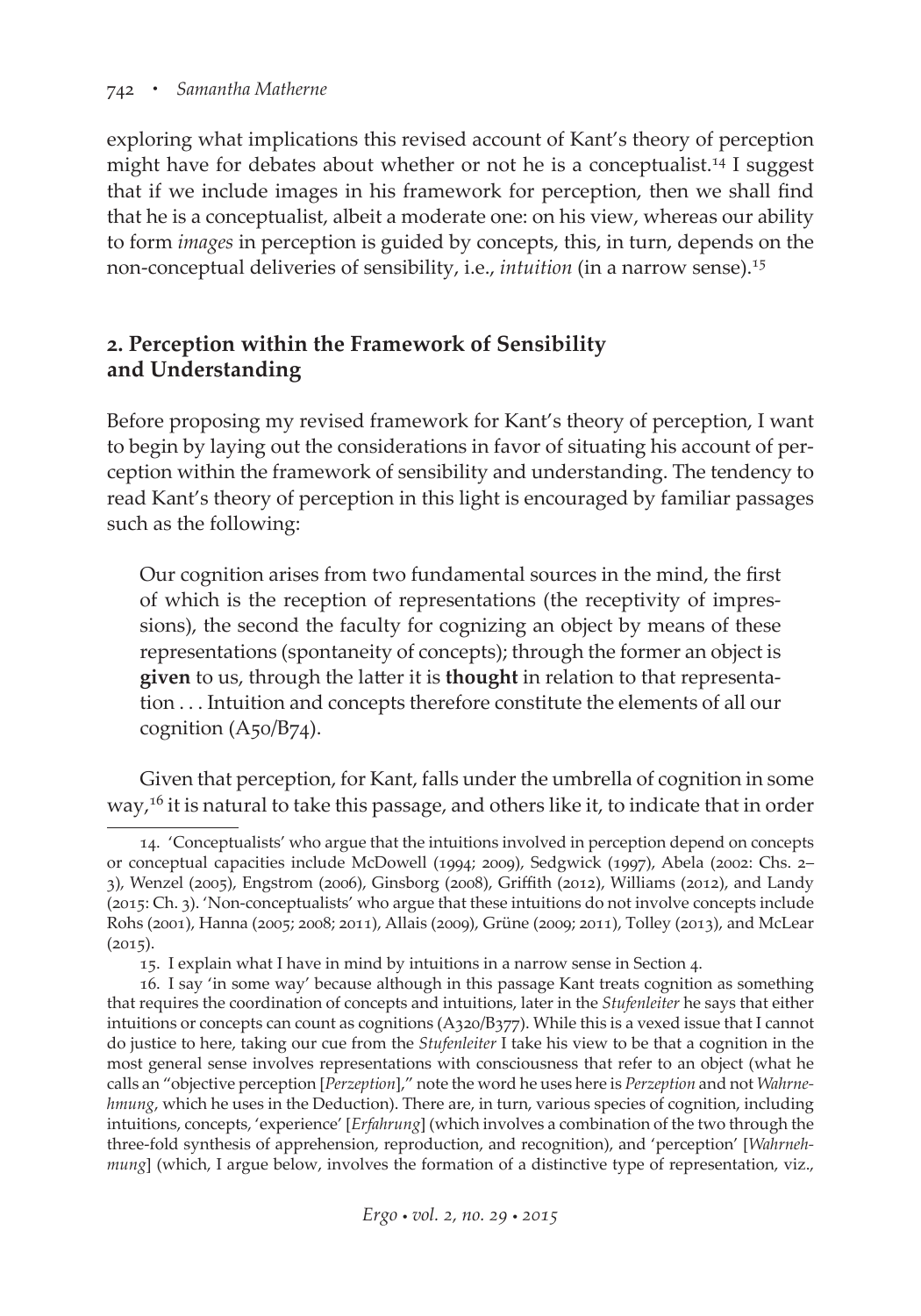to elucidate his account of perception, we must look to his analysis of the relationship between sensibility and intuitions, on the one hand, and understanding and concepts, on the other.

Kant, indeed, orients the first part of the first *Critique*, the 'Transcendental Doctrine of Elements', around an analysis of sensibility and understanding as the two 'elements' of cognition (A15/B29, A21/B36). In the first section, the 'Transcendental Aesthetic', Kant "first isolate[s] sensibility" (A22/B36) in order to study the nature of intuition, while in the second section, the 'Transcendental Logic', he "isolate[s] the understanding  $\ldots$  and elevate[s] from our cognition merely the part of our thought that has its origin solely in the understanding" (A62/B87). In the Aesthetic, Kant then characterizes sensibility as follows:

The capacity (receptivity) to acquire representations through the way in which we are affected by objects is called sensibility. Objects are therefore given to us by means of sensibility, and it alone affords us intuitions  $(A19/B33).$ 

As we see here, Kant describes sensibility as a receptive capacity, which is responsible for giving us objects and he claims that 'it alone' is responsible for producing the sort of representation he calls an 'intuition'. He characterizes an empirical intuition as a representation that "is related to the object through sensation," where sensation is defined as a subjective representation that refers to our state insofar as we are affected by objects (A320/B377, see also A19–20/ B34). So whereas a sensation reflects a modification of our state, an intuition is a representation that reflects the object. More specifically, he argues that the objective representation involved in an intuition is a representation that "is immediately related to the object," i.e., it directly presents the object without having to go through any other representational intermediaries, and it is 'singular', i.e., a representation of a particular or an individual (A320/B377, see also A19/B33, A68/B93).

In contrast to the receptive nature of sensibility, Kant claims that the understanding is a spontaneous capacity by means of which we are able to think about the objects that are given to us through intuition (A51/B75). And just as sensibility is responsible for intuitions, Kant maintains that the understanding is responsible for concepts: "Concepts are therefore grounded on the spontaneity of thinking, as sensible intuitions are grounded on the receptivity of impressions"

an image through the schema-guided synthesis of apprehension and reproduction that happens in accordance with a concept but does not require the synthesis of recognition). This point aside, given his different uses of 'cognition', both the conceptualist and the non-conceptualist could say that perception involves cognition if by 'cognition' the conceptualist has in mind the cognition involved in experience and the non-conceptualist has in mind the kind involved in intuition.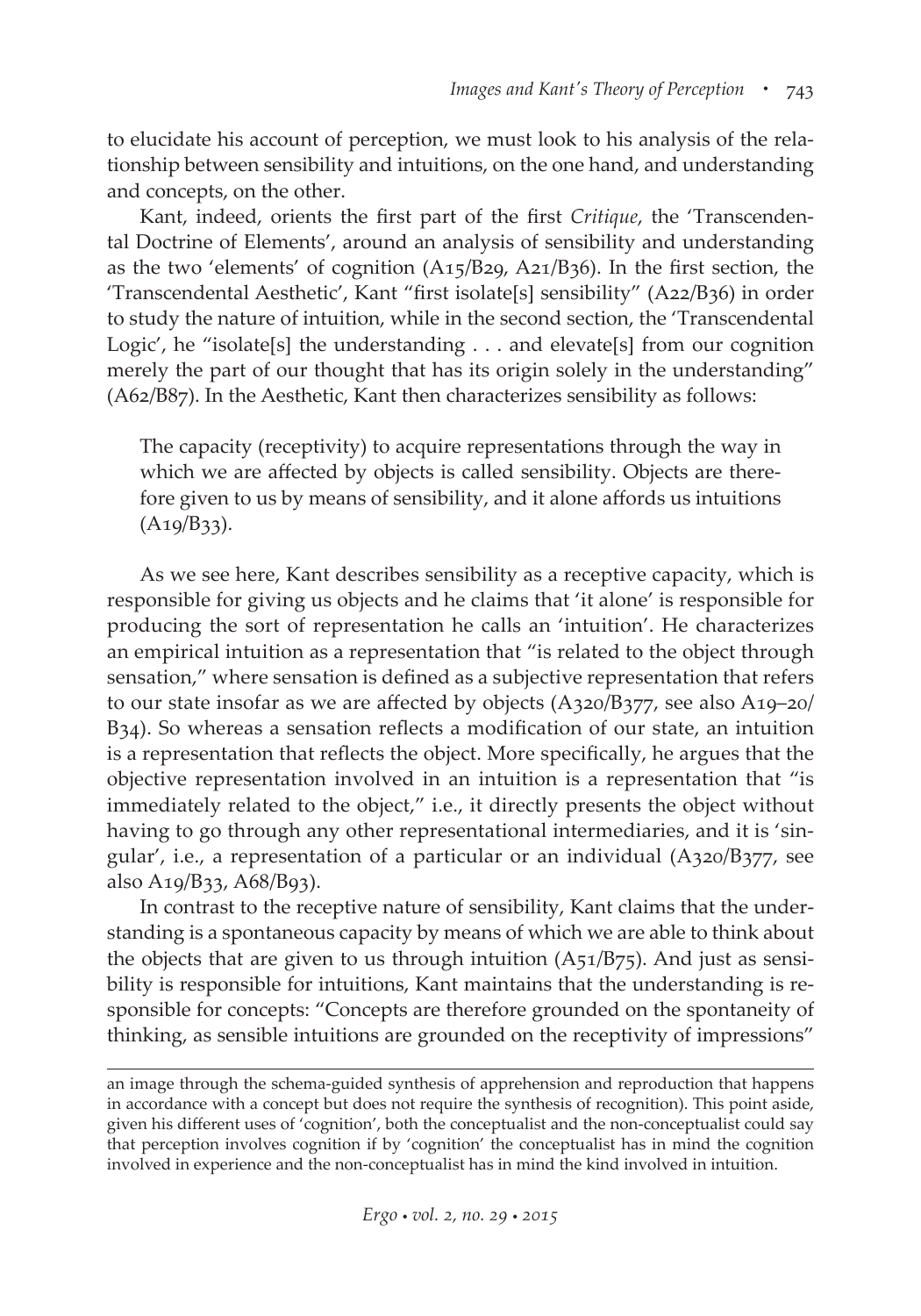(A68/B93). Unlike an intuition, Kant claims that a concept is the sort of representation that is 'mediately' related to an object "by means of a mark, which can be common to several things" (A320/B377, see also A68/B93). His idea is that a concept relates to an object through a generic representation of a property that can be instantiated by multiple objects. These conceptual representations serve as the intermediaries through which we are able to actively think about the objects provided to us by intuition.

It is within this framework of sensibility and understanding that Kant's account of perception is typically situated. For this reason, the analysis of his theory of perception has tended to turn on questions like, does Kant think that both sensibility and understanding are involved in perception and does Kant think that both intuitive and conceptual representations are required in order to perceive an object?17 This is why much of the recent literature on his account of perception has been concerned with how he conceives of intuitions and whether we can form perceptual representations that are immediately related to objects and are singular without relying on concepts (as the so-called 'non-conceptualists' would have it) or whether this depends on the possession of concepts or conceptual capacities (as the so-called 'conceptualists' would have it).

While these are no doubt important questions and ones that we shall return to in Section 6, in what follows, I show that any analysis of Kant's theory of perception solely within this framework of sensibility and understanding is incomplete because it neglects a key component of his account of perception, viz., the contribution of a third capacity, the imagination, and the distinctive representations, images, it contributes to perception. As we shall see, whether we look at Kant's early lectures, the Deduction, or the Schematism, the imagination and images play a central role in his account of perception, in which case, I argue we should revise our understanding of Kant's framework of perception accordingly.

## **3. Images in the Metaphysics Lectures**

In order to begin restoring images and image formation to Kant's theory of perception, I want to begin my interpretation with an analysis of his view of images.<sup>18</sup> As we shall soon see, Kant approaches images through a representational

<sup>17.</sup> For citations to the relevant secondary literature, see Section 1.

<sup>18.</sup> Given that Kant privileges the role images play in perception, his theory of perception belongs in a long tradition that treats visual perception as the paradigmatic case of perception. I think it would be possible to extend Kant's analysis of images to other sensory modalities if we de-emphasized his imagistic language and focused, instead, on his idea (discussed below) that perception involves holistic representations that represent an object from multiples sides and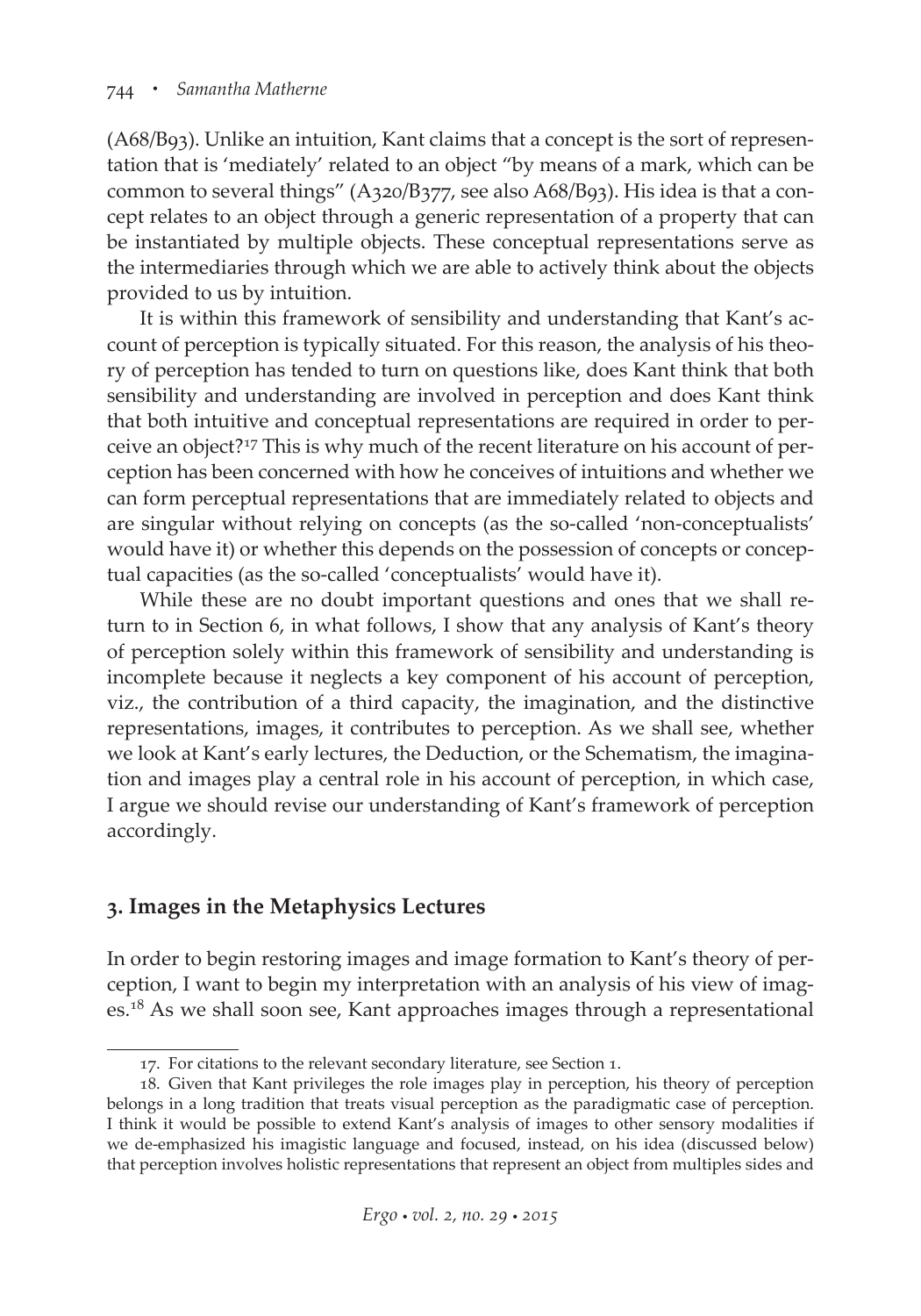lens,19 so the question for us is what type of mental representation does Kant think images involve?20 Let's consider three different views of images we might attribute to Kant.<sup>21</sup> According to one view, which we could label the 'imaginary view', an image is a picture-like representation of something that is not present and perhaps has never been present. An example of this would be the image I form when I visualize myself finishing a marathon or picture what Anna Karenina looks like. Other accounts of images, however, make room for images to play a role in our current perceptions. On one such view, call it the 'snapshot view', images are treated like mental snapshots, i.e., as representations that capture a single spatio-temporal instance. When I, for example, look at the sun just as it dips below the horizon, we might think that I (much like my camera) form a representation of it that captures this precise moment. In a third more unorthodox vein, which I shall refer to as the 'phenomenological view', images can be regarded as complex, holistic representations that represent something from multiple spatio-temporal perspectives, e.g., an image of a house that represents not only the front-side that is directly given to me, but its back-side as well.<sup>22</sup> Describing this view in a broadly Husserlian way, we could say an image is a holistic representation of multiple 'adumbrations' of a perceptual object, i.e., of the object as it appears from different perspectives.<sup>23</sup> We could also cash out this

19. Insofar as Kant offers a representational analysis of images, his account should be distinguished from enactive accounts of images, which make imagery dependent not on representational states, but on our active, embodied engagement with the world (see, e.g., O'Regan and Noë 2001).

20. More specifically, I take Kant's view to be that images are representations *of* objects, i.e., they are the representational contents by means of which we are directed towards objects, and not internal represented objects (e.g., sense data) that we are directed towards in perception.

21. Given the textual evidence presented below, it seems clear that Kant conceives of images along pictorial lines, so in what follows I will not consider descriptionalist approaches to images, e.g., Dennett (1979).

22. Images in this sense can be understood as the sort of representations that are involved in the phenomena that Noë (2004) calls "perceptual presence," i.e., the phenomena in which we perceive an object as having features that are not, strictly speaking, present to us, e.g., when I perceive a house as having a back side even though I am looking at its front side. So understood, images are representations that represent not only the features of the object immediately present to us, but features of the object that are absent as well. For a discussion of how Kant's view bears on the problem of perceptual presence, see Sellars (1978), Thomas (2009), and Kind (in press).

23. Husserl describes adumbrations as follows: "A physical thing is necessarily given in mere "modes of appearance" in which necessarily a *core of "what is actually presented"* is apprehended as being surrounded by a horizon of "*co-givenness*". . . . [The indeterminateness of the horizon] *points ahead* to possible perceptual multiplicities which, merging continuously into one another, join to-

points of view. For while Kant focuses on the sides and points of view available to vision, we could broaden this view to includes those that are available to the other senses as well. To this end, one could perhaps draw on Kant's discussion in the *Anthropology* of the five senses (§§15–23), especially on touch and hearing, which he designates alongside sight as 'objective' senses, in contrast with taste and smell, which are 'subjective' (Anthro 7:157). This, however, is not a project I shall pursue here.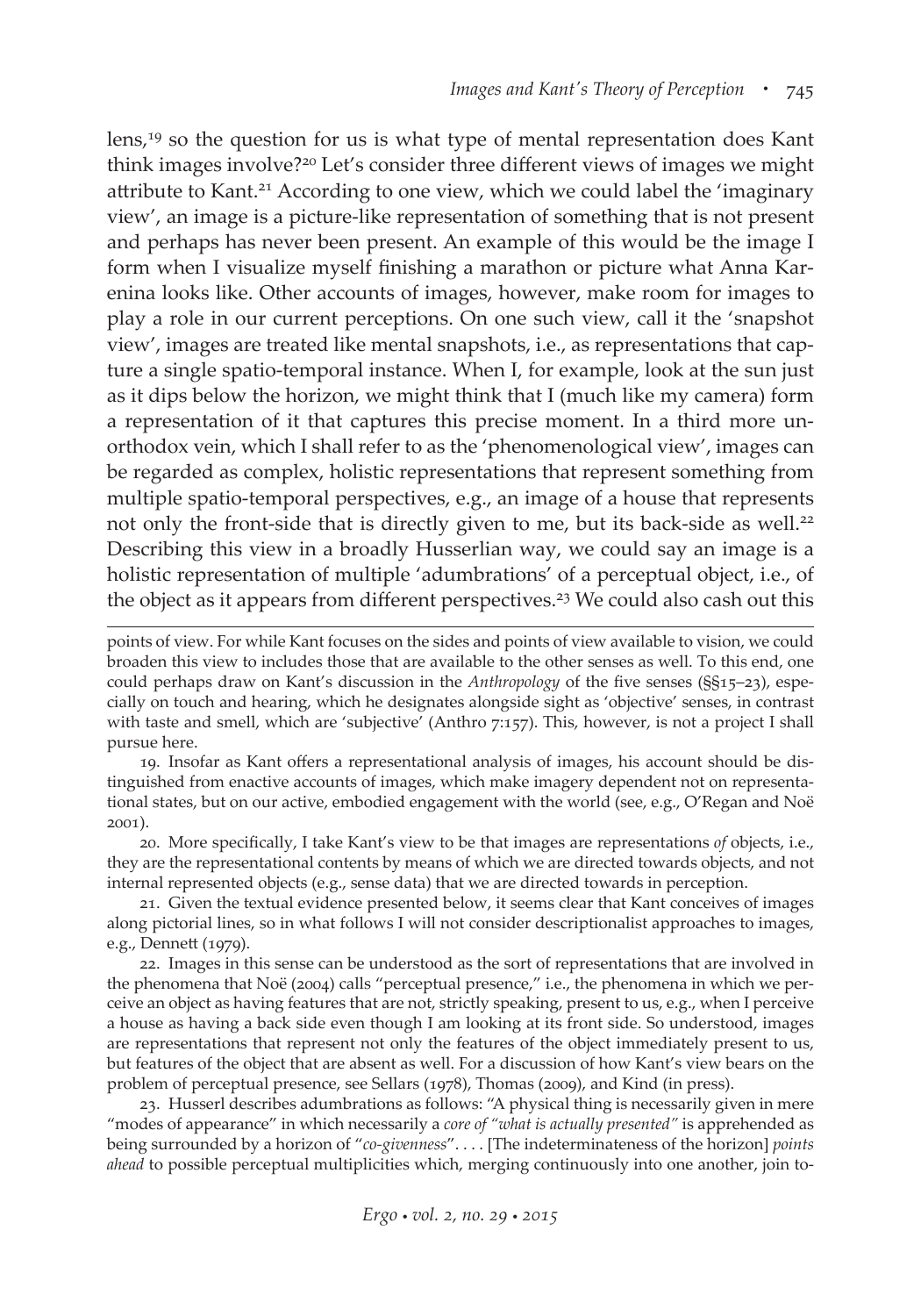view of images in terms of what Sellars calls 'sense-image models'.24 On Sellars's view, a sense-image model is a representation that is, on the one hand, 'perspectival' or 'point-of-viewish' because it represents an object from our embodied point of view, and, on the other hand, it represents the "unified structure" of the object, i.e., the properties of the object that are both present and not present to us, e.g., the front-side, back-side, and inside of a red apple (Sellars 1978: 235–7). Unlike the imaginary view, then, the phenomenological view allows for images to represent the objects that are present to us in perception and unlike the snapshot view, it allows for images to represent perceptual objects from multiple perspectives. So which if any of these views of images would Kant endorse?

One of the most helpful places to look for Kant's answer to this question is his most extended discussion of the nature of images, which occurs in his Metaphysics  $L_1$  Lectures from the mid-1770s. Indeed, these lectures emerge as an invaluable resource because unlike in the first *Critique* where Kant has less to say directly about the representational content of images, he explicitly addresses this topic here.25 If we take our cue from these lectures, then it appears that Kant's analysis is in line with the phenomenological view. This is not to say that Kant denies that images can be produced in the way the imaginary view would have it. Indeed, in the *Anthropology*, he discusses how images play a role in fantasy

24. I label Sellars's view a 'phenomenological' one because he offers his account of senseimage model as part of his "phenomenological reflection on the structure of perceptual experience" (1978: 231). Yet, to be clear, I am not suggesting that this is how Sellars himself treats images, for he draws a distinction between *images*, which represent a particular property of an object, and *image models*, which represent multiple properties of an object in a "unified image-structure" (1978: 236). There is a further complexity regarding the role of perspective on Sellars's view. On the one hand, he takes an image model to represent an object from our current embodied perspective; in which case, this perspectival aspect of the image model is restricted to our point of view at a particular moment in time. On the other hand, given that image models represent the properties of an object that are both present and non-present and that those non-present properties are available to other perspectives, we could also say that the image model represents the object from multiple perspectives. It is this latter feature of images, as representations of an object from multiple perspectives that I take to be at the core of the phenomenological view as I present it here.

25. This is not to say that he is silent about the representational content of images in the first *Critique*: his analysis of synthesis and schematism fills out his account from the Metaphysics Lectures in important ways, especially with respect to how such images are formed. However, the crucial insight into images as representations of objects from multiple sides and points of view is a distinctive contribution of the lectures and I believe it is what forms the basis of his account in the first *Critique*.

gether to make up the unity of one perception in which the continuously enduring physical thing is always showing some new "sides" (or else an old "side" as returning) in a new series of adumbrations" (1982: Section 44, 94). This being said, it is important to note that Husserl himself does not think that perception requires the mediation of an image (1982: Section 43), so my suggestion is only that we could draw on his account of adumbrations in order to flesh out a phenomenological view of images (even if it is not one Husserl would endorse).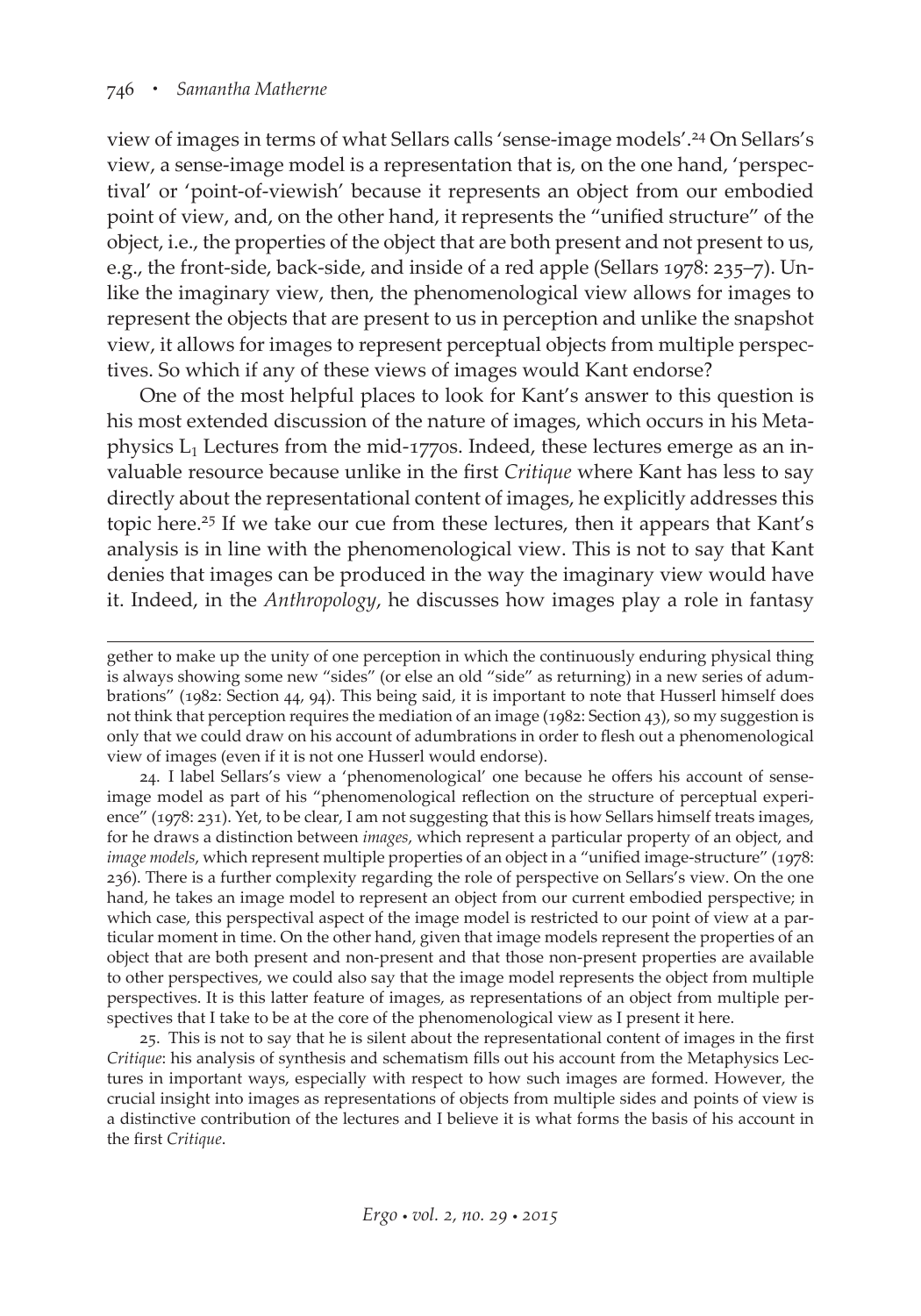and dreaming (Anthro 7:168). However, if we look at the Metaphysics Lectures, we find that his analysis of images is dominated by a discussion of the role they play in ordinary perception and this discussion falls in line with the phenomenological view.26

Let's begin our discussion of these lectures by considering the overall context in which Kant introduces the topic of images.<sup>27</sup> His discussion of images is part of his broader analysis of the "sensible faculty of cognition," which he claims is the faculty responsible for "representations that we have of objects so far as we are affected by them" (ML  $28:230$ ).<sup>28</sup> He, in turn, delineates sensible representations into two categories: those that are 'given' and those that are 'made', which I shall refer to as 'given-representations' and 'made-representations', respectively (ML 28:230). The given-representations or what Kant calls "*representations of the senses themselves*" arise passively in us when we are affected by objects (ML 28:230).29 Meanwhile, he describes a made-representation as an "imitated representations of the senses," i.e., a representation *of* the given-representations of the senses (ML 28:230). Kant claims that unlike given-representations, which arise passively through the senses, made-representations require that we *do* something, that we *make* them in some sense. As he puts it, made-representations "arise from the spontaneity of the mind" and he identifies something he labels the 'formative power' [*bildende Kraft*] as the mental capacity responsible for these representations (ML 28:230). This formative power is what he will later call the 'imagination' [*Einbildungskraft*] in the first *Critique*, so for the sake of continuity, I will refer to the 'formative power' as the 'imagination' in what follows.<sup>30</sup>

29. Given-representations as he conceives of them in these lectures encompass what he in the first *Critique* defines as sensations (representations of the subject insofar as she is affected by the object), intuitions (representations of the object that affects us), and the representations of the parts of an object that go to make up the manifold of intuition.

30. In these lectures, Kant characterizes the imagination in a narrow sense, viz., as the "faculty for producing images from oneself, independent of the actuality of objects, where the images are not borrowed from experience. E.g., an architect pretends to build a house which he has not yet seen," and Kant treats it as a subsidiary of the much more expansive capacity that he calls the 'for-

<sup>26.</sup> Moreover, as we shall see in the following section, it is this perceptual sense of images that he picks up on in the first *Critique*.

<sup>27.</sup> See Makkreel (1990: Ch.1) for an extensive discussion of these lectures.

<sup>28.</sup> The sensible or 'lower' faculty of cognition contrasts with what Kant calls the 'higher faculty of cognition' and 'understanding', which is responsible for judgment and "the representations which we have through voluntary practice, where we are the author of the representations" (ML 28:238). As we shall see below, although in these lectures Kant appears to treat the imagination as something that falls under the umbrella of sensibility, by the time he writes the A version of the first *Critique*, he comes to conceive of the imagination as something that occupies an intermediary position between sensibility and understanding. I return to this, as well as the complications surrounding the relationship between the imagination and understanding in the B Deduction in Section 4.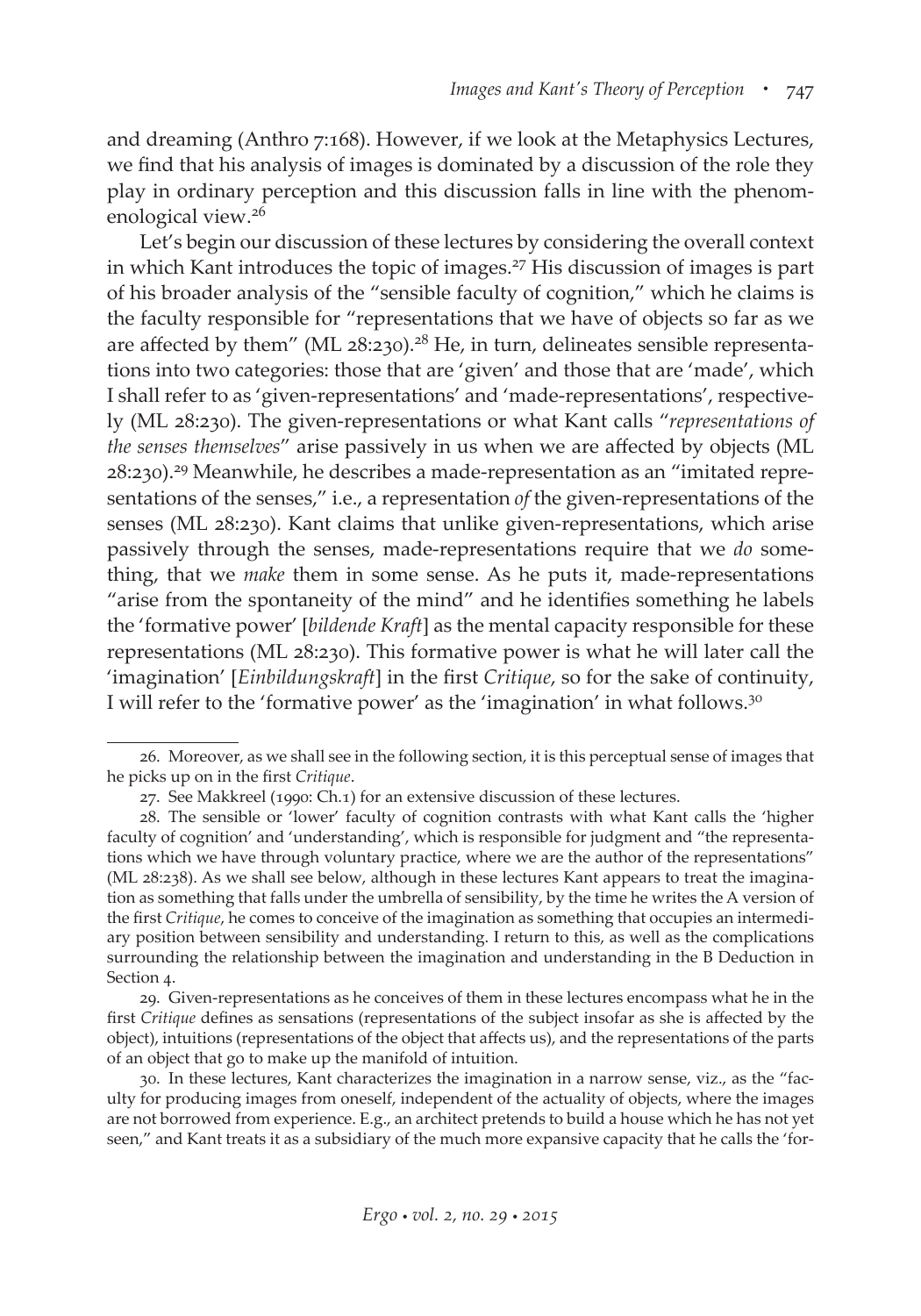According to Kant, the imagination is capable of forming a wide variety of made-representations. To be sure, he thinks that the imagination can produce representations involved in fiction or make-believe, e.g., imagining a piece of cake in front of me right now (ML 28:237). However, he does not restrict imaginative activity to this imaginary realm; he argues that the imagination is also involved in more mundane activities, like remembering the past, anticipating the future, and perceiving the world around us (ML 28:235). In memory, Kant suggests that the imagination operates as a "faculty of imitation" [*Vermögen der Nachbildung*] and forms or 'imitates' representations of objects we have encountered in the past, e.g., when I form a representation of my last birthday cake (ML 28:235). Meanwhile Kant claims that the imagination can also operate as a "faculty of anticipation" [*Vermögen der Vorbildung*] and can project representations into the future, e.g., if I imagine what next year's birthday cake will look like (ML 28:235). Finally, and here is where his account of images differs from the imaginary view discussed above, he maintains that the imagination is also involved in our *current sense perceptions*, helping us form representations of objects that are present to us, e.g., of the piece of cake on my plate right now. Kant characterizes the imagination as it operates in perception as a "faculty of illustration" [*Vermögen der Abbildung*] and he identifies the representations it forms as '*images'* [*Bilder*] (ML 28:235).<sup>31</sup>

Having set the imaginary view aside, I want to now consider why his further comments about images signal the phenomenological, rather than the snapshot view. In one of his more lengthy descriptions of how the mind "forms an image of the object," he says,

31. See Makkreel (1990: 15–19) for a discussion of image formation in these lectures.

mative power', which is a spontaneous capacity that produces a broad range of representations, e.g., in perception, in memory, and in anticipation (ML 28:237). This being said, in the  $L_1$  Lectures there appears to be some tension in how Kant presents the formative power: whereas at the outset he presents it under the heading of sensibility, later he claims that it is a power that "is between understanding and sensibility" (ML 28:239). Indeed, he then goes on to claim that, "If this formative power is in the abstract <*in abstracto*>, then it is the understanding" (ML 28:239). The tension in his view is perhaps generated by his description of the formative power as 'spontaneous' since this sits uneasily with both his description of sensibility as a passive capacity and his description of the understanding as a 'voluntary' capacity, that unlike sensibility does not form representations because it is "affected by" objects, but instead because it is the "author of representations" (ML 28:238). Indeed, as Goy points out in her detailed analysis of Kant's use of the term 'formative power' throughout his corpus, after 1780 he stops using 'formative power' as an epistemological term and uses it as a biological term instead (2012: Section 1.1). Thus in the first *Critique*, we find him attributing activities that belonged to the formative power in the  $L_1$  Lectures to a more expansively defined imagination. We also find him abandon the claim that the formative power is subsumed under sensibility and focus, instead, on the idea that it is capable of mediating between sensibility and understanding (this at least is his view in the A edition; we will return to issues surrounding whether in the B edition he subsumes the imagination under the understanding below).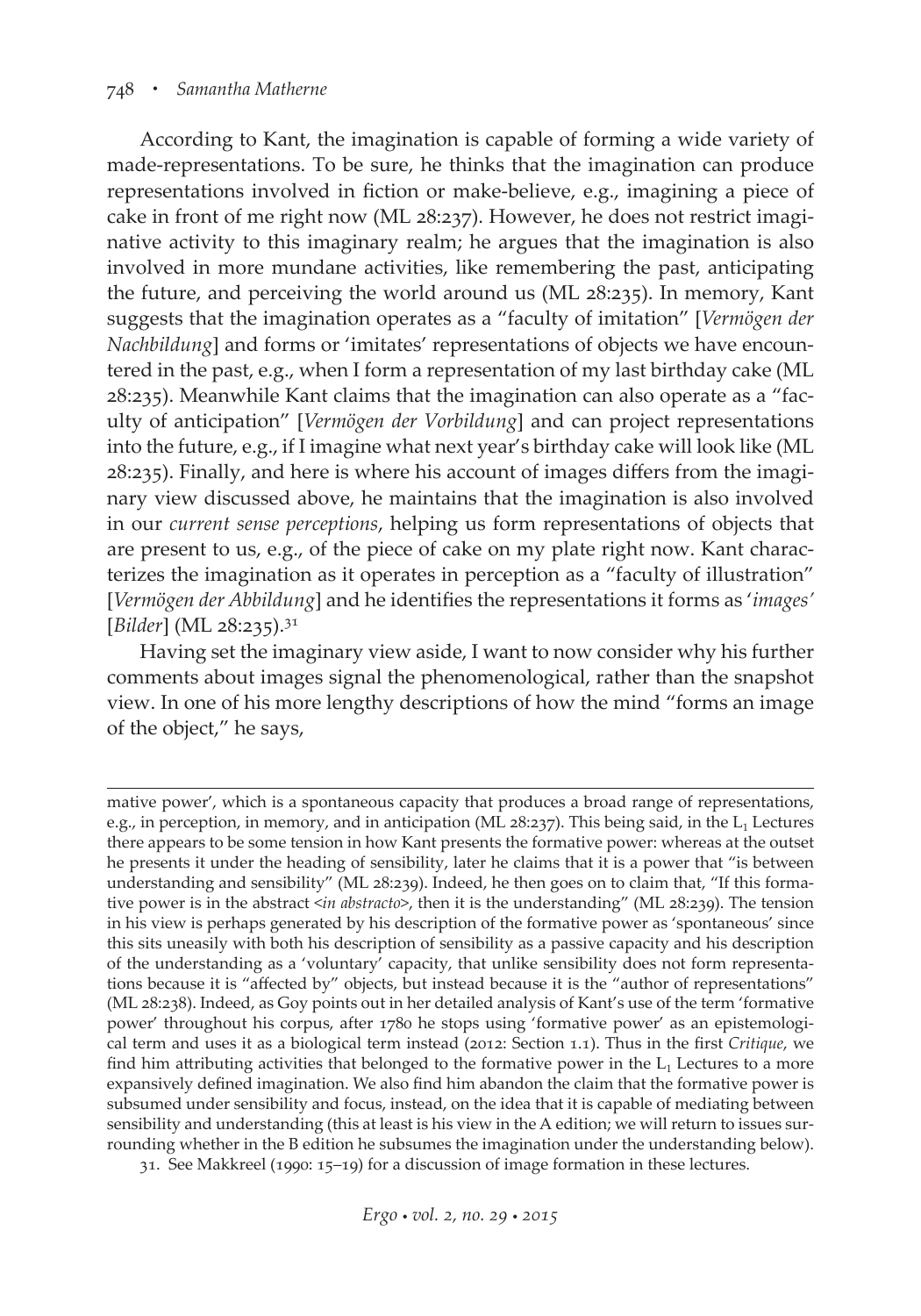The mind must undertake many observations in order to illustrate [*abzubilden*] an object differently from each side. . . . There are thus many appearances of a matter according to the various sides and points of view. The mind must make an illustration [*Abbildung*] from all these appearances by taking them all together. (ML 28:236)

Notice that Kant's images do not, as the snapshot view would have it, just capture a single appearance of an object from one side or one point of view; instead, much more in the spirit of the phenomenological view, his images bring 'all these appearances' together in a holistic 'illustration' of the object from 'various sides and points of view'.<sup>32</sup> To clarify his view, Kant picks the example of forming an image of a city. He says that when we visit a city, "the mind then forms an image of the object which it has before it while it runs through the manifold" (ML 28:235). By a 'manifold', Kant has in mind the multiple given-representations that represent the city from different sides and points of view. He claims that this manifold is the result of the mind "undertak[ing] many observations. . . . E.g., a city appears different from the east than from the west" (ML 28:236). If, for example, I am wandering around Paris, a host of given-representations will arise in me, as I observe Paris from atop the Eiffel tower, along the Seine, at Sacré Coeur, etc., and these representations together constitute the manifold that Kant is talking about. According to Kant, in order to form an image or 'illustration' of Paris on the basis of this manifold my imagination needs to 'run through' the representations in the manifold and 'take them all together'. The resulting image would be a complex, holistic representation of Paris, which represents it from various sides and points of view.

Though image formation can occur on a large scale as in the Paris example, insofar as Kant takes images to be involved in perception more generally this process should occur in our perception of smaller objects as well. If, for example, I am at a cocktail party, my senses might produce different given-representations of a particular champagne flute, e.g., as I notice its glint, curviness, how it looks across the room, how it looks in my hand, etc. On Kant's view, in order to form an image of this smaller object, my imagination must run through the manifold of these given-representations and combine them together in an illustration of the flute from different sides and points of view.33

<sup>32.</sup> Sellars also emphasizes the role perspective plays in imaginative activity in a Kantian account of perception (1978: Part III); however, see footnote 24 above for a discussion of the different roles perspective plays on his account.

<sup>33.</sup> Although in both of these cases, the perception of the object is extended over a longer period of time, even if our encounter with an object is very brief, we still form representations of the object that reflect smaller-scale shifts in perspective, including how our eyes scan our perceptual field, how our eyes focus on objects in that field, and how our bodily position shifts during this time. So even if I quickly look at an object and never see it again, I could still be in a position to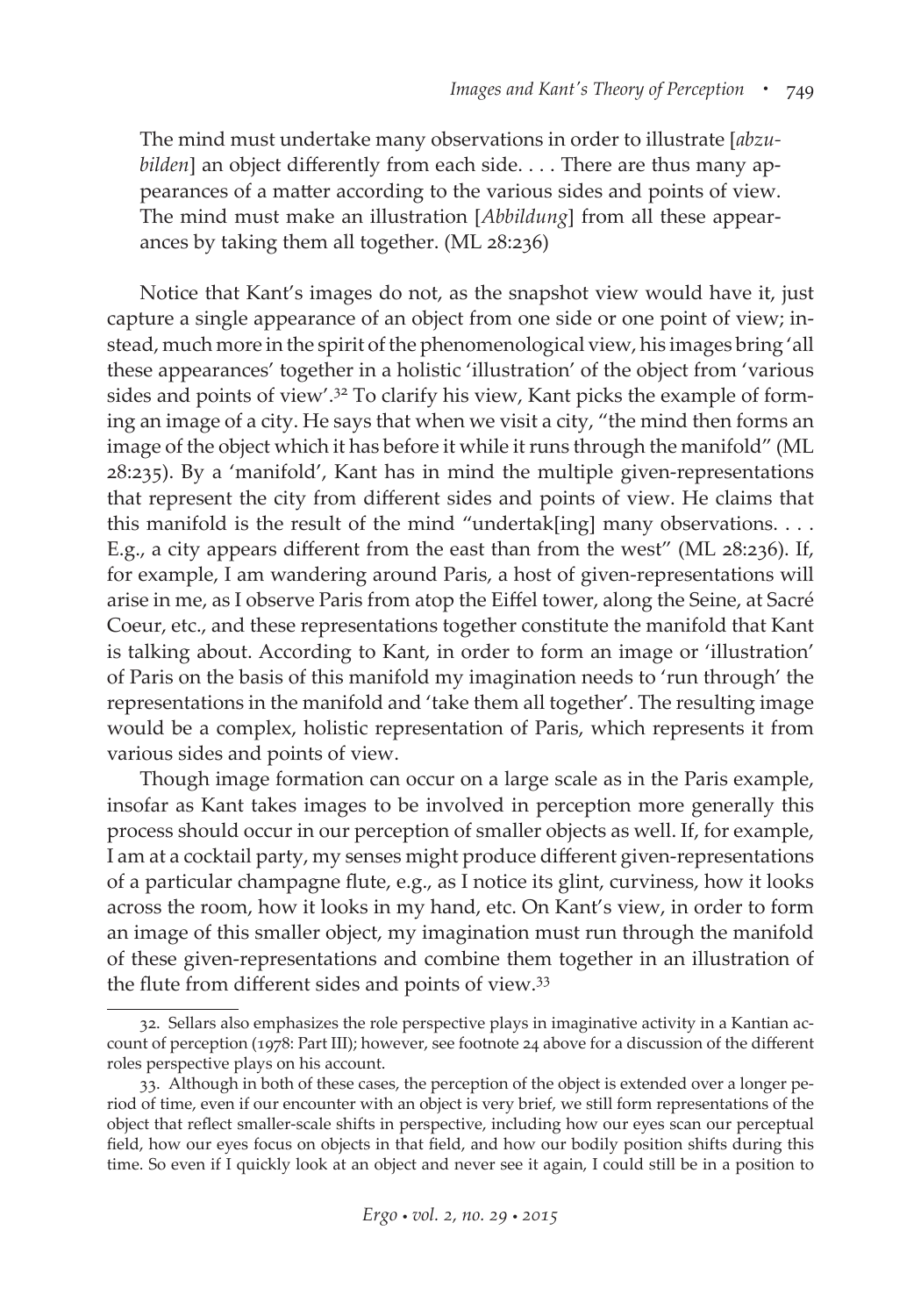#### 750 *• Samantha Matherne*

Ultimately, what these lectures indicate is not only that images and image formation play an important role in Kant's framework for perception, but also that he endorses a phenomenological view of images, according to which an image is what is actively produced by the imagination when it runs through a manifold of given-representations and combines them together into a more complex, holistic made-representation, which illustrates a perceptual object from different sides and points of view. Although this phenomenological model of images is the one that emerges in the pre-Critical period, in the next section I argue that Kant preserves this basic approach to images and their centrality to perception, although he refines it in important ways, especially with respect to his analysis of the imaginative activity required in order to produce images.34

## **4. Images in the Transcendental Deduction**

Let's turn now to the first *Critique* and begin by considering the role that images play in the framework for perception that Kant employs in the Transcendental Deduction. What I would like to suggest is that in the Deduction, Kant follows a pattern similar to that of the Metaphysics Lectures insofar as he draws a distinction between *intuitions* defined in a narrow sense as representations that are afforded to us through the receptivity of sensibility alone and *images* defined as the more complex sensible representations that are formed on the basis of intuitions. Moreover, I show that, just as in the lectures, Kant claims that in order for perception to occur, it is not enough for sensibility to provide us with intuitions; we need the imagination to produce images.

form an image of it if I combined together the representations of it from those smaller-scale perspectives into an image.

<sup>34.</sup> To be clear, I do not mean to imply that in the Critical period Kant takes over the view from the Metaphysics Lectures wholesale. Indeed, in addition to shifting away from an analysis of the formative power towards a more expanded analysis of the imagination (see footnote 30 above), in the Critical period, Kant makes a significant advance concerning the role of the *transcendental* synthesis of the imagination. Whereas in the Metaphysics Lectures he focuses on the empirical synthesis required for perception (through what he in the first *Critique* calls the 'reproductive imagination'), in both versions of the Transcendental Deduction he develops a robust account of the a priori synthesis of the 'productive imagination', which makes the empirical synthesis possible in the first place. However, given the constraints of this paper I shall focus primarily on the empirical synthesis of the imagination and the role it plays in image formation in perception. This means I will also leave aside a discussion of the a posteriori exercises of the productive imagination, e.g., in judgments of taste (KU 5:240); genius (KU 5:314); and in its 'fictive'/'inventive' [*dich*tend] activities, like fantasying and dreaming (ML 29:885-7; Anthro: Sections 28, 31).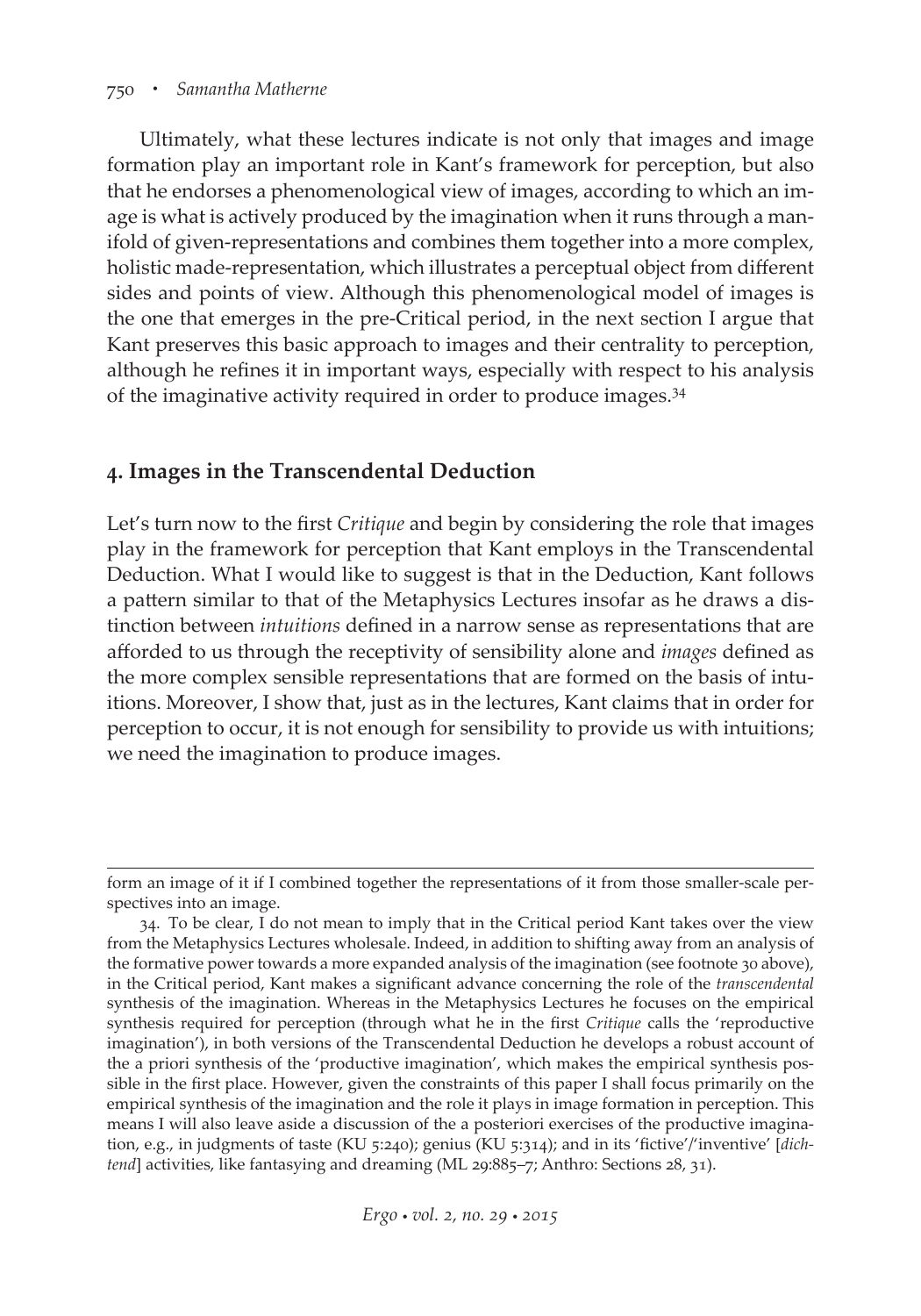#### *4.1. Intuitions versus Images*

To begin, although Kant at times uses 'intuition' in a broad sense to refer to any sensible representation, whether produced through sensibility or imagination, 35 there is a more narrow use of 'intuition' that he employs in the Transcendental Aesthetic and Transcendental Logic to designate representations that are produced through sensibility qua our receptive capacity alone.36 As we have already seen, Kant claims that sensibility "*alone* affords us intuitions" and this is what he focuses on in the Aesthetic (A19/B33, my emphasis). Then, when he proceeds with the Logic, he appears to take it for granted that he has already dealt with the origin of intuitions in sensibility and is now moving on to a new topic, viz., how those already given intuitions are *taken up* and *processed by* our imagination and understanding. Kant's technical term for this processing is 'synthesis' and although we will return to this issue at length below, for now what I want to emphasize is Kant's idea in the Logic that synthesis is an activity that goes to work, as it were, on intuitions that sensibility has proffered. In the A Deduction, for example, he claims that there are "three original sources" of experience:

1) the **synopsis** of the manifold [of intuition] *a priori* through sense, 2) the **synthesis** of this manifold through the imagination; finally 3) the **unity** of this synthesis through original apperception. . . . We have discussed this **with regard to the senses** in the first part above [i.e., the Aesthetic], however, we will now attempt to understand the nature of the two other ones. (A94–5)

As this passage indicates, by this point in the first *Critique* he assumes that he has already explained the 'synopsis' of sense, by means of which "it contains

<sup>35.</sup> See, e.g., Anthro (7:153, 167) and DWL (16: 701–2, 705) where Kant defines sense as the 'faculty of intuition in the presence of an object' and imagination as the 'faculty of intuition without the presence of an object'. Intuitions in a broad sense thus encompass intuitions in the narrow sense, as well the sort of representations Kant attributes to the imagination, including images and schemata.

<sup>36.</sup> This latter claim is in tension with a recent trend among commentators who argue that the intuitions Kant is concerned with in the Aesthetic are dependent in some sense upon the sorts of synthesis Kant describes in the Deduction. While I shall return to this issue in Section 6, this claim has been defended by conceptualists and non-conceptualists alike: conceptualists like Sellars (1968) and McDowell (1994; 2009) have argued that intuitions depend on the sort of concepts and conceptual capacities that are at issue in the Deduction; non-conceptualists like Hanna (2005: 249, 267) and Allais (2009 394–5) argue that intuitions depend on the imaginative synthesis of apprehension and reproduction, though not on the conceptual synthesis of recognition; and finally Grüne (2009: Ch. 3) and Landy (2015: Ch. 3) have argued that intuitions depend on the synthesis of apprehension, reproduction, and recognition. For recent arguments in support of view that intuition can have its own unity prior to synthesis, see Tolley (2013), McLear (2015), Allais (2015).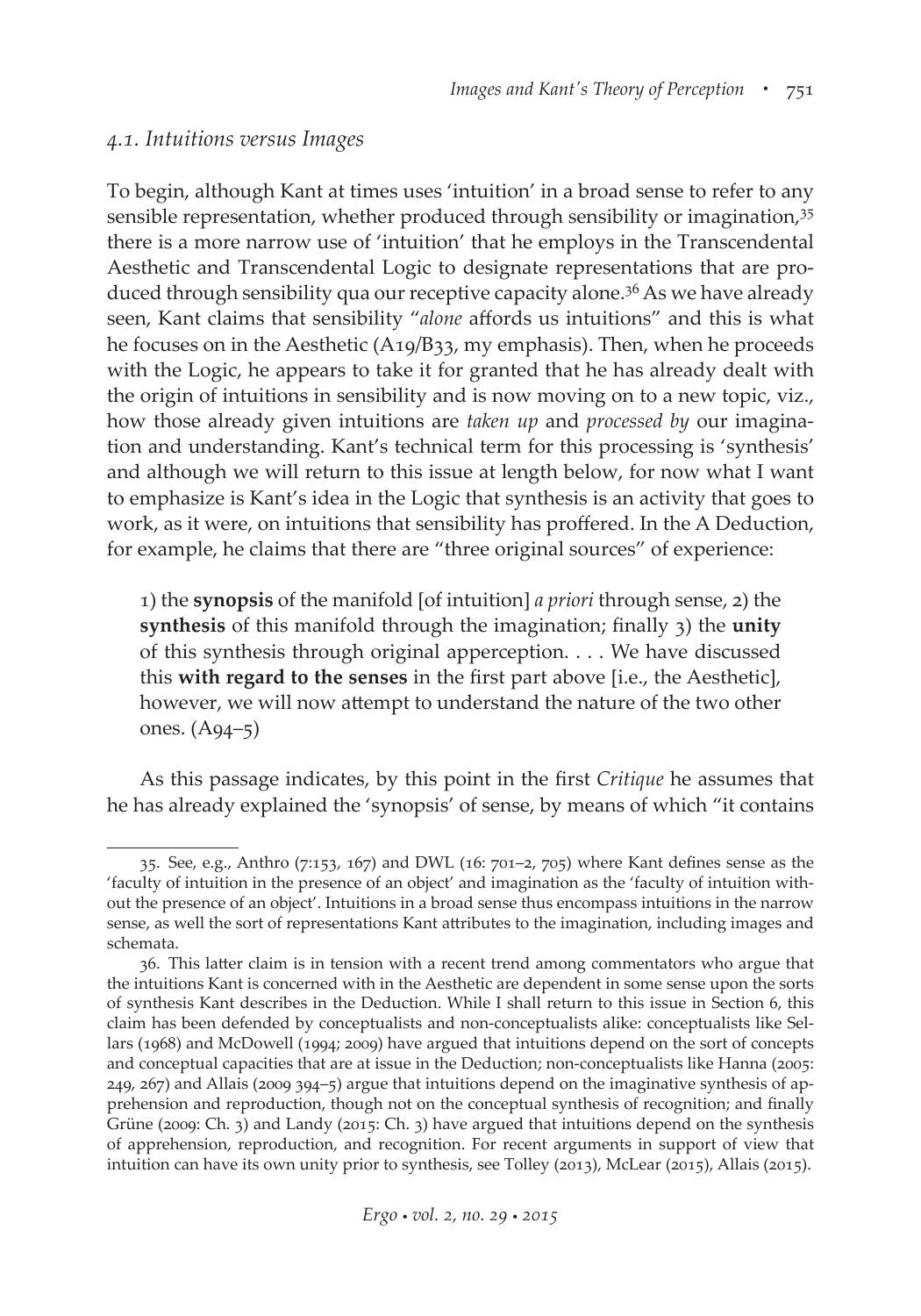a manifold in its intuition" and it is the synthesis *of* this intuitive manifold by the imagination and the unity of that synthesis through apperception that will concern him in the Deduction  $(Aq7)$ .<sup>37</sup> In a similar vein in the B Deduction, Kant opens §15 with the claim that,

The manifold of representations can be given in an intuition that is merely sensible, i.e., *nothing but receptivity* . . . . Yet the **combination** (*conjunctio*) of a manifold in general can never come to us through the senses. . . . for it is an act of the spontaneity of the power of representation. (B129, my emphasis)

In this passage, Kant takes the manifold of intuition to be something that is given through receptivity, i.e., sensibility alone, and takes the topic of the combination *of* that manifold through spontaneous acts of synthesis to be the subject of the Deduction. Both versions of the Deduction thus appear to be in line with Kant's thought from the Metaphysics Lectures that while sensibility qua our receptive capacity affords us representations, i.e., intuitions containing a manifold, there are further spontaneous acts we engage in through which we process that manifold.

In contrast to intuition in this narrow sense, images do not become an integral part of Kant's account in the first *Critique* until his discussion of synthesis in the Deduction. And in this context he reiterates the idea from the Metaphysics Lectures that images are a distinctive type of complex, holistic sensible representation, which are produced by the imagination on the basis of what is given through the senses and that these images are required for perception. He states this most explicitly in the portion of the A Deduction that we considered at the outset of this paper. Recall he claims that, "There is thus an active faculty of the synthesis of the manifold in us, which we call imagination. . . . For the imagination is to bring the manifold of intuition into an **image**" (A120). Again, he stresses this point because he thinks that it is precisely on this issue that other empiricist accounts of perception have gone wrong (and here is the quote we began with):

No psychologist has yet thought that the imagination is a necessary ingredient of perception itself. This is partly because . . . it has been believed that the senses do not merely afford us impressions but also put them together, and produce images of objects, for which without doubt

<sup>37.</sup> Although Kant's mention here of the synopsis of sense is quite suggestive, he only alludes to this idea twice in the A Deduction, in the above-cited passage and at A97, and on neither occasion does he elaborate on what he means. Perhaps it drops out of the B Deduction because he conceives of it as part of the 'subjective deduction' and as such it is not as central to the 'objective deduction', which is his primary concern there (Axvi–xvii).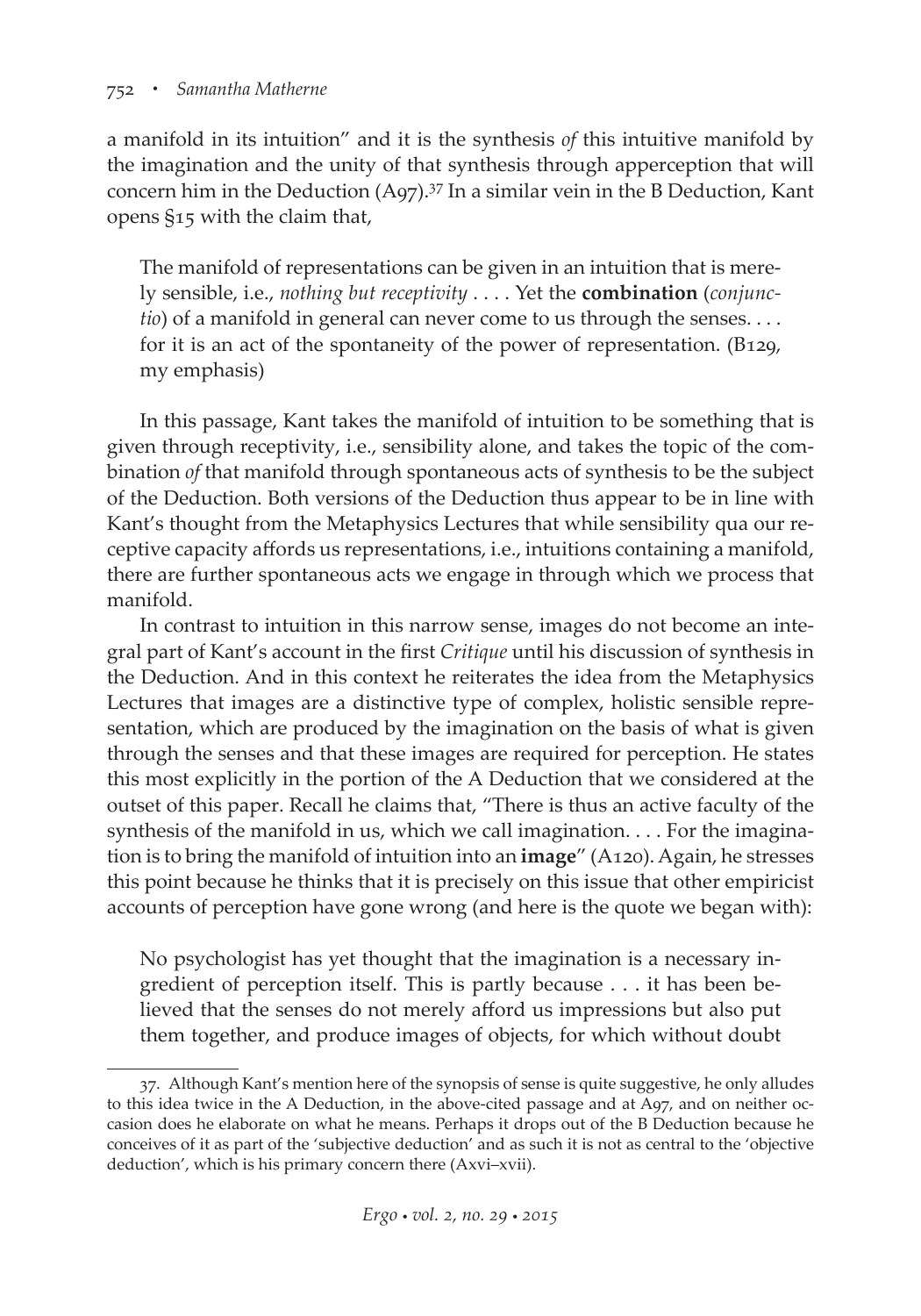something more than the receptivity of impressions is required, namely a function of the synthesis of them.  $(A120$  footnote)<sup>38</sup>

This passage is significant because Kant makes it clear that *perception* requires something more than being sensibly receptive, i.e., more than the intuitions that are afforded to us through sensibility alone; it requires that the imagination engages in acts of synthesis in which it 'puts together' those intuitive representations and 'produces images' on this basis.39 Kant makes a similar point in the B Deduction with his example of perceiving a house: "I make the empirical *intuition* of a house *into a perception* through apprehension of its manifold . . . and I as it were *draw its shape* [*zeichne gleichsam seine Gestalt*]" (B162, my emphasis).40 While I will return to this passage in more detail below, for now, I want to point out that Kant is once again drawing a distinction between *intuiting* a house and *perceiving* a house: for the latter to occur I must 'draw', i.e., form an image of the house's shape through apprehension, which is a form of synthesis that can be ascribed to the imagination.<sup>41</sup> At least implicitly, what Kant appears to have

41. We will return in more detail below both to the topic of apprehension and to Kant's apparent claims in the B Deduction that all synthesis, even apprehension, is an exercise of the under-

<sup>38.</sup> This passage indicates, *pace* Allison (2004: 187), that Kant's issue with the empiricists is *not* that they think perception involves images, but rather the way in which they account for image formation.

<sup>39.</sup> There is admittedly some tension in Kant's use of the term 'perception'. In the A120–1 passage, for example, he describes perceptions, on the one hand, as constituents of the manifold ("since every appearance contains a manifold, thus different perceptions by themselves are encountered dispersed and separate in the mind . . ."), and, on the other hand, as the product of the imagination synthesizing the manifold into an image (it is a "necessary ingredient of perception" that the imagination "put [impressions] together, and produces images of objects"). However, when Kant is at his most technical, it appears that he endorses the latter as his considered view of perception. Consider, for example, in the B Deduction where he claims that, "by the **synthesis of apprehension** I understand the composition of the manifold in an empirical intuition, through which perception, i.e., empirical consciousness of it (as appearance), becomes possible" (B160). Reiterating this conception of perception on the next page, he says, that we "make the empirical intuition of a house into perception through apprehension of its manifold . . . and I as it were draw its shape" (B162). In these passages in the B Deduction, he defines a perception not as a representation contained in the manifold of intuition, but rather as the specific type of cognition (for this use of 'cognition', see footnote 16 above) that results when that manifold is imaginatively synthesized into an image. This seems to be the picture of perception that he begins with at the outset of the A120 passage, claiming that, "The first thing that is given to us is appearance, which, if it is combined with consciousness, is called perception," and it is the one he expresses in the necessary ingredient footnote. For these reasons, I think we can attribute to Kant a technical view of perception as a specific type of cognition that requires imaginative synthesis and image formation. See Tolley (2013: Section 6.3; 2015) for more discussion of the distinction Kant draws between intuition and perception.

<sup>40.</sup> Although Kant does not use the term 'image' in this passage, it seems implicit in the idea that we 'draw' the house's shape, and insofar as he treats this as the outcome of the synthesis of apprehension, even though he does not discuss images directly in the B Deduction, they seem implicated in his account of apprehension, which is a central topic.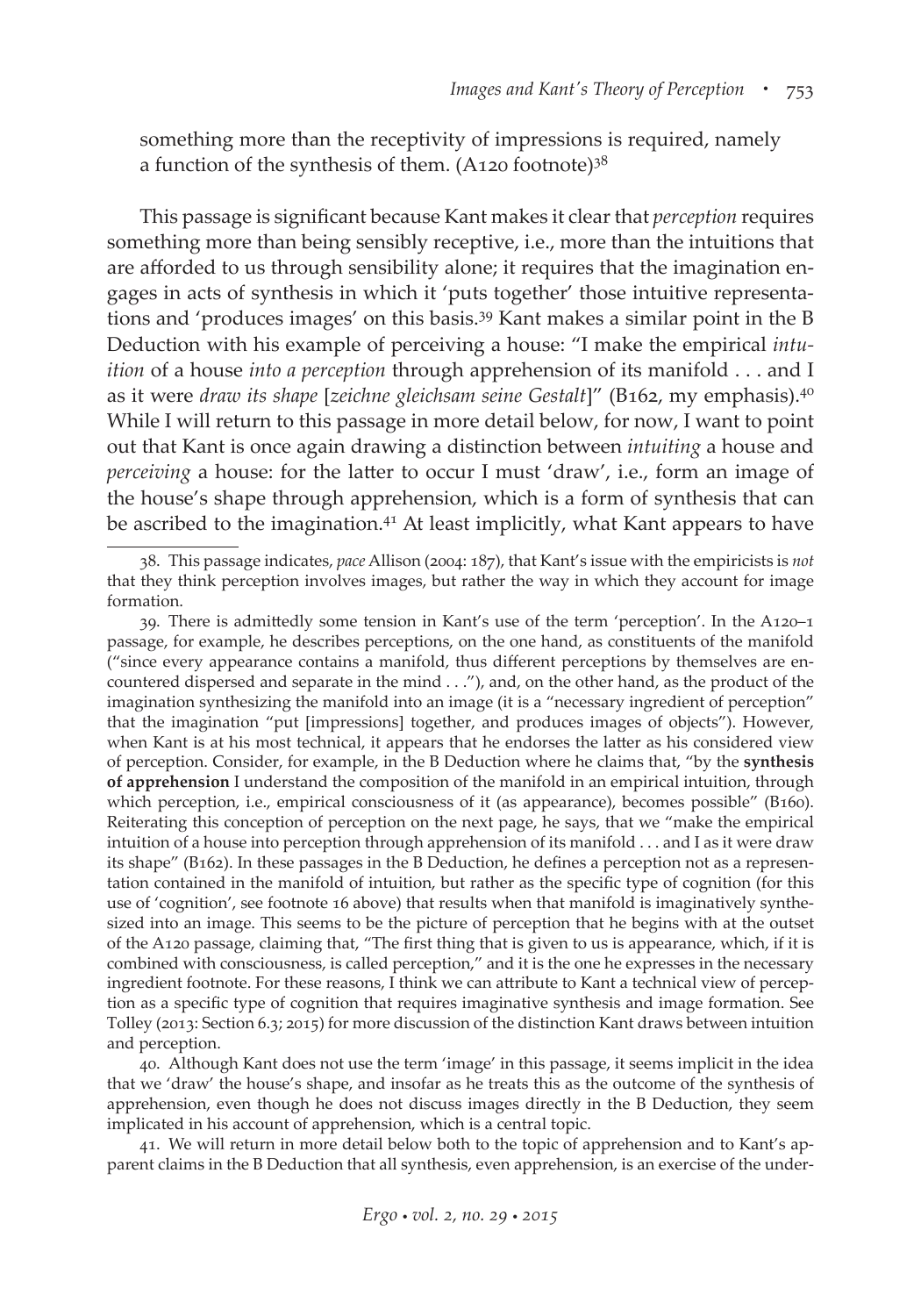in mind in this example is the idea familiar from both the Metaphysics Lectures and the A Deduction that in order to *perceive* something, we must not just intuit it, but engage in a synthetic act through which we form an image of it. For Kant, then, perception requires more than us having intuitions in the narrow sense; it requires images.42

Now we may wonder why Kant thinks that perception requires images over and above the intuitions afforded by sensibility. After all, Kant claims that an intuition is a singular representation that is immediately related to an object and that the manifold of intuition is connected together by means of 'synopsis'. Though this might suggest that intuitions in the narrow sense are enough for perception, Kant also asserts that prior to synthesis the representations within the manifold are "dispersed and separate in the mind" and that "a combination of them, which they *cannot have in sense itself*, is therefore necessary" (A120, my emphasis).43 He then immediately proceeds to make the now familiar claim that the imagination is a "faculty of the synthesis of this manifold in us" and that it engages in synthesis "in order to bring the manifold of intuition into an **image**" (A120). And it is in this context that he inserts the footnote about the imagination being a necessary ingredient in perception. So why does he think that intuition in the narrow sense and the synopsis that pertains to it are not enough for perception?

Kant says little about the nature of synopsis, claiming only that the synopsis of the manifold is 'grounded' on sense and that he "ascribe[s] a synopsis to sense, because it contains a manifold in its intuition" (A94, A97). From these two passages, however, we can glean the idea that synopsis is something that happens through sensibility and it is by means of it that an intuition comes to 'contain' a manifold. As I understand the manifold of intuition in this context, it is not a manifold of sensations, i.e., subjective representations that reflect how an object affects us, but rather a manifold of objective representations that reflect the vari-

43. See footnote 39 above for my discussion of the fact that Kant says it is 'perceptions' that are encountered as dispersed and separate in the mind.

standing not the imagination *per se*.

<sup>42.</sup> I take Kant's claim here to be quite strong: image formation is necessary for perception in such a way that if we are not able to form an image of an object, although we might be able to intuit it, we cannot, strictly speaking, perceive it. So, for example, in both the Metaphysics Lectures and in the third *Critique*, Kant offers the example of visiting St. Peter's in Rome for the first time and being so overwhelmed by its "manifold splendor" that the imagination cannot "go through the manifold in order to illustrate it" (or in his language from the third *Critique*, "present the ideas of a whole") (ML 28:236; KU 5:252). Given that the person here cannot form an image of St. Peter's, Kant's position is that she does not strictly speaking perceive St. Peter's. To be sure, she is forming an intuition of St. Peter's that contains a manifold; however, given that Kant requires images be involved in perception, he would characterize this not as a perception, but rather as an intuition of St. Peter's. If, however, we form images in accordance with the sort of synthesis that he describes in the Deduction and Schematism, then we can be said to perceive an object.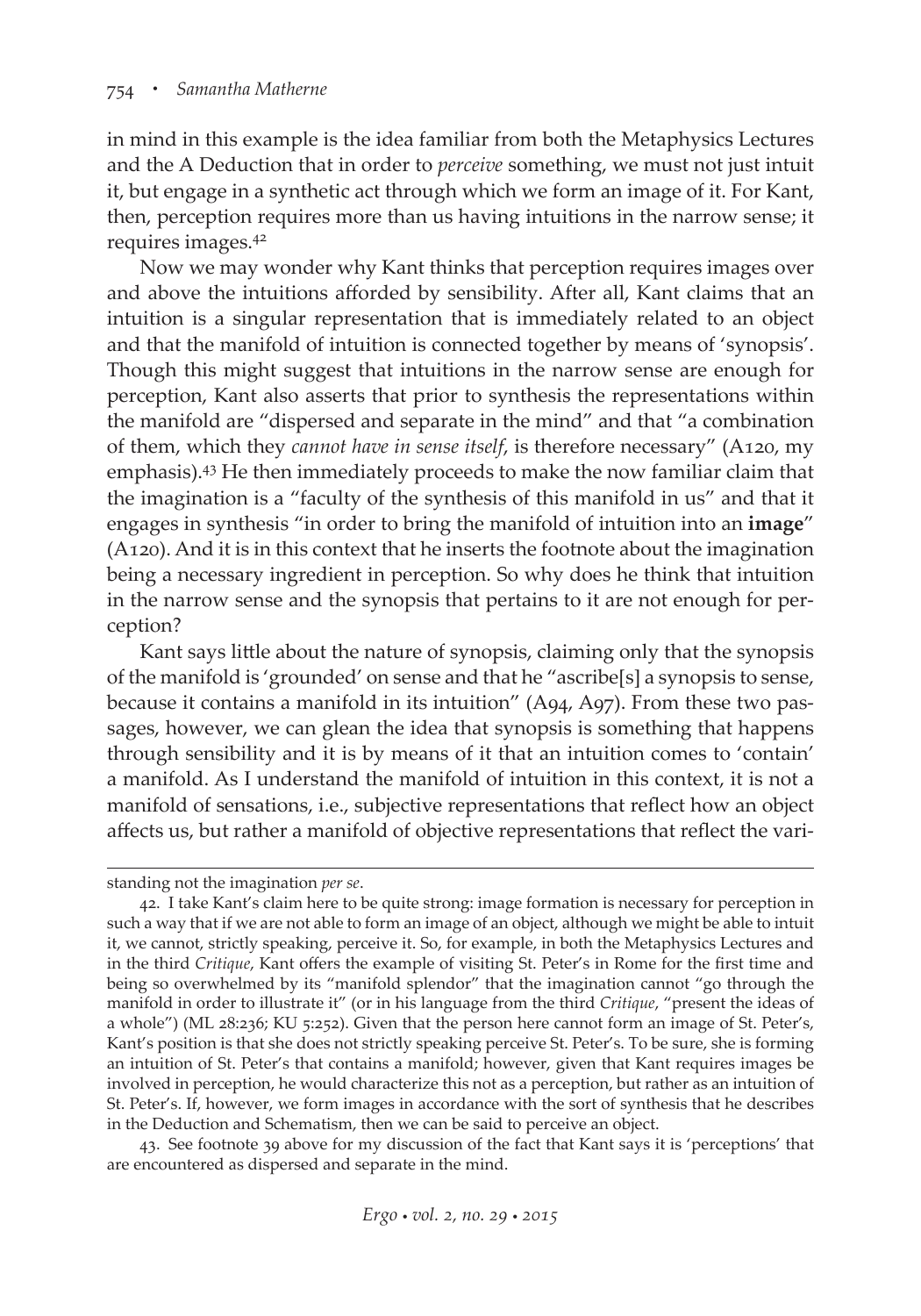ous parts of the object.44 To use his example of a house, the manifold of intuition for a house includes the representations of its various parts, e.g., its roof, its windows, its front door, its back façade, etc. (A191-2/B236-7).<sup>45</sup> For Kant, then, a manifold is not something that has to reflect a single spatio-temporal instance, but rather it can reflect multiple spatio-temporal instances. But why should we think that the representations that are contained in this sort of manifold of intuition are still dispersed and separate in the mind?

Section I in the A Deduction offers us crucial insight into Kant's answer.46 He asserts that although "every intuition contains a manifold in itself," in order for that manifold to be represented "as such,"

it is necessary first to run through and then to take together this manifoldness, which action I call the **synthesis of apprehension**, since it is aimed directly at the intuition, which to be sure provides a manifold but can never effect this as such, and indeed as contained **in one representation**, without the occurrence of such a synthesis. (A99)

Though I will have more to say about apprehension below, what is relevant here is that Kant thinks that we can represent a manifold 'as such' or as 'one representation' only if we 'run through and take together' the manifold in synthesis. I take Kant's idea to be that although through synopsis the manifold comes to contain representations of various aspects of the object, e.g., its front- and back side, these representations are still dispersed and separate because we have not yet represented the manifold in a *holistic* way, as something that contains representations of an object from multiple sides and points of view. However, when we represent the manifold 'as such' or as 'one representation', we form a holistic representation in which we combine the various representations within the manifold together as representations of parts of a whole. It is only once this happens that the representations in the manifold cease to be separate and dispersed in the mind. For example, suppose I watch a waiter carry a champagne flute to my table. I will form representations of the various aspects of the flute, e.g., of its

<sup>44.</sup> Although Kant does suggest that a sensation "is contained" in an intuition (A50/B74), I think we can distinguish between what is contained in an intuition and what is contained in the manifold. Whereas the latter only contains objective representations, the former contains both objective and subjective representations, i.e., sensations. On my interpretation, then, though an intuition contains a manifold, it is not exhausted by it because it also contains sensations.

<sup>45.</sup> See also his description of the manifold of a country house in JL (9:34). I also take this to be the sort of conception of the manifold he has in mind in the above-mentioned example of the manifold of a city in the Metaphysics Lectures (ML 28:236).

<sup>46.</sup> See Tolley (2013: Section 6.1) for a discussion of this section with particular emphasis on the idea that Kant draws a distinction between an intuition containing a manifold and being represented as containing a manifold through synthesis.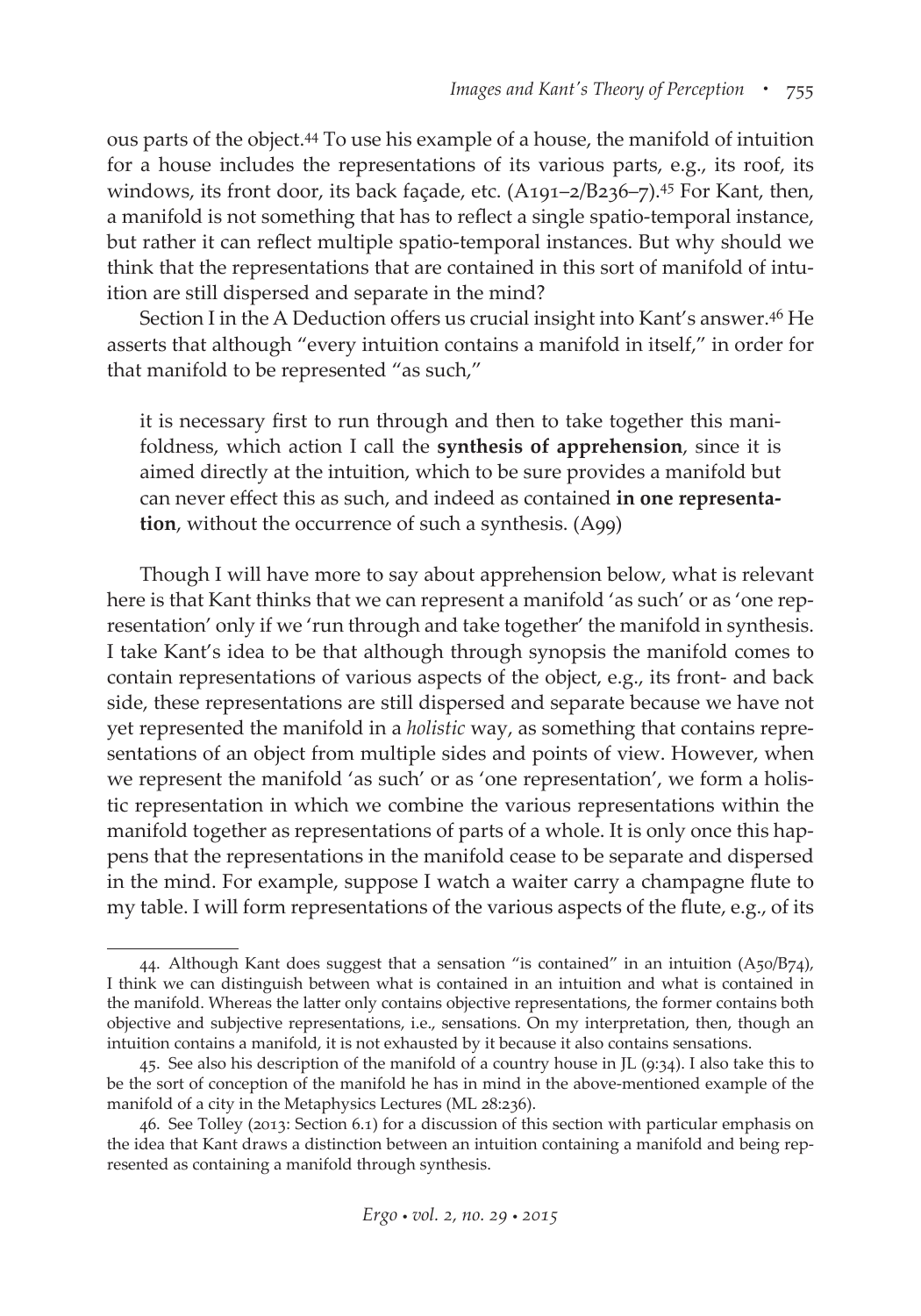curviness, glint, transparency, etc., and through synopsis these representations will be contained in a manifold of intuition. Yet, on Kant's view, although these representations fill up the manifold, they will remain separate and dispersed in the manifold until I synthesize them together into a more holistic representation of the flute from multiple sides and points of view.

For Kant, then, it is not through synopsis, but through synthesis that we arrive at holistic representations of objects from multiple sides and points of view. And given that these sorts of holistic representations are what he identifies as images<sup>47</sup> and that he takes them to be a necessary ingredient of perception, on Kant's view, perception requires images over and above intuitions in the narrow sense.

#### *4.2. Image Formation and Synthesis*

While the preceding analysis reveals that images play an important role in Kant's framework for perception in the Deduction, matters become much more complicated when we try and tease out just what sorts of synthetic acts are involved in image formation. In the Metaphysical Deduction, Kant defines synthesis in a seemingly straightforward way: "By **synthesis** in the most general sense, however, I understand the action of putting different representations together with each other," and he claims that through synthesis, the manifold of intuition is "gone through, taken up, and combined" [*durchgegangen, aufgenommen und verbunden*] (A77/B103). However, in the Transcendental Deduction Kant's account of synthesis becomes much more thorny. For one thing, in the A Deduction he focuses on the so-called 'threefold' synthesis of apprehension, reproduction, and recognition, attributing apprehension and reproduction to the imagination and recognition to the understanding (A97). Meanwhile in the B Deduction, Kant appears to claim that all synthesis is ultimately an "action of the understanding" and that whatever we might ascribe to the imagination, in fact, has its seat in the understanding (B130). So where does image formation in perception fit into this more complex picture?<sup>48</sup>

Let's begin with the relationship between images and synthesis as it figures in the A Deduction. Setting aside the synthesis of recognition for the moment, on Kant's view apprehension and reproduction are two different, but "inseparably combined" types of synthesis that are jointly responsible for our being able to

<sup>47.</sup> As we might make the point about images in this context, when we represent a manifold 'as such', we represent it as an 'illustration' of an object from multiple sides and points of view, and this requires not just that the partial representations be contained in the manifold, but that we 'draw' all the parts together in synthesis.

<sup>48.</sup> Once again, to give a complete analysis of these forms of imaginative synthesis, we would need to also take into consideration the transcendental synthesis of the imagination upon which they rest; however, this is a topic I have had to set aside for this paper.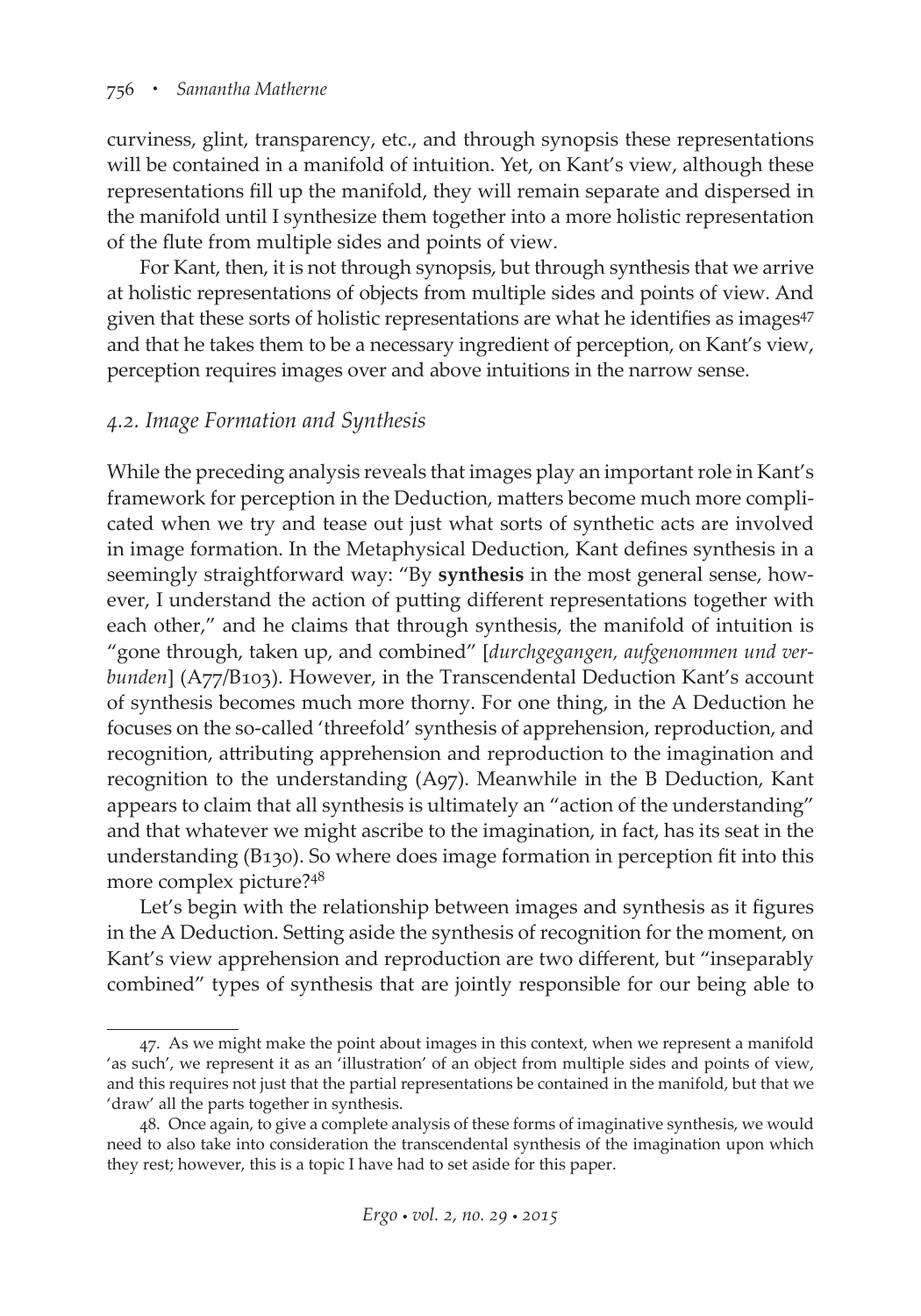produce the images required for perception (A102). He makes this clear in the context of the now familiar A120 passage, which I shall quote at length:

There is thus an active faculty of the synthesis of this manifold in us, which we call imagination. . . . For the imagination to bring the manifold into an image; it must therefore . . . apprehend [impressions]. It is, however, clear that even this apprehension of the manifold alone would bring forth no image . . . were there not . . . a reproductive faculty of the imagination. (A120–1)

As he sometimes makes this point, apprehension and reproduction must work together in order to form a "whole representation" [*eine ganze Vorstellung*] on the basis of the manifold, i.e., a representation that combines together the partial and perspectival representations present in the manifold of intuition (A99).<sup>49</sup>

Taking a closer look at apprehension, Kant claims that in order to "bring the manifold of intuition into an **image** . . . [the imagination must] antecedently take up the impressions into its activity, i.e., apprehend them"  $(A120)$ .<sup>50</sup> The act of apprehending, on Kant's view, involves "run[ning] through the manifold

<sup>49.</sup> As Kant cashes out this imaginative synthesis in the third *Critique*, the imagination can engage in two activities: "**apprehension** [*Auffassung*] (*apprehensio*) and **comprehension** [*Zusammenfassung*] (*comprehensio aesthetica*)" (KU 5:251). He claims that it is the job of apprehension to successively gather together the representations of the various parts of an object (KU 5:252). Meanwhile, it is the job of comprehension to combine these representations together into a single "intuition of the imagination," which represents the object as a 'whole' (KU 5:254) (I take it that he is using 'intuition' in the broad sense here). He argues that in order for comprehension to be effective, the representations we have apprehended cannot "fade in the imagination," rather we must be able to hold on to them in order to produce the requisite holistic representation (KU 5:252). In the language of the first *Critique*, then, comprehension depends not only on apprehension, but also on reproduction. Admittedly, Kant does not use the term 'image' to describe the complex, holistic representation that comprehension produces; however, I believe we are warranted in conceiving of this representation along imagistic lines (see Longuenesse 1998: 273, for a similar suggestion). In the first place, the discussion of this imaginative activity maps onto his discussion of the imaginative synthesis that produces images in both the Metaphysics Lectures and first *Critique*. Moreover, in discussing the difficulty of comprehending very large objects that we have apprehended in the third *Critique* he uses the example of perceiving St. Peter's, which is the exact same example he uses in discussing images in the Metaphysics Lectures (ML 28:236). This, in turn, underlines the continued commitment Kant has to the idea that perception involves the image forming activities of the imagination.

<sup>50.</sup> Although Kant's description of apprehension as occurring "in intuition" (A97, 98) might suggest that apprehension produces not images but rather intuitions, he says that the "action I call the **synthesis of apprehension** is aimed directly at the intuition, which to be sure provides a manifold but can never effect this as such, and indeed as contained **in one representation**, without the occurrence of such a synthesis" (A99). Apprehension, then, is 'directed at' an intuition that contains a manifold. Moreover, he claims that by running through and taking together this manifold it brings it into 'one representation' and given that later he makes it clear that the result of apprehension is an image ("For the imagination is to bring the manifold of intuition into an **image**;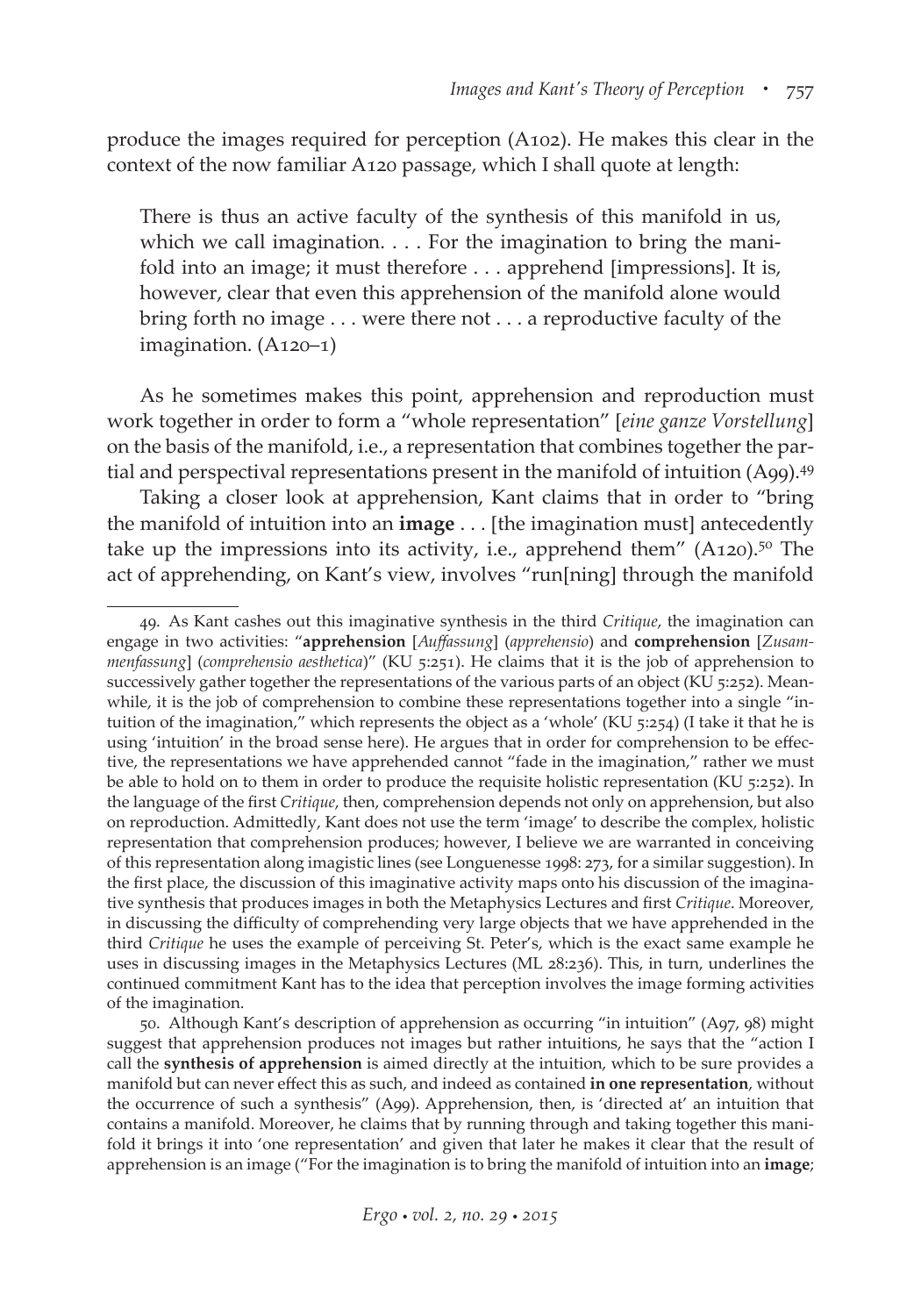and then . . . tak[ing] it together" [*das Durchlaufen der Mannigfaltigkeit und denn die Zusammennehmung desselben*] (A99, translation modified). On my interpretation, this activity of running through and taking together is a successive one, i.e., one in which we gather together certain representations in the manifold as they unfold across space and over time.<sup>51</sup> If, for example, I am at the cocktail party, instead of just being affected by the flute, my imagination can collect together the representations of it as they develop across space and over time, e.g., the initial representation of curviness, the next representation of shininess, finally the representation of the crystal pattern, etc. In short, the synthesis of apprehension is what gives me the ability to actively and successively gather together these unfolding representations.

Yet Kant suggests that apprehension alone is not sufficient for producing an image; it must be supplemented by the synthesis of reproduction:

It is, however, clear that even this apprehension of the manifold alone would bring forth *no image* . . . were there not a subjective ground for calling back a perception, from which the mind has passed to another . . . i.e., a reproductive faculty of the imagination. (A121, my emphasis)

Kant's idea is that if we were to 'always lose' representations that were contained in the manifold in the past, then we could not produce the more complex, holistic type of representation involved in an image: "if I were always to lose the preceding representations . . . from my thoughts and not reproduce them when I proceed to the following ones, then no whole representation . . . could ever arise" (A102). In order, for example, to produce a representation that reflects the different aspects of the champagne flute, if by the time I am representing its curviness I have forgotten all about its glint, then I cannot produce an image of it. On Kant's view, the synthesis of reproduction is the process through which representations in the past are brought to bear on what we are representing right now. He sometimes makes this point in terms of associations: by associating the present representations with representations in the past, we can form a representation that reflects the aspects of an object we have perceived over time.<sup>52</sup>

Ultimately, on Kant's view, the synthesis of apprehension and reproduction are 'inseparably combined' in image production: in order to form a complex, ho-

it must antecedently take up the impressions into its activity, i.e., apprehend them."), images are implicated in his discussion of apprehension in Section I.

<sup>51.</sup> Kant emphasizes the successive nature of synthesis in the Analogies of Experience, see, e.g., A182/B225, A189/B234.

<sup>52.</sup> Insofar as reproduction brings a representation that is 'absent' to bear on what is perceptually present to us, it contributes to a Kantian solution the problem of perceptual presence, discussed in footnote 22.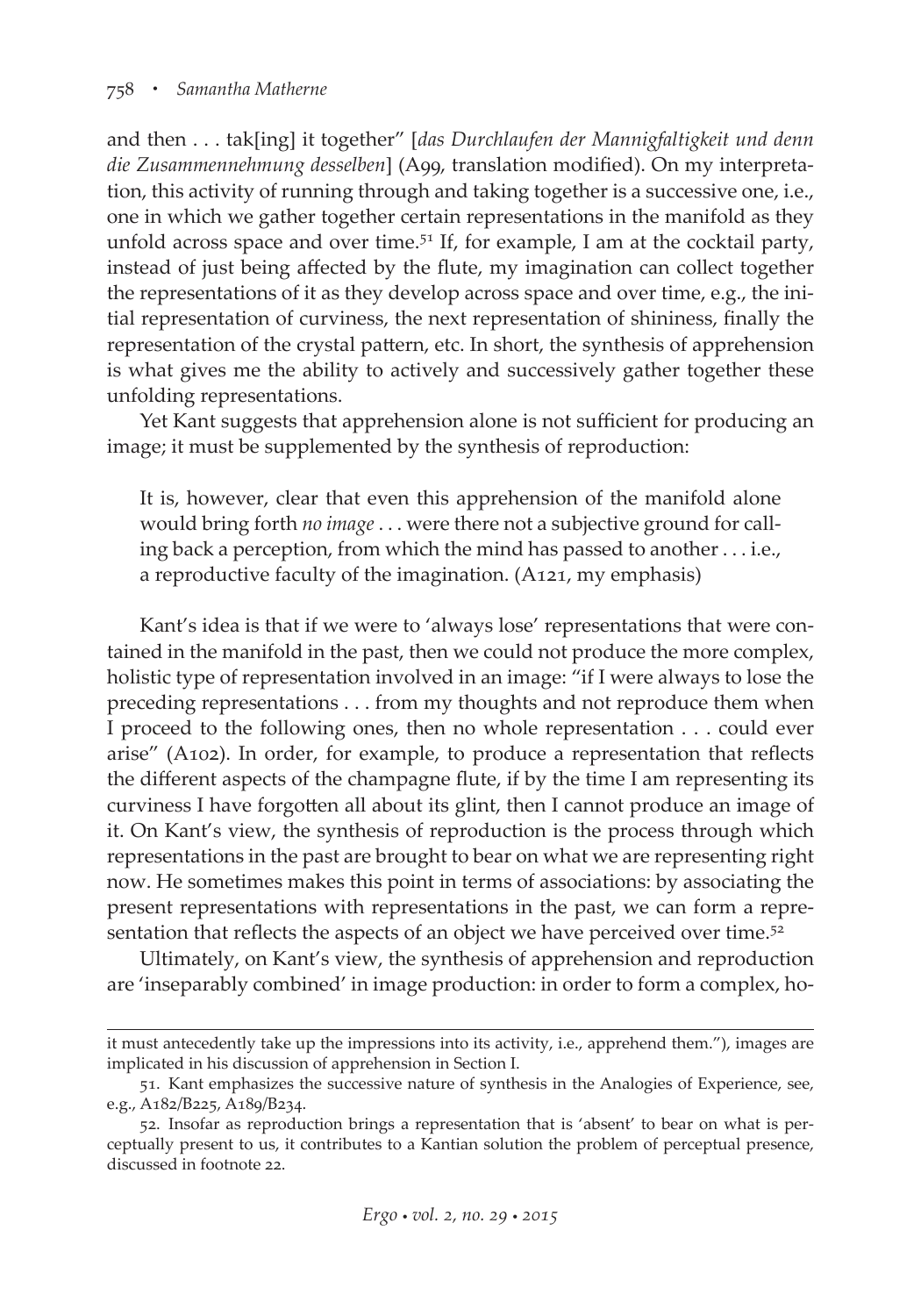listic representation of an object from multiple sides and multiple points of view, we need the synthesis of apprehension to successively take up representations of that object and the synthesis of reproduction to hold onto representations of it from the past and bring them to bear on the present.53 For example, if I am to be able to form an image of the champagne flute from different sides and points of view, I need to be able, one, to gather together the representations of it from those different sides and points of view (first its shininess, then its curve, then its crystal pattern, etc.) and, two, to bring the representations of how it appeared in the past (the shininess I noticed a minute ago) to bear on what appears presently (the crystal pattern I notice now).

Having discussed the two imaginative forms of synthesis, we should now turn to the synthesis of recognition, which is undertaken not by the imagination, but by the understanding. Kant introduces this third form of synthesis by claiming, "Without *consciousness* that that which we think is the very same as what we thought a moment before, all reproduction in the series of representations would be in vain" (A103, my emphasis). To illustrate why our imaginative synthesis might be in vain without this consciousness, he offers the following example,

If, in counting, I forget that the units that now hover before my senses were successively added to each other by me, then I would not cognize the generation of the multitude through this successive addition of one to the other, and consequently I would not cognize the number (A103).

Suppose, for example, I am counting out thirty-five one-dollar bills. It is only if I remain conscious that I am counting to thirty-five that I will be able to successfully count; if I lose my concentration, I will have to start over. For Kant, however, the consciousness that is involved here is not simply a matter of being awake; it is a certain type of conceptual consciousness that arises when we recognize what we intuit as falling under a particular concept. As Kant makes this point, a concept is that which provides for "the **one** consciousness that unifies the manifold that has been successively intuited, and then also reproduced, into one representation" (A103). On his view, the synthesis of recognition is what enables us to apply concepts to what we perceive and to thus achieve this particular type of consciousness. In the champagne flute example, the synthesis of recognition allows me to apply the concept 'champagne flute' to the various representations of the flute within the manifold that I have apprehended and reproduced, e.g., of

<sup>53.</sup> Though these forms of synthesis are inseparably combined in image production in perception, it seems that Kant allows for them to occur separately in other contexts, e.g., when we apprehend something very large, like St. Peter's, that we cannot form a holistic image of (KU 5:252) or when we reproduce representations in a dream (B278).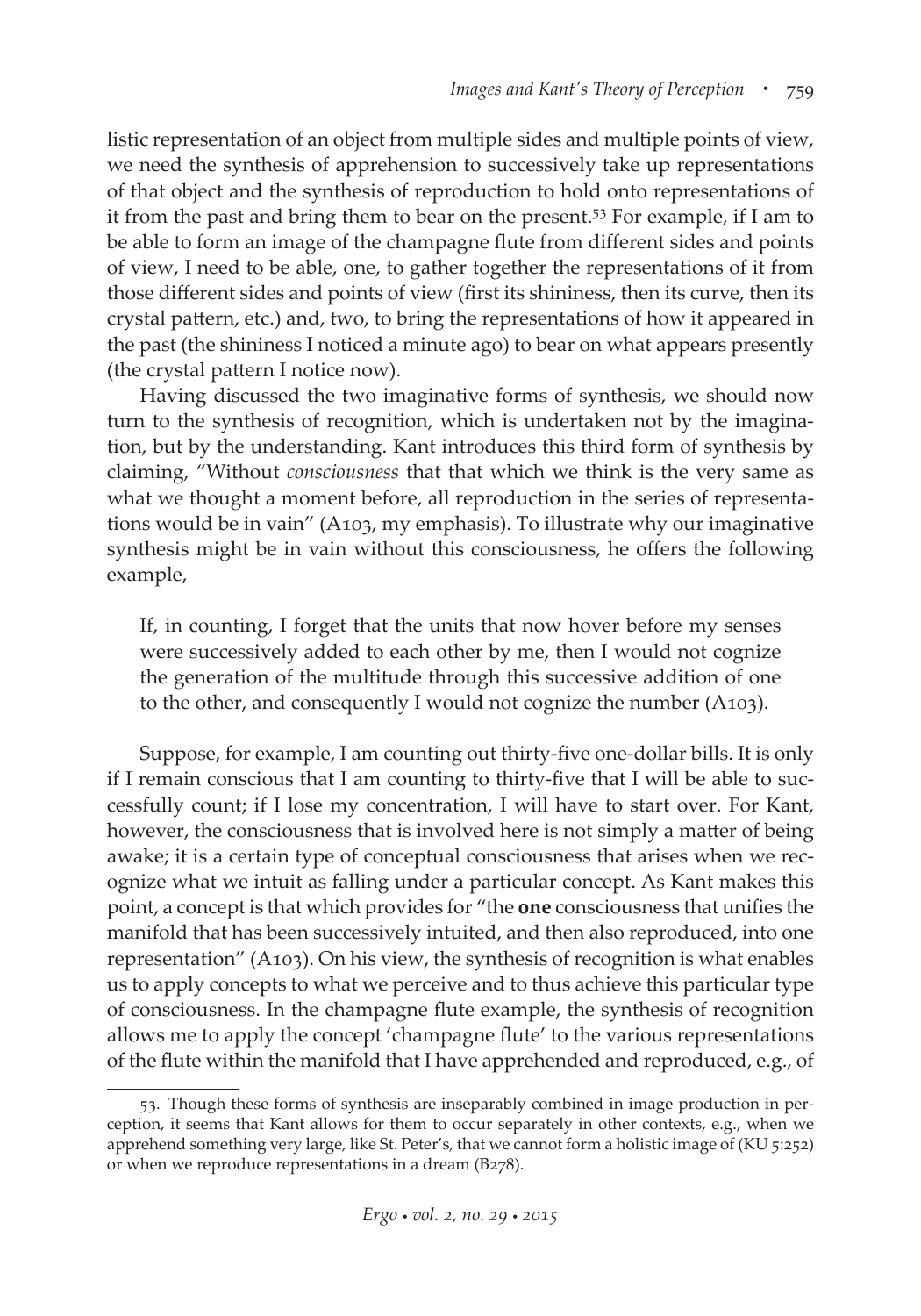its curve, glint, crystal pattern, etc., and this gives me a distinctive consciousness of what I see as falling under that concept.

Although Kant clearly states that the syntheses of apprehension and reproduction are 'inseparably combined' in image formation, it is a matter of debate whether Kant thinks that it *also* requires the synthesis of recognition. On the one hand, Kant's analysis of synthesis in the Metaphysical Deduction seems to point toward the idea that imaginative synthesis can occur prior to conceptual synthesis:

Synthesis in general is, as we shall subsequently see, the mere effect of the imagination, of a blind though indispensable function of the soul. . . . Yet *to bring this synthesis to concepts* is a function that pertains to the understanding (A78/B104, my emphasis).54

This language certainly seems to suggest that imaginative synthesis produces something that is, in turn, brought to concepts through an act of the understanding.55 Fleshing this picture out in a bit more detail, Kant goes on to say,

The first thing that must be given to us a priori for the cognition of all objects is the manifold of pure intuition; the synthesis of this manifold by means of the imagination is the second thing, but it still does not yield cognition. The concepts that give this pure synthesis unity . . . are the third thing necessary for cognition of an object that comes before us, and they depend on the understanding. (A78–9/B104)

One way to read this passage is as articulating three different kinds of representations we can form.<sup>56</sup> Sometimes we form representations solely through sensibility when it gives rise to a manifold of intuition in us. At other times, however, our representations are the result of our imagination synthesizing that manifold in different ways. On still other occasions, the understanding takes up what the imagination has synthesized and forms representations by unifying it under concepts. This seems to be borne out by Kant's claim that a concept "unifies the manifold that *has been* successively intuited, and *then also* reproduced,

<sup>54.</sup> As Guyer and Wood note, in Kant's copy of the A edition, he changes 'function of the soul' to 'function of the understanding', which touches on the issue of whether his view of synthesis changes after the A edition.

<sup>55.</sup> For a discussion of this point, see Allais (2009: 396).

<sup>56.</sup> This sort of view is suggested by Longuenesse (1998: 35–6). However, this passage could also be read alternatively in support of the conceptualist interpretation as indicating the three conditions that must be met in order for us to have any cognition at all.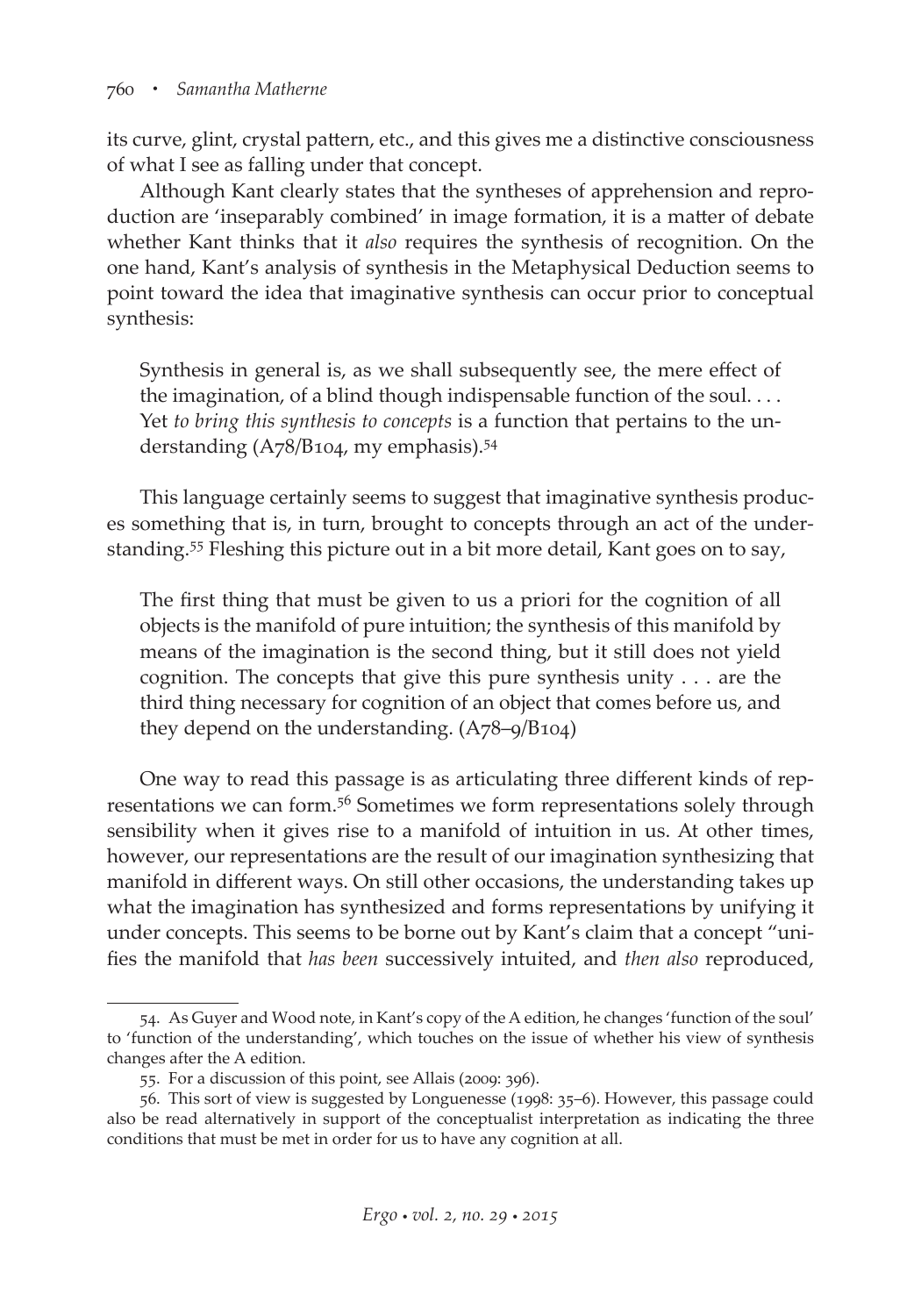into one representation" (A103, my emphasis). To be sure, Kant suggests that if a concept is not brought to bear on what we imaginatively synthesize that imaginative synthesis will be 'in vain'; however, if something occurs 'in vain', it still occurs (A103). For these reasons, a number of commentators have argued that, for Kant, the imaginative syntheses of apprehension and reproduction, hence image formation can occur prior to the synthesis of recognition.<sup>57</sup>

On the other hand, some interpreters have been led to conclude that Kant thinks the syntheses of apprehension and reproduction depend on the synthesis of recognition.<sup>58</sup> In the A Deduction, immediately after saying that without consciousness the synthesis of reproduction would be in vain, he goes on to say that this is because the "manifold would never constitute a whole [*Ganzes*], since it would lack the unity that only consciousness can obtain for it" (A103). This passage seems to suggest that the only way a manifold of intuition can be unified is through the consciousness we achieve by means of the synthesis of recognition. Now, an image is a whole representation; in which case, in order for apprehension and reproduction to be able to produce an image, it would appear they have to rely on the synthesis of recognition. Indeed, one might begin to suspect that apprehension, reproduction, and recognition are not three distinct acts, but rather three components of one act, the act through which we bring unity into the manifold of intuition in perception.<sup>59</sup>

This interpretation appears to be corroborated by Kant's claims about synthesis in the B Deduction. To be sure, in the B Deduction Kant continues to be interested in the topic of perceptual synthesis, claiming in §26 that one of his goals is to explain the "synthesis, through which even perception itself becomes possible" (B161); however, unlike in the A Deduction, he now appears to claim that *all* synthesis, even what he had previously attributed to the imagination, ultimately traces back to the understanding:

the **combination** (*conjunctio*) of a manifold in general can never come to us through the senses . . . ; for it is an act of the spontaneity of the power of representation, and, since one must call the latter understanding . . . *all* combination . . . is an action of the understanding, which we would designate with the general title **synthesis.** (B130, my emphasis) $60$ 

<sup>57.</sup> See, e.g., Young (1988), Gibbons (1994: 25–6, 30–32), Rohs (2001), Allison (2004: 187–9), and Hanna (2005: 255, 267). Although Young and Allison want to distance Kant's account of imaginative synthesis from image formation, Rohs acknowledges that imaginative synthesis produces images and he claims that this synthesis is pre-conceptual.

<sup>58.</sup> See, e.g., Paton (1936: Vol. 1: 271–2); Ewing (1967: 75); and Kemp Smith (1962: 245–246).

<sup>59.</sup> See, e.g., Paton (1936: Vol. 1: 376).

<sup>60.</sup> For a discussion of this apparent shift between the A and B Deductions, see Bennett (1966: 134–138), Kitcher (1990: 158–160), Ginsborg (1997: 58–9), Allison (2001: 186–189).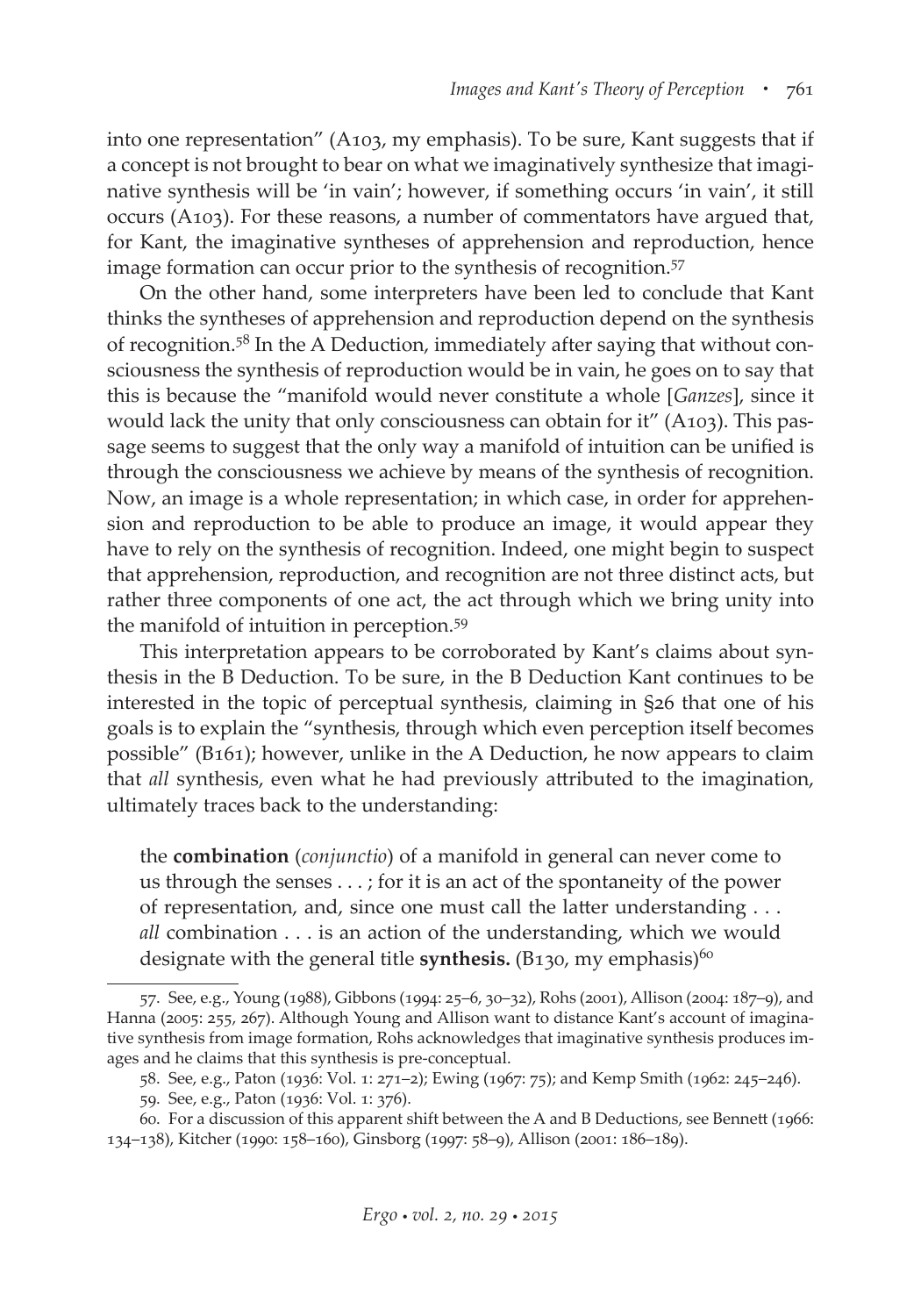#### 762 *• Samantha Matherne*

Consider, once again, Kant's example of perceiving a house:

I make the empirical intuition of a house into a perception through apprehension of its manifold . . . and I as it were draw its shape in agreement with this synthetic unity of the manifold in space. This very same synthetic unity, however, if I abstract from the form of space, has its seat in the understanding, and is . . . the category of **quantity**, with which that synthesis of apprehension, i.e., the perception, must therefore be in thoroughgoing agreement. (B162)

Although in this passage Kant seems to draw on the idea from the A Deduction that in order to perceive a house we must form an image of it by engaging in apprehension, unlike in the A Deduction, he now seems to be insisting that apprehension ultimately has its seat in the understanding and the category of quantity. As he goes on to say in the footnote to this example, "it is one and the same spontaneity that, there under the imagination and here under the name of understanding, brings combination into the manifold of intuition" (B162 footnote). If this is the case, then whether we are talking about the synthesis of apprehension or the synthesis of recognition, it would appear that we are talking about the same underlying synthetic act of the understanding. This would, in turn, mean that the synthesis involved in image formation could not occur independently from the understanding.

By my lights, we cannot properly adjudicate this issue solely on the basis of the Deduction because Kant has not yet completed his account of image formation; we need to turn our attention towards the Schematism and the important development in the theory of images we find there, which turns on Kant's claim that a schema is that "through which and in accordance with which the images [*die Bilder*] first become possible" (A142/B181).

## **5. Images in the Schematism**

In the Schematism, Kant is concerned primarily with explaining how it is possible for us to form judgments in which we apply the categories to what we intuit through the senses. $61$  He argues that the categories, qua pure concepts, are not 'homogeneous' [*gleichartig*] with our sensible intuitions and that there must be some "third thing" that is homogeneous with both that paves the way for this application (A138/B177). He identifies this third thing as a 'schema', which he

<sup>61.</sup> While my focus here is primarily on the relevance of the Schematism to Kant's theory of perception, see Matherne (2014) for my broader interpretation of the Schematism.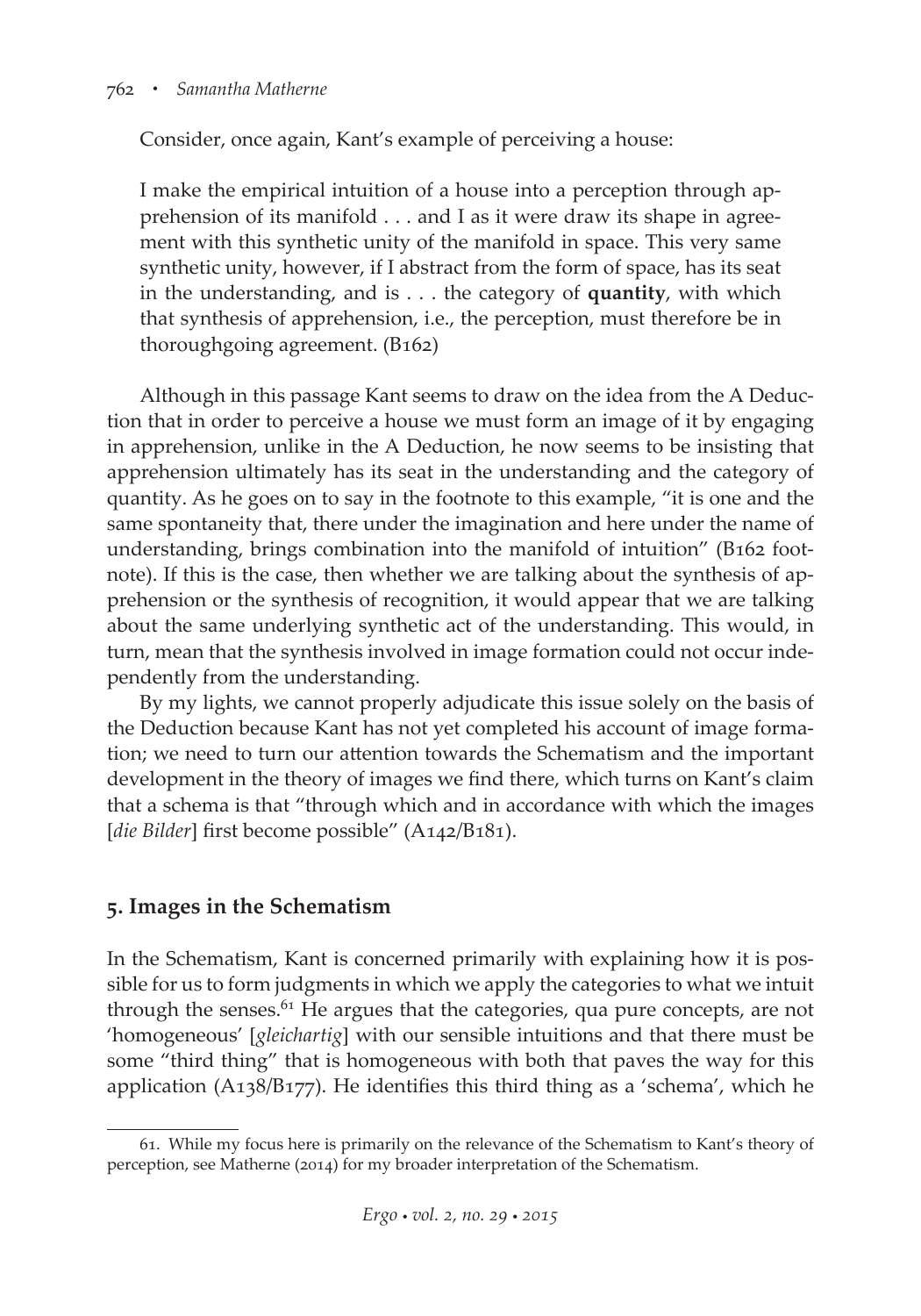describes as a special "mediating representation" produced by the imagination that is "**intellectual** on the one hand and **sensible** on the other" (A138/B177). Although Kant devotes most of his attention to the transcendental schemata associated with the categories, he does address two sensible kinds of schemata: schemata associated with pure sensible or mathematical concepts, e.g., the concept 'triangle', and schemata associated with empirical concepts, e.g., the concept 'dog' (A140–1/B179–180). It is this portion of the Schematism that shall concern us for it is in this context that Kant makes the important claim that a schema is that 'through which and in accordance with which the images first become possible'.<sup>62</sup>

To begin fleshing out this claim, it will be helpful to first consider the nature of schemata more generally. Insofar as a schema is something that mediates between a concept and an intuition, it is something that must share features of both: like an intuition, it must be a sensible representation and like a concept it must be general, i.e., capable of representing what is common to several objects.63 In order to account for the mediating nature of schemata, Kant highlights two essential features of them: first, they involve a special type of sensible yet general representation that he calls a 'monogram', and, second, they function as rules that guide imaginative synthesis. Taking these two features of schemata together, the upshot of his view is that a monogram is the representational content of a schema and this representational content functions as a rule that guides the imagination in synthesizing the manifold of intuition. As we might make this point, the monogram contained in a schema is a representation that serves as something like a stencil that guides imaginative synthesis.

With regard to the first key feature, in the Schematism Kant describes a sche-

<sup>62.</sup> Insofar as the topic of the schematism of the categories falls under the purview of the transcendental activities of the imagination I will not pursue it here; however, it is worth noting that in the Schematism, Kant says, "The schema of a pure concept of the understanding . . . is something that can never be brought to an image at all, but is rather only the pure synthesis, in accord with a rule of unity according to concepts in general . . . and is a transcendental product of the imagination, which concerns the determination of the inner sense in general, in accordance with conditions of its form (time) in regard to all representations" (A142/B181). As this passage indicates, rather than claiming that a transcendental schema makes an image possible, Kant suggests that it makes a particular determination of time possible. This, in turn, means that the sort of images Kant takes to be involved in perception are never images of the categories *per se*, but are images of more sensible concepts. I return to this issue in footnote 76 below.

<sup>63.</sup> Although some commentators (Walsh 1957/1958; Chipman 1972; and Pippin 1976) have argued that a schema is needed to solve the problem of homogeneity only in the transcendental case in which we apply the categories to intuition, given that concepts, in general, are mediate, universal representations and intuitions, in general, are immediate, singular representations, the problem of homogeneity will arise here too. As Kant makes this point in the third *Critique*, the understanding with its concepts and sensibility with its intuitions are "two heterogeneous elements"; hence, a schema will be needed to mediate between the two in any case in which we apply a concept to an intuition (KU 5:401).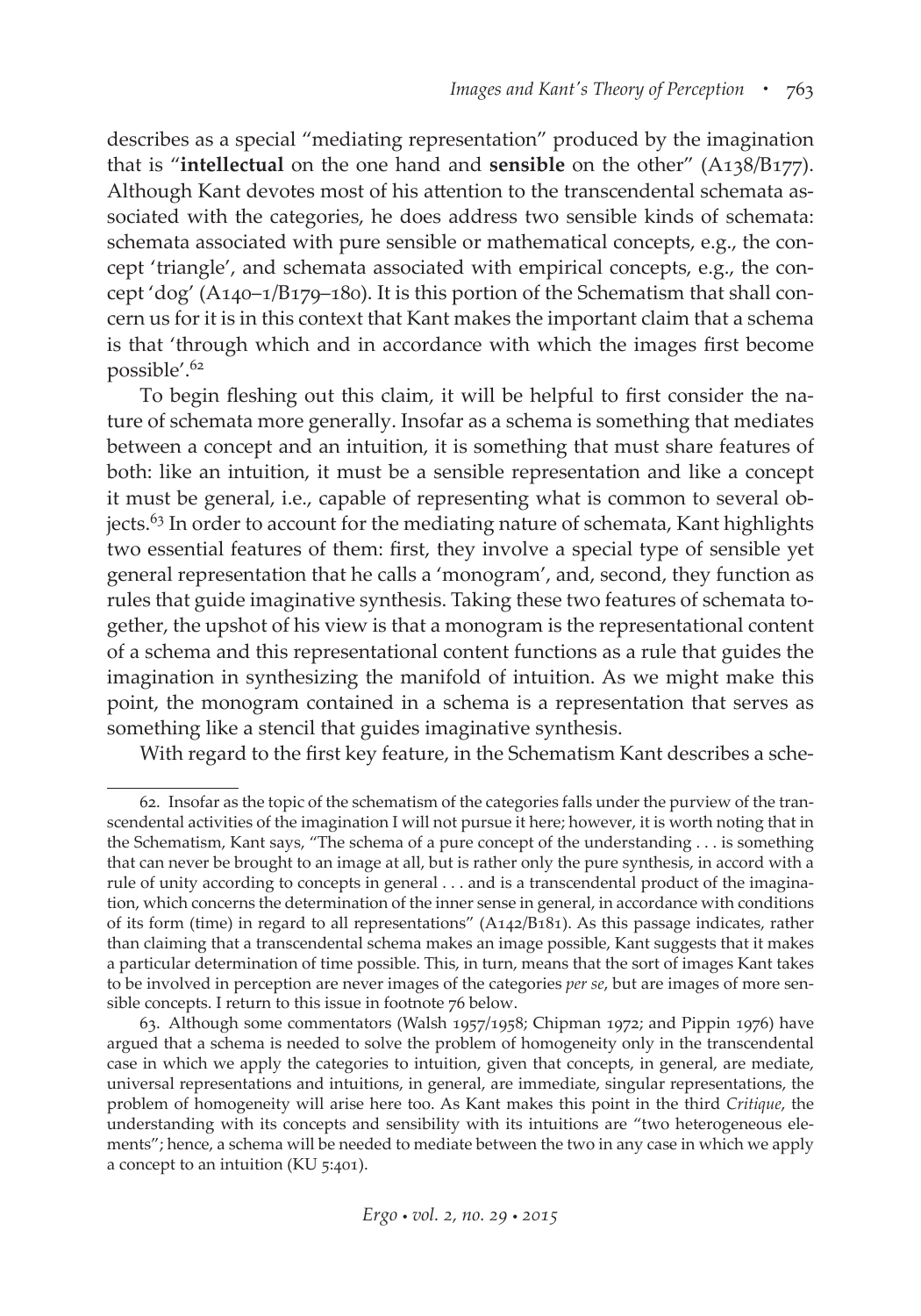ma as a 'monogram' and by this term, he has in mind a holistic, but somewhat vague sensible representation like a 'sketch' [*Zeichnung*] or 'silhouette' [*Shattenbild*] (A142/B181, A570/B598). While we often think of sketches or silhouettes as physical objects, e.g., my niece's sketch hanging on my refrigerator, for Kant, there can be monograms in our head, e.g., the sketch of a face a "painter or physiognomist" has in her head (A570/B598). A schema falls in the latter category of mental sketches.

More specifically, on Kant's view, a schema is a monogram *of* a concept, i.e., a mental sketch that holistically represents the marks involved in a particular concept. On this point, I disagree with a number of commentators who have argued the schemata are identical to empirical concepts<sup>64</sup> and others who argue that schemata are pre-conceptual.65 In the third *Critique*, Kant makes it clear that he conceives of schemata as "direct . . . presentations [*Darstellungen*] of the concept" and he claims that they involve the 'making sensible' [*Versinnlichung*] of those concepts (KU 5:351-2).<sup>66</sup> I take Kant's idea to be that a concept is an intel-

65. See Pendlebury (1995: 784, 787–8), Longuenesse (1998: 115–118), and Allison (2001: 25–28), who argue that schemata must be pre-conceptual because they play a crucial role in the formation of concepts. While I think it is possible for us to develop new concepts on the basis of previously acquired schemata, I do not think schemata can ever be entirely pre-conceptual. For example, while I might be able to develop a new concept 'peony' on the basis of a previously acquired schema for flowers, this schema would not be pre-conceptual, but rather connected to the concept 'flower'. While this is a fairly high level empirical concept, it seems to me that for Kant all our empirical concepts ultimately trace back to the categories and that whatever schemata we develop, they must, in the end, be grounded in the categories. Thus, even if empirical concept formation depends on schemata, schemata are never pre-conceptual, but always connected, at the very least, to the categories.

66. This supports Heidegger's claim in *Kant and the Problem of Metaphysics* that, "The formation of the schema is the making-sensible of concepts" (1990: 68).

<sup>64.</sup> See Bennett (1966: 151), Chipman (1972: 42), and Guyer (2006: 97). In support of this view, commentators have pointed out that Kant appears to describe both schemata and concepts as rules for the synthesis of the imagination, e.g., "The schema of the triangle . . . signifies a rule of the synthesis of the imagination" and "The concept of a dog signifies a rule in accordance with which my imagination can delineate [*verzeichnen*] the shape [*Gestalt*] of a four-footed animal in general, without being restricted to any single particular shape [*Gestalt*] that experience offers me" (A141/ B180, translation modified). Notice, however, that he says the concept 'dog' signifies a rule that the imagination produces a schema *in accordance with*. By my lights, this suggests that Kant thinks of the concept 'dog' as something distinct from a schema, something the imagination produces a schema in accordance with. Admittedly, in the triangle passage, Kant says that a schema "signifies a rule for the synthesis of the imagination"  $(A141/B180)$ ; however, I think that he is referencing two different rules in the passages. In the dog passage, the rule he is referencing is related to a concept, whereas in the triangle passage, the rule he is referencing is related to a schema. I believe these rules are different not only because Kant draws a distinction between concepts and schemata elsewhere in the Schematism chapter and in §59 of the third *Critique* (see below), but also because concepts and schemata are different types of representations: whereas a concept is a general, intellectual representation (A320/B377; JL 9:91), a schema, as I argue below, is a general, sensible representation. As such, the rules that concepts and schemata involve will be different.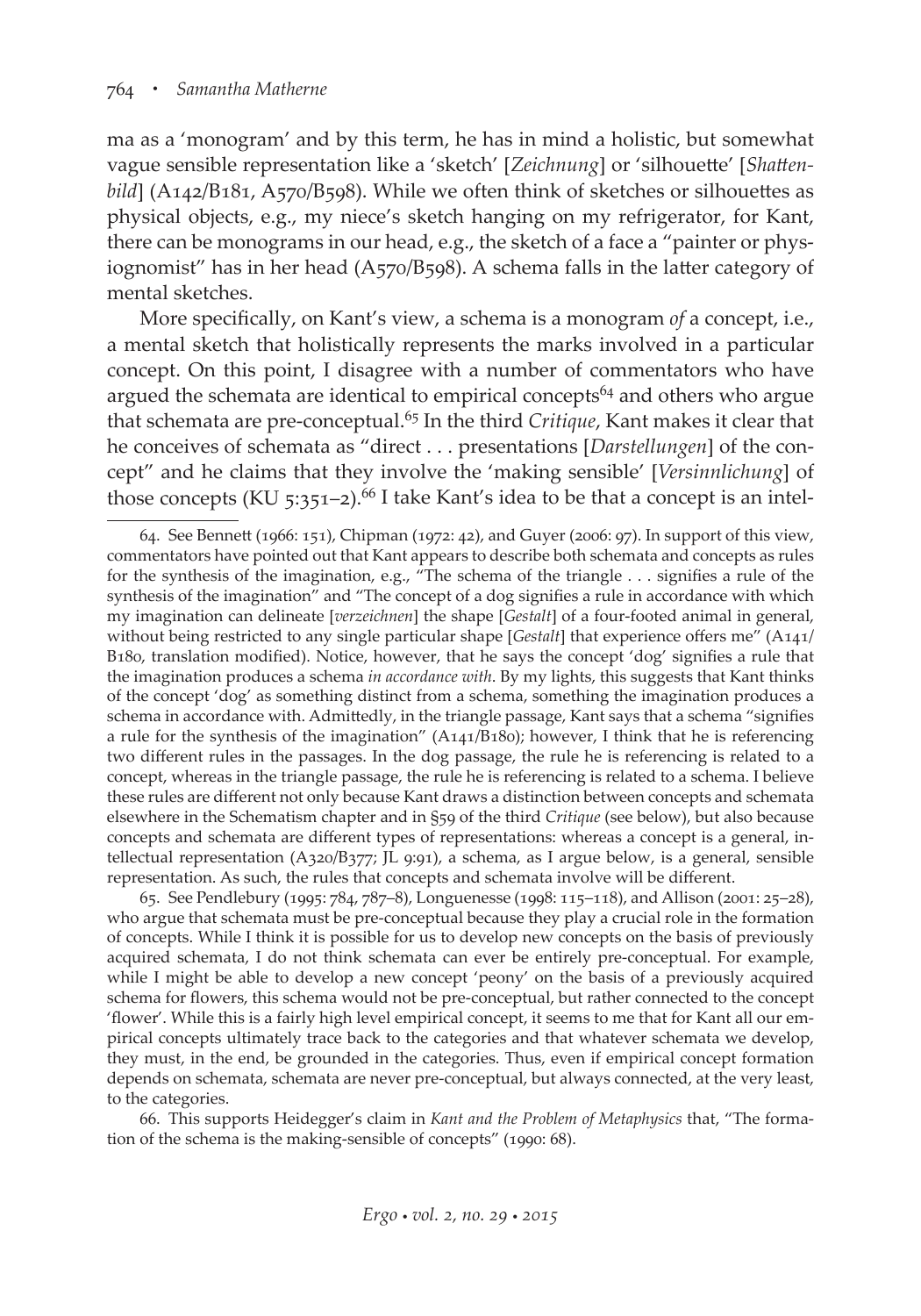lectual representation that involves various distinguishing marks and a schema is a monogram that represents how those various conceptual marks show up together in a sensible, holistic way. For example, the schema for the concept 'dog' will be a sensible representation, a sketch or monogram, of how its various distinguishing marks, e.g., being four-legged, furry, slobbery, an animal, etc., show up together as a whole. This schema is not, therefore, identical to the concept 'dog' because it is a sensible presentation *of* that concept; nevertheless, it must be connected to the concept 'dog' because that concept is what it is a monogram of.

However, if a schema is a sensible representation of a concept and a concept, on Kant's view, is general in the sense that it is a representation of what is common to several objects, then a schema will represent what is common to several objects, in which case, a schema is both a sensible and a general representation. Otherwise put, a monogram is a sensible representation that is general to the extent that it represents how the characteristic marks of a concept will show up in a holistic way and is thus applicable to various instances of that concept. My schema for the concept 'dog', for example, does not just apply to my pet Brittany Spaniel; it is a sensible representation of how the various marks of the concept 'dog' show up in a holistic way, which should apply to visually dissimilar dogs, like Great Danes and Chihuahuas as well. It is for this reason that Kant insists that a schema is not to be confused with an image, i.e., a representation of a particular object that I perceive, but rather it is a general representation that can apply to different instances of a concept. As Kant makes this point with respect to triangles, "No image of a triangle would ever be adequate to the concept of it. For it would not attain the generality of the concept, which makes this valid for all triangles, right or acute, etc." (A141/B180). By contrast, the schema of a triangle will have the requisite generality that allows it to apply to all triangles. In the first place, then, on Kant's view, a schema is a monogram of a concept, which is a sensible representation that is at the same time general enough to be valid for all instances of that concept.

The second key point Kant makes about a schema is that it functions as "a rule of the *synthesis of the imagination*" (A141/B180, my emphasis).<sup>67</sup> I take his basic idea to be that the monogram involved in a schema serves as something like a stencil that governs the way in which the imagination synthesizes the various representations within the manifold of intuition together. Suppose, for example, I am at a dog park. The monogram involved in my schema for dogs acts as a stencil that guides my imagination in apprehending and reproducing the repre-

<sup>67.</sup> Insofar as I take schemata to be rules that guide imaginative synthesis, I am in disagreement with Grüne (2009: 129), who denies that schemata should be understood as such rules and in agreement with Longuenesse (1998: 116–7) and Allison (2001: 26); however, I part ways with Longuenesse and Allison insofar as they treat these schematic rules as pre-conceptual.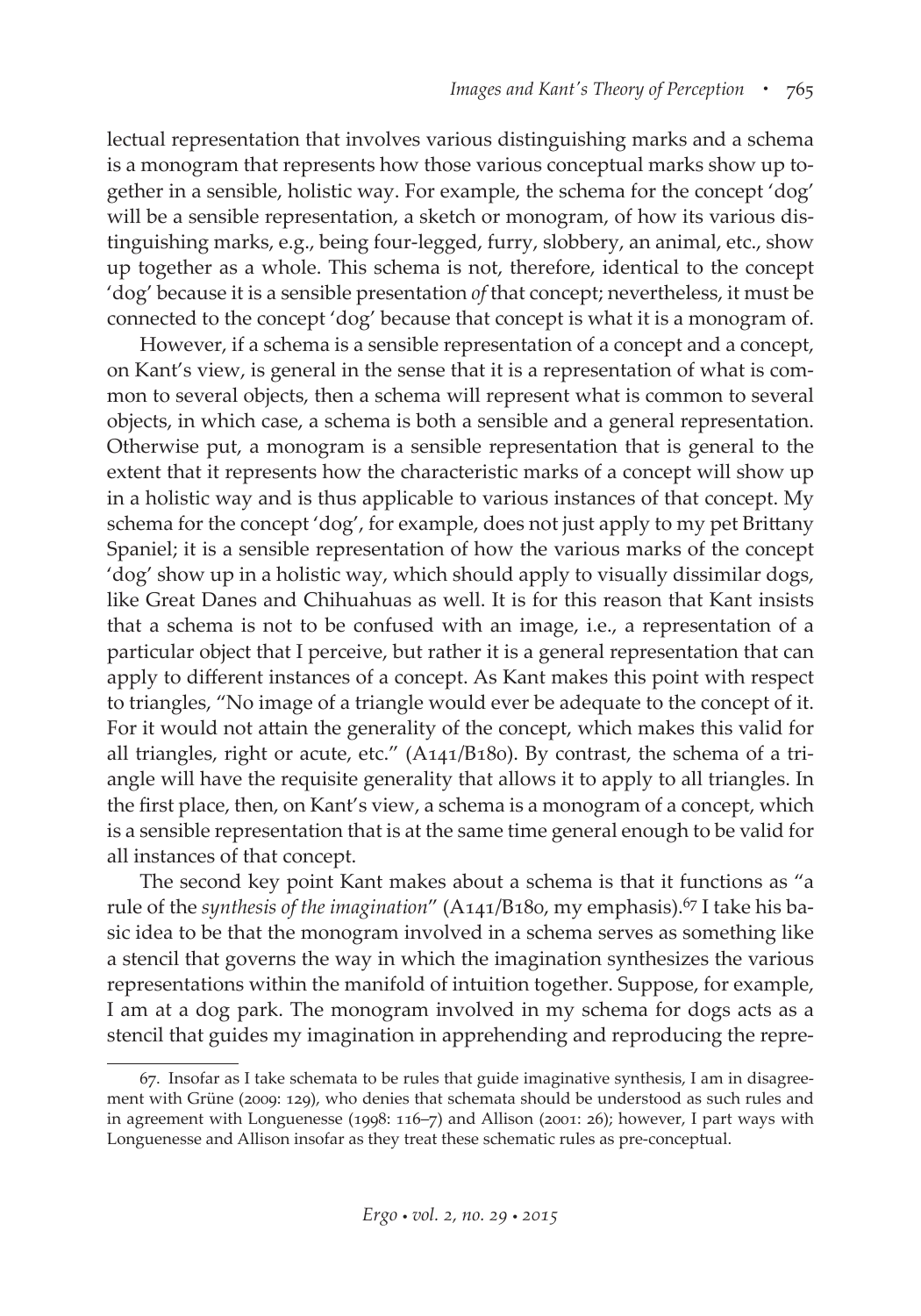sentations within the manifold that belong to the dog, e.g., of its four-leggedness and slobberiness, in distinction from those that belong to other objects, like the grass or Frisbee.

Yet, according to Kant, the sort of rule that a schema functions as is of a specific sort: it is "a rule for the determination of our intuition *in accordance with a certain general concept*" [*gemäß einem gewissen allgemeinen Begriffe*] (A141/B180, my emphasis). This is a significant passage because it indicates that Kant is not thinking of schemata as pre-conceptual, but rather links them directly to concepts: they function as rules for synthesizing the manifold of intuition in light of a concept. For example, insofar as my schema for dogs functions as a rule that guides me in synthesizing the manifold of intuition in light of the concept 'dog', that concept must be one that I already possess. Indeed, this view seems to follow from our reflections on schemata as monograms: if a schema is a sensible representation of a concept, then the concept will be at least implicitly involved in the imaginative synthesis that the schema guides.

It is at this point that we should return to images. Although the Deduction reveals that images are formed on the basis of (what at least goes under the name of) imaginative synthesis, viz., apprehension and reproduction, we now learn that this imaginative synthesis is, in turn, guided by schemata, i.e., rules for synthesizing the manifold of intuition in accordance with a concept. We see this idea at work in Kant's definition of a schema as "a general procedure of the imagination for providing a concept with its image" (A140/B179). It is also evident in his description of the schema for number as "a method for representing a multitude (e.g., a thousand) in an image in accordance with a certain concept" (A140/B179). This line of thought culminates in the passage where he summarizes the nature of the relationship between schemata, images, and concepts, saying that a schema is that, "through which and in accordance with which the images first become possible, but they must be connected with the concept only ever by means of the schema, which they delineate" [*bezeichnen*] (A141–2/B181, translation modified).<sup>68</sup> For Kant, the images at issue 'must' be connected to a concept because they are produced through imaginative forms of synthesis that are guided by a schema, which is, in turn, connected to a concept.<sup>69</sup> Put another way, if an image 'delineates' a schema and a schema is a monogram of a concept, then the image itself will be connected to that concept. The image I form of my

<sup>68.</sup> I translate *bezeichnen* as 'delineate' rather than 'designate' in order to bring out the connection between *bezeichnen* and *zeichnen*, 'to draw' or 'to sketch'. This helps emphasize the idea that a schema is a sketch of a concept. And although *bezeichnen* here is reminiscent of the language of *abbilden* ('to illustrate') he used to describe images in the Metaphysics Lectures, in this context it is clear that what is being delineated is a schema, which is, in turn, connected to a concept.

<sup>69.</sup> It is not until Section 6 that I offer a full explanation for what it means for an image to be 'connected to' or (as I say below) 'bound up with' a concept, so in this section, my language will remain somewhat vague.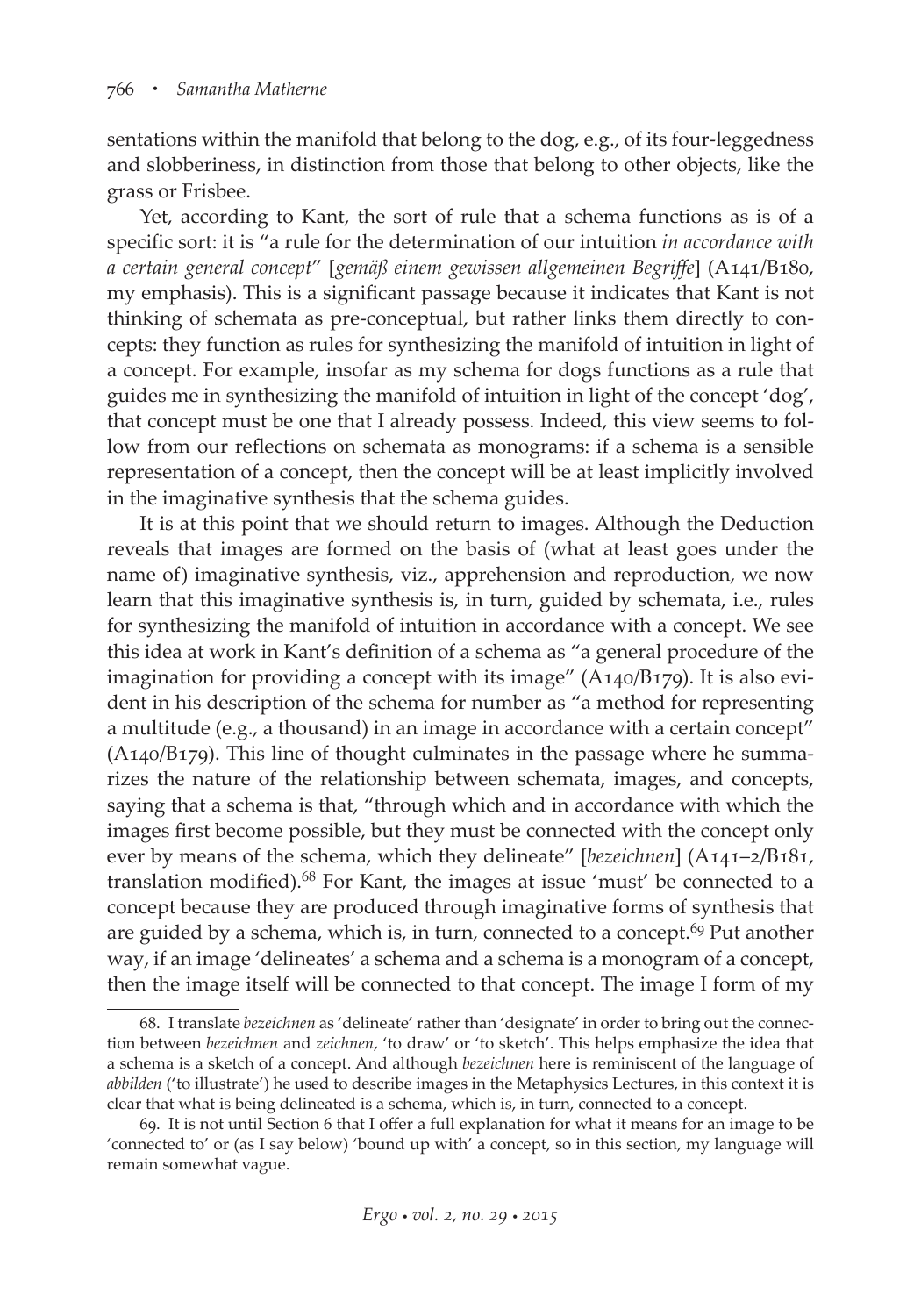Brittany Spaniel, for example, will be connected to the concept 'dog' because that image delineates the monogram for the concept 'dog', which is involved in my schema for dogs.

Ultimately, the view of image formation that emerges in the Schematism is as follows. A schema is a monogram, i.e., a representation of a concept that is both sensible and general, and its primary function is to serve as a rule for the imaginative synthesis (apprehension and reproduction) of a manifold of intuition in accordance with that concept. The result of this schema-guided imaginative synthesis is an image. It is, thus, only in the Schematism that we get Kant's complete picture of the sort of imaginative synthesis required for image formation and, by extension, of what it means for this to be a necessary ingredient of perception. For this reason, although it is often neglected in this context, the Schematism emerges as a pivotal text for understanding Kant's framework for perception in the first *Critique*.

There is, however, a residual issue from our discussion of the Deduction that we need to return to. Given that this schema-guided imaginative synthesis must be conducted in accordance with a concept, it would appear that this imaginative synthesis is inseparably bound up with concepts; however, does this mean that this imaginative synthesis is also inseparably bound up with the synthesis of recognition? Or could there be some way for image formation to occur in accordance with concepts that does not require that type of synthesis?

## **6. Kant's Moderate Conceptualism**

Let's call the interpretation according to which image-forming imaginative synthesis involves the synthesis of recognition 'strong conceptualism', where 'conceptualism' refers to theories of perception according to which concepts or conceptual capacities are required in order for us to perceive the world. A number of commentators have worried that by attributing strong conceptualism to Kant, we are 'over-intellectualizing' his theory of perception.<sup>70</sup> The concern is that we are committing Kant to the view that perception involves the conscious application of concepts, a view that, as Ginsborg puts it, fails to "respect the primitive character of perception."71 By the 'primitive character' of perception she has in mind the features of perception that cannot be understood in conceptual terms, e.g., our ability to perceive things and form images of things we do not have concepts for. For example, suppose I lack the concept 'marjoram'. Ginsborg sug-

<sup>70.</sup> This is a phrase drawn from Allison (2004: 188) who argues that insofar as Strawson (1974) and Sellars (1978) suggest that concepts must be involved in the imaginative activity in perception, they 'over-intellectualize' Kant's account of perception.

<sup>71.</sup> Ginsborg (2008: 75).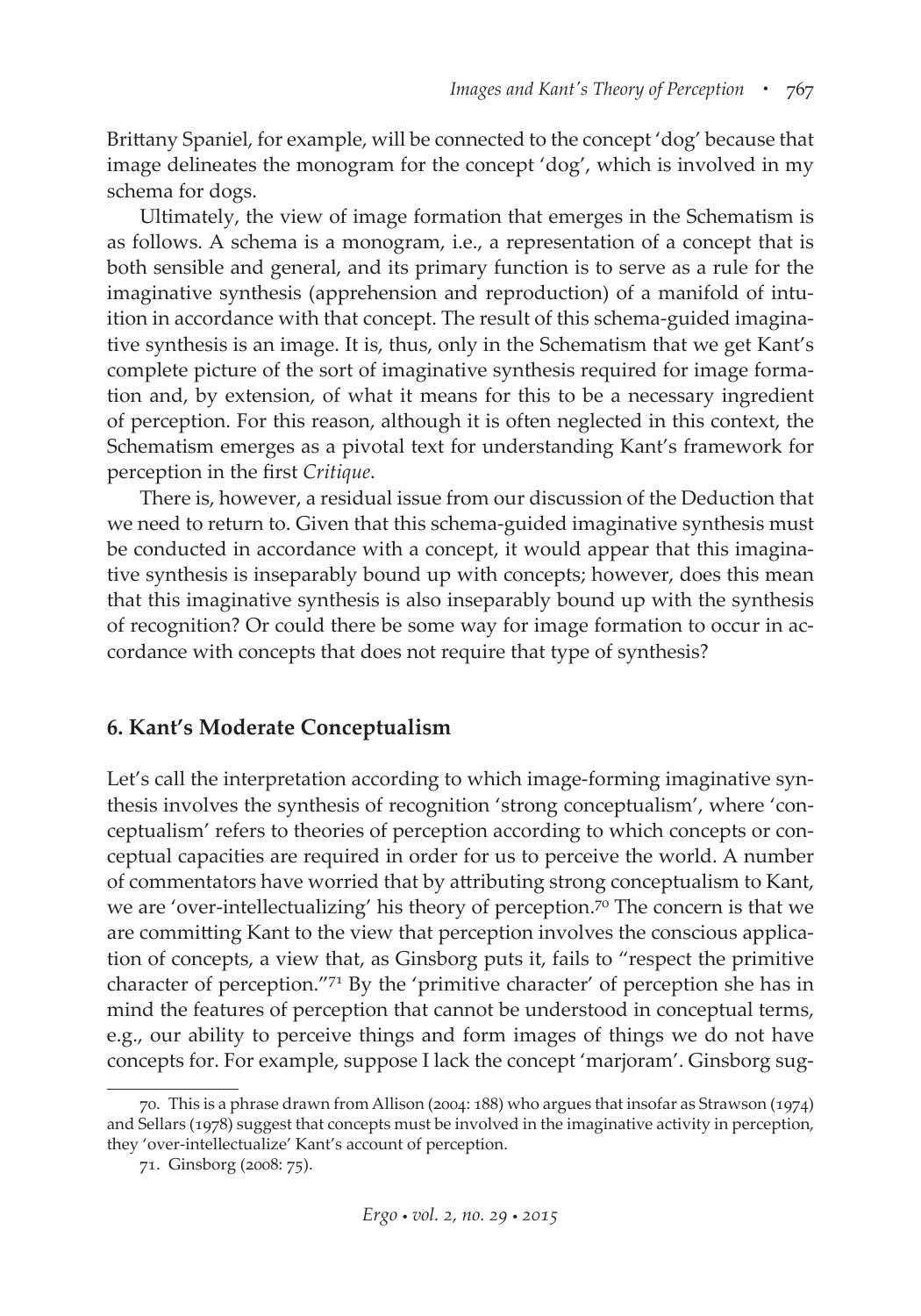gests that if I am in an herb garden, I can still see marjoram and form images of it, even if I cannot "entertain thoughts" that involve that concept.72 If Kant is a strong conceptualist about image formation, then he cannot accommodate this possibility.

In order to distance Kant's account of image formation and perception from strong conceptualism, commentators have pursued two different routes. In one vein, interpreters like Rohs have argued that Kant defends a non-conceptualist theory of perception.73 Following a line of thought we discussed above, Rohs suggests that, for Kant, perception only requires pre-conceptual acts of imaginative synthesis. Indeed, Rohs argues that this must be Kant's view because Kant conceives of pre-conceptual imaginative synthesis as a condition of conceptapplication: it supplies the understanding with the singular sensible term, i.e., the image, which we apply our concept to.74

However, there are two worries about this non-conceptualist strategy. In the first place, it conflicts with Kant's claims in the B Deduction discussed above to the effect that all synthesis depends on the understanding. In the second place, it is in tension with his idea that synthesis depends on the categories. For example, in the A Deduction, Kant makes it clear that the categories are "*a priori* conditions with which [the] synthesis (of apprehension) must be in thoroughgoing accord" (A113). Generalizing this point to all imaginative synthesis, he argues,

On [the categories] is grounded, therefore, all formal unity in the synthesis of the imagination, and by means of the latter also all of its empirical use (in recognition, reproduction, association, and apprehension). (A125)

Kant makes similar claims in the B Deduction, e.g., "all synthesis, through which even *perception itself* becomes possible, stands under the categories" (B161, my emphasis). Relating this idea to the synthesis of apprehension, Kant claims,

<sup>72.</sup> Ginsborg (2008: 75).

<sup>73.</sup> Although Young (1988) and Allison (2004: 187–9) think images can drop out of Kant's account of imaginative synthesis, they argue that imaginative synthesis is something that occurs pre-conceptually. In a slightly different vein because she is focused on intuitions not images, Allais argues that complex perceptual representations can be the result of "processing or synthesizing that is not conceptualizing" (2009: 395). On her view, in order to perceptually represent an object with multiple properties, e.g., a tomato that is red and round, it is necessary for our "visual system to 'reassemble' or bind information from the different streams [for processing shape and color] in order to represent a single round red thing"; however, she argues that we need not conceive of this synthesis as involving concepts (2009: 394–5). In this case, the perceptual representation we form is produced on the basis not of the synthesis of recognition, but on the basis of the imaginative syntheses of apprehension and reproduction (2009: 396). For a similar argument, see Hanna (2005: 249, 267).

<sup>74.</sup> Rohs (2001: 221).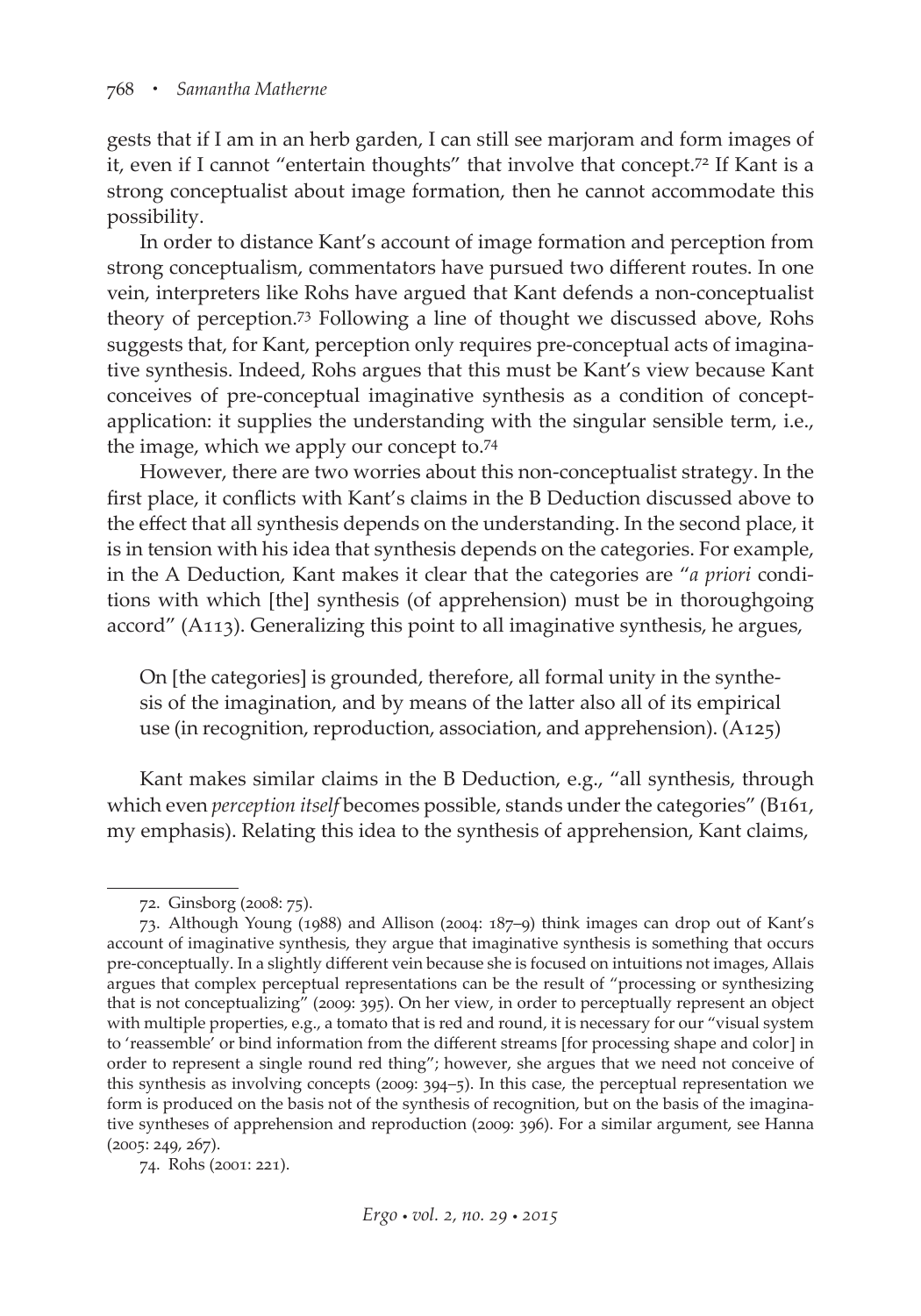since *all possible perception* depends on the synthesis of apprehension, but the latter itself, this empirical synthesis, depends on the transcendental one, thus on the categories, *all possible perceptions* . . . as far as their combination is concerned, stand under the categories. (B164–5, my emphasis)

Insofar as these passages indicate that perceptual synthesis involves the understanding and the categories, they undermine the non-conceptualist account of synthesis.

Meanwhile Ginsborg, who is sensitive both to these passages from the Deduction and the worry about over-intellectualizing Kant's account of perception, has adopted a different strategy, which we could call 'weak conceptualism' (2008: Section I). According to Ginsborg, the above passages from the Deduction reveal that the *understanding* must be involved in perceptual synthesis; however, she argues that this does not commit Kant to the stronger view that *concepts* must be involved in perceptual synthesis. On her interpretation, Kant allows for imaginative synthesis to be guided by the understanding without being guided by any "antecedently grasped concept" (2008: 71) She claims that this occurs when the imaginative synthesis involved in image formation is guided by the "consciousness of normativity" that the understanding provides, i.e., an awareness that one is synthesizing 'appropriately' or as she 'ought' (2008: 71, 73). If, for example, I do not possess the concept 'marjoram', the understanding can still be involved in synthesis if I sense that I am synthesizing the manifold together in the way that I 'ought'. It is on the basis of this normativity-guided synthesis that Ginsborg suggests images are formed.75

There are, however, two ways in which weak conceptualism conflicts with Kant's treatment of perception. To begin, in the passages from the Deduction cited above, Kant does not just say that perceptual synthesis depends on the understanding; he says it depends on the categories. Given that these are concepts, it would seem that, at the very least, the categories must be involved in the synthesis through which images are formed.76 Moreover, weak conceptualism is

<sup>75.</sup> Longuenesse (1998: 116–120) offers a different take on what this pre-conceptual normative guidance amounts to, arguing that perception involves synthesis that is guided by schemata, which are pre-conceptual rules and which, in turn, serve as the basis for empirical concept formation. Although I am sympathetic to the idea that perception involves schema-guided synthesis, for reasons discussed above, my interpretation diverges from Longuenesse's because I have a more conceptualist interpretation of schemata than she does.

<sup>76.</sup> Griffith (2012: 2, 6–7) and Williams (2012) argue that perceptual synthesis only requires transcendental concepts, not empirical concepts. While Kant certainly emphasizes the role the categories play in synthesis in the Deduction, I believe that his views in the third *Critique* indicate that he would think empirical concepts must be involved as well. As Allison (2001: 20) has emphasized, in the third *Critique* Kant argues that the categories operate at a very abstract level, determining "nature in general" in accordance with abstract laws, e.g., "All alteration has its cause" (KU 5:183). However, he claims that the "objects of empirical cognition" need to be further determined by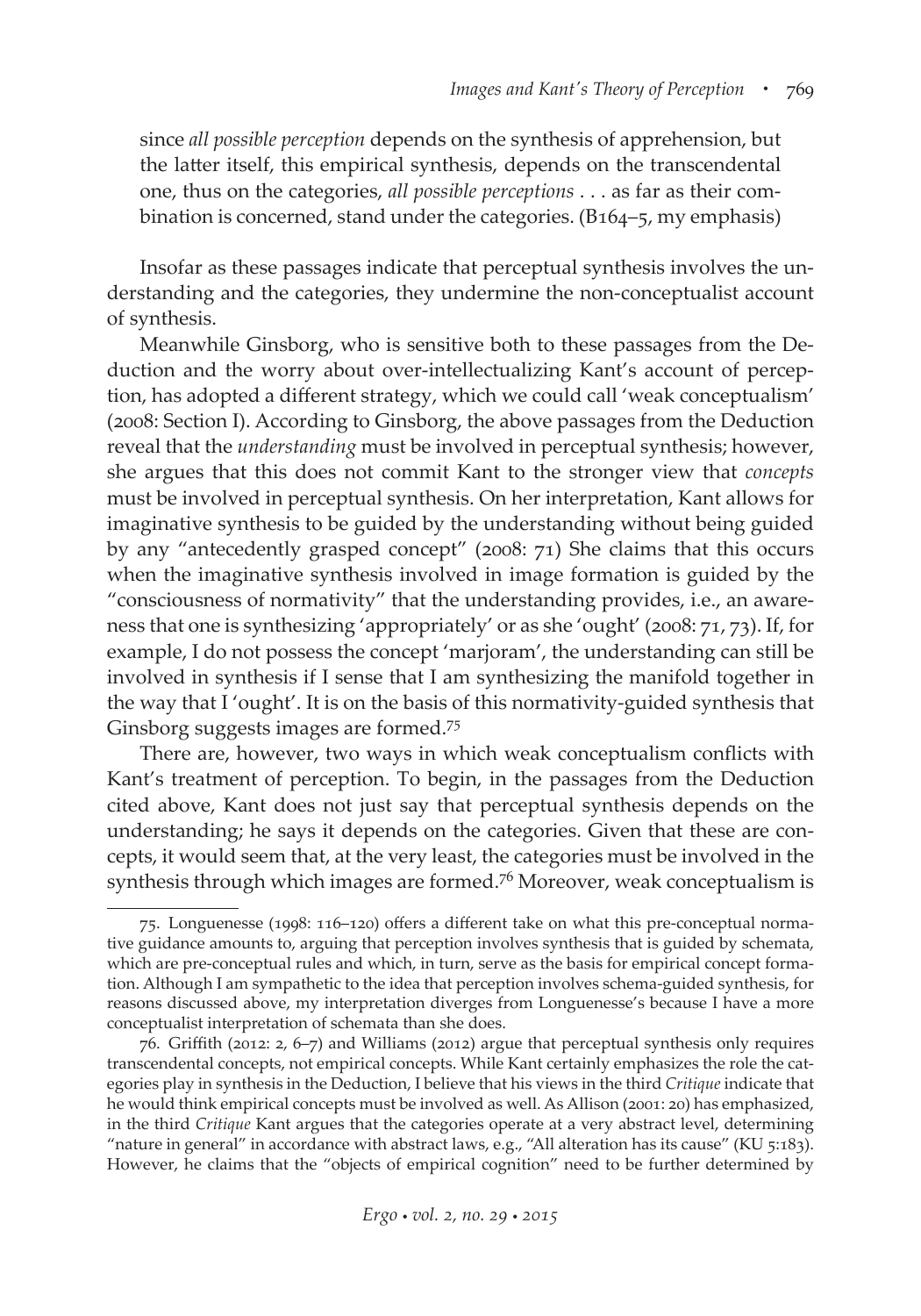in tension with Kant's analysis of image formation in the Schematism. For in the Schematism Kant does not just suggest that a schema enables us to synthesize a manifold of intuition in accordance with *the understanding*, but in accordance with *a concept*. This is why he insists on the connection between images, schemata, and concepts: images are made possible by schemata, which connect them to particular concepts.

Though this might seem to point once again towards Kant as a strong conceptualist, in what remains, I would like to suggest that he is better read as holding a moderate version of conceptualism, according to which image formation *is* guided by concepts, though *not* by the synthesis of recognition. Recall that, for Kant, the synthesis of the recognition is accompanied by a distinctive type of conceptual consciousness: we are aware of what we perceive as falling under a particular concept.77 I take this to imply that in the synthesis of recognition, we must be *consciously* or *reflectively* aware of what we perceive in conceptual terms, e.g., being aware of this object as falling under the concept 'champagne flute'. Yet this still leaves room for the possibility that our concepts could be guiding imaginative activity on a more *sub-conscious, unreflective level*. After all, Kant tends to emphasize the less reflective nature of the imagination, saying it is a "blind though indispensable function of the soul . . . of which we are seldom ever conscious" (A78/B103). Or as he says of the schematism of the imagination, it is a "hidden art in the depths of the human soul, whose true operations we can divine from nature and lay unveiled before our eyes only with difficulty" (A141/

77. I emphasize the idea that this is a distinctive sort of *conceptual* consciousness because Kant is committed to the view that perception involves what he calls "empirical consciousness": "by the **synthesis of** apprehension I understand the composition of the manifold in an empirical intuition, through which perception, i.e., empirical consciousness of it (as appearance), becomes possible" (B160) and "Perception is empirical consciousness" (B207). However, I take this kind of empirical consciousness to be distinct from the specific sort of conceptual consciousness that we have in the synthesis of recognition. On my interpretation of Kant's view, we can be empirically conscious of something we perceive without being conscious of it *as* falling under a certain concept.

more specific empirical laws (KU 5:183). For example, although the category of cause indicates that an object will have some cause or other, this object can still be caused "in infinitely many ways," so we need an empirical causal concept to tell us *which* sort of cause is responsible for this object (KU 5:183). Summarizing this point, Kant claims, "The understanding is of course in possession *a priori* of universal laws of nature, without which nature could not be an object of experience at all; but still it requires *in addition* a certain order in nature in its *particular* rules, which can only be known to it empirically" (KU 5:184, my emphasis). I take this passage to indicate that our concrete perceptual encounters with the world do not just involve the categories, but empirical concepts as well. On my interpretation, this has implications for Kant's account of perception and image formation: we do not just form images on the basis of the categories. In fact, Kant claims that, "The schema of a pure concept of the understanding . . . is something that can never be brought to an image at all" (A142/B181). But if the categories cannot be brought to an image and an image is required for perception, it would seem we must rely on empirical concepts in image formation.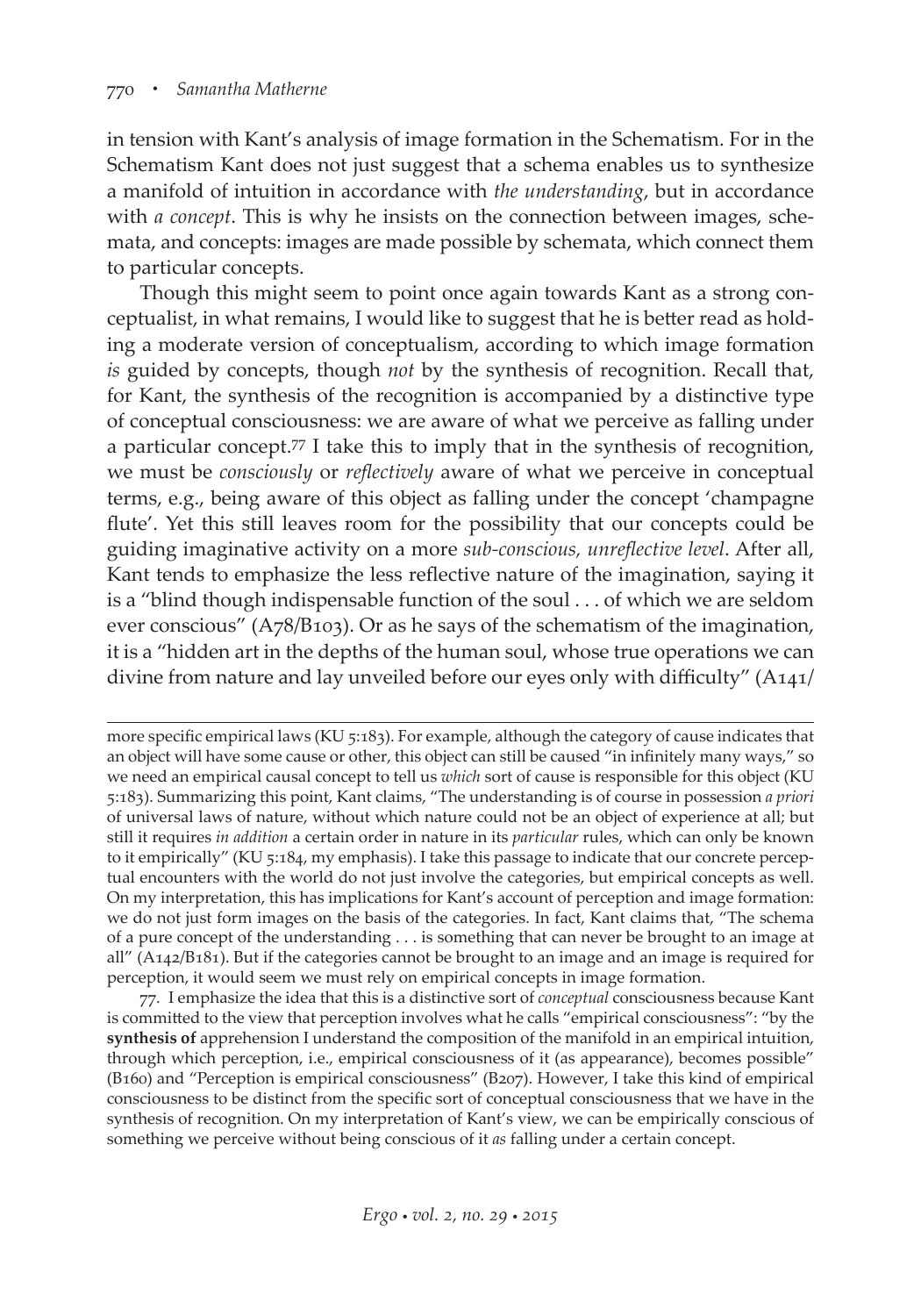B180). My proposal is that, for Kant, imaginative synthesis is guided by concepts in a more *unreflective* way, in a way that we are *not yet* conscious of.78

In order to spell out this view, I want to draw on a distinction, emphasized by Young (1988: 153), that Kant uses in the *Jäsche Logic* and the *Groundwork* between something occurring in accordance with a rule and in accordance with a representation of a rule (see Gr 4:412, JL 9:11). According to Kant, the former case occurs when we are 'unconscious' of a rule: "The exercise of our powers also takes place according to certain rules that we follow, *unconscious* of them at first, until we gradually arrive at cognition of them" (JL 9:11). It is only once we become conscious of the rule that we can act in accordance with a representation of it. Now, in the *Logic*, Kant is clear that he is thinking of the understanding both as the "source of rules" (JL 9:11) and as the "faculty of concepts" (JL 9:36) in which case, it stands to reason that the rules he has in mind here are concepts.<sup>79</sup> This means that the distinction Kant is drawing is between something occurring unconsciously in accordance with a concept and something occurring consciously in accordance with a representation of a concept.<sup>80</sup>

Turning back to the first *Critique*, I would like to suggest that schemagoverned synthesis is done unconsciously in accordance with a concept and does not require the sort of conscious representation of a concept involved in the synthesis of recognition. $81$  That schema-guided synthesis occurs in accordance

<sup>78.</sup> Insofar as I think concepts can guide synthesis in an unreflective way, I am sympathetic to Grüne's claim that synthesis can be guided by 'obscure concepts' (2009: Ch. 4); however, my account differs from Grüne's on several points. First, Grüne identifies intuitions, which she defines as complex representations formed on the basis of synthesis, with images (see, e.g., 2009: 53, 229); on my interpretation, by contrast, there is a distinction between intuitions in a narrow sense, which are formed through sensibility, and images, which are formed through synthesis. I take Kant's view to be that intuitions are formed on the basis of sensibility alone and do not depend on the sort of synthesis Kant describes in the Deduction. This is not to deny that within an intuition, the manifold of representations are connected together; rather it seems to me that this is accomplished through the 'synopsis', which Kant ascribes to sense, and which does not, as Grüne would have it, depend on synthesis. Furthermore, although I agree with Grüne that perception involves the formation of complex sensible representations on the basis of synthesis that is guided by concepts in an unreflective way, I do not agree with Grüne's claim that this occurs through the synthesis of recognition (see Grüne 2009: Chs. 3.3, 4). While Grüne wants to allow for the synthesis of recognition to proceed in an unreflective way, on my interpretation, the synthesis of recognition necessarily involves consciousness in a way that the concept-guided imaginative synthesis does not.

<sup>79.</sup> On this point, I differ from Young, who argues that the unconscious rules are preconceptual.

<sup>80.</sup> I believe that this can map onto Grüne's (2009: Ch. 1) analysis of concepts as follows: the former 'unconscious' concepts would align with 'obscure' concepts, whereas the 'conscious' concepts would align with 'clear' and 'distinct' concepts.

<sup>81.</sup> See Landy (2015: 144–150) for the argument that what Kant means by imaginative synthesis occurring 'in accordance with a concept' is that it instantiates or models rules, but does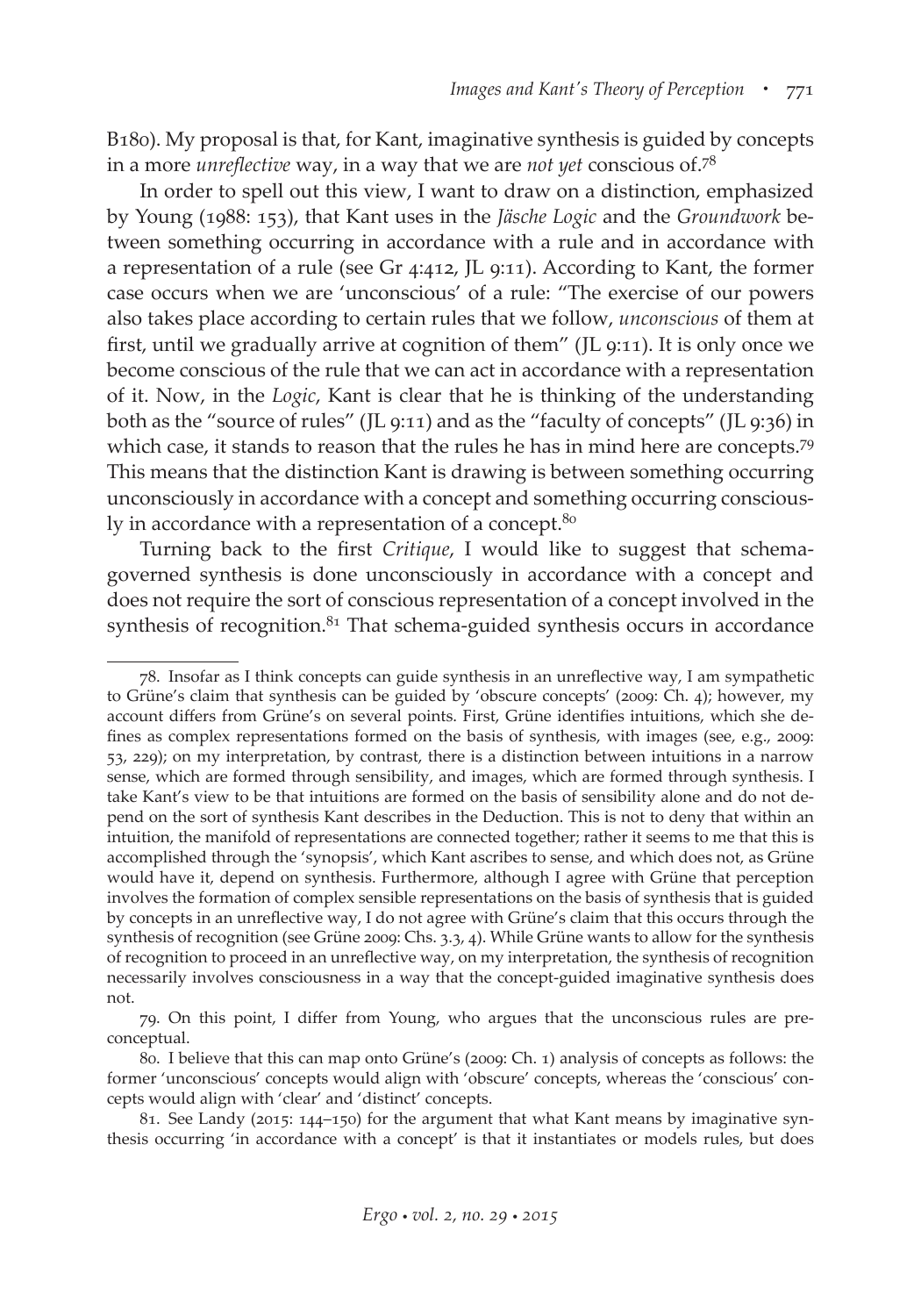with a concept follows from Kant's definition of a schema as a rule for synthesizing a manifold in accordance with a concept. And, on my view, insofar as it involves concepts, we can accommodate Kant's claims in the B Deduction that all imaginative synthesis traces back to the understanding. Recall, however, that Kant describes schematism as a 'hidden art in the depths of the human soul'. I take this to indicate that our schematizing activities are ones that occur on a more unconscious level. I can engage in schema-guided imaginative synthesis and form an image without having reflectively brought a concept to bear on what I see. For example, it is possible for me to form an image of my dog, i.e., form a complex, holistic representation of her as she darts hither and thither across the park, without being reflectively aware of her as falling under the concept 'dog'. Although I can only form the image by imaginatively synthesizing the manifold in accordance with the concept 'dog', it would require a further act to consciously apply the concept 'dog' to what I see. If this latter act occurs, then I bring a conscious unity to the manifold: I would become aware of what I see *as* falling under the concept dog. However, prior to this act, the image of my dog is unified insofar as it is a holistic representation of her from multiple sides and points of view.82 This latter unity is what the schema provides when it guides me in unconsciously synthesizing the manifold in accordance with the concept 'dog'. As we might make the point, the image is something that is conceptually structured: it reflects how in this instance the various distinguishing marks of a concept show up in a sensible, holistic way. Yet we are not conscious of what we see *as* conceptually structured, *as* falling under that concept. Kant's conceptualism is thus moderate in the sense that rather than require conscious concept application for image formation, he allows for us to form images on the basis of synthesis that is unconsciously guided by a concept.

The sort of conceptualism I attribute to Kant is also moderate in the sense that it is not so completely thoroughgoing as to ignore a layer of something preconceptual in our perceptual relation to the world. I have urged that Kant is a conceptualist with regard to one particular feature of perception, viz., images.

82. For a recent discussion of the different kinds of 'unity' a representation can have for Kant, see McLear (2015).

not obey them. Unlike when we obey a rule, Landy argues that instantiating a rule is something that can happen 'blindly'. My view, however, differs from Landy's with respect to our analysis of intuition: whereas on his view, intuitions are conceptually structured representations that are produced through the syntheses of apprehension, reproduction, and recognition, I endorse a non-conceptualist reading of intuitions. My view also differs from Landy's with regard to the relationship between the imagination and the synthesis of recognition: whereas I maintain that the imagination can produce the sort of holistic representations involved in images without relying on the synthesis of recognition and maintain instead that it relies on the synthesis of apprehension and reproduction occurring in accordance with a concept, Landy maintains that imaginative synthesis cannot produce the relevant complex representation without the synthesis of recognition being involved (2015: 138–9).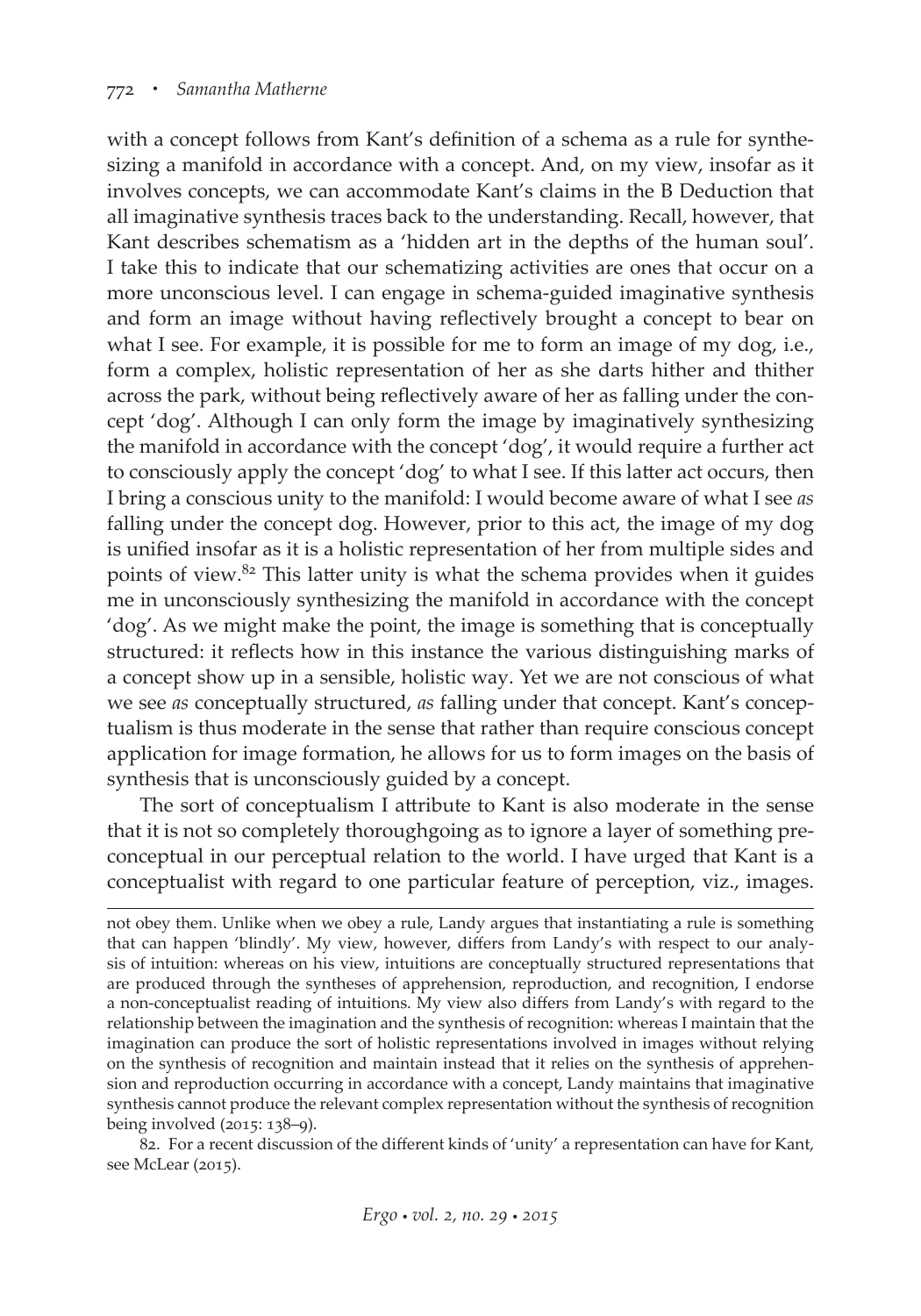However, my interpretation of Kant's framework for perception does not commit him to the view that our perceptual relation to the world is something shaped by concepts 'all the way out'.<sup>83</sup> Rather, on my reading, Kant acknowledges that our imaginative capacity for image formation is parasitic on the *non-conceptual* deliveries of sensibility, i.e., sensations and intuitions in the narrow sense.<sup>84</sup> As I emphasized above, I believe that this line of thought emerges in the Transcendental Deduction. In the first place, Kant claims that the manifold of intuition is something that is provided solely be sensibility as is evident in passages like the following: "I therefore ascribe a synopsis *to sense*, because it contains a manifold in its intuition" (A97, my emphasis) and "The manifold of representations can be given in an intuition that is *merely sensible*, i.e., nothing but receptivity" (B129, my emphasis). He then goes on to argue that synthesis is something that *takes up* this given manifold: in the A Deduction, for example, he describes the synthesis of the imagination as "the **synthesis** *of* this manifold through the imagination" (A94, my emphasis) and in the B Deduction, he says, "by the **synthesis of apprehension** I understand the composition *of* the manifold" (B160, my emphasis). Indeed, this point is made even more clearly with respect to images, when he claims that in synthesis "the imagination is *to bring* the manifold of intuition *into* an **image**" (A120, my emphasis). Altogether, this suggests that, for Kant, the synthesis of the imagination required for perception is something that acts on a pre-conceptual manifold of intuition given to us through sensibility.

In the end, what I take this evidence to indicate is that the non-conceptualist is right to claim that, for Kant, there is something about our perceptual relation to the world that resists conceptualism: on his view, intuition contains a manifold of intuition that is independent of both concept-guided imaginative synthesis, as well as the conceptual synthesis of recognition.<sup>85</sup> Nevertheless, now

<sup>83.</sup> This phrase is borrowed from McDowell (2007: 338).

<sup>84.</sup> Contrary to Ginsborg who takes images to be the 'primitive', i.e., pre-conceptual component of perception, on my view, it is intuitions that play this role.

<sup>85.</sup> One argument in favor of non-conceptualism that I have not yet addressed concerns the continuity between animal and human perception. McLear (2011), for one, has argued that Kant's remarks about animals indicate that he attributes to animals perceptual awareness of objects, which does not depend on conceptualization. While I cannot go into all the details of Kant's account of animal perception here, there are three claims that he makes in this context that seem relevant to our discussion: first, that animals have senses and a reproductive imagination (e.g., ML 28:277), second, that they have representations (VL 28:846; JL 9:65; KU 5:464), and, third, that they can both see objects, e.g., an ox can see his stall and the door of his stall, and are capable of distinguishing between perceptual objects, e.g., "The dog differentiates the roast from the loaf" (FS 2:59–60). These claims, in turn, raise the following question: if animals have a capacity for sensibility and the imagination and if representations are involved in their perception of objects, then shouldn't we think that it is possible to have objective perception and to form images without relying on conceptual capacities? Although the textual evidence indicates that animals perceive objects in some sense, I believe that their perception is *specifically* different from that of human beings. In the first place, Kant insists that human beings and animals are different species (e.g., ML 28:276): this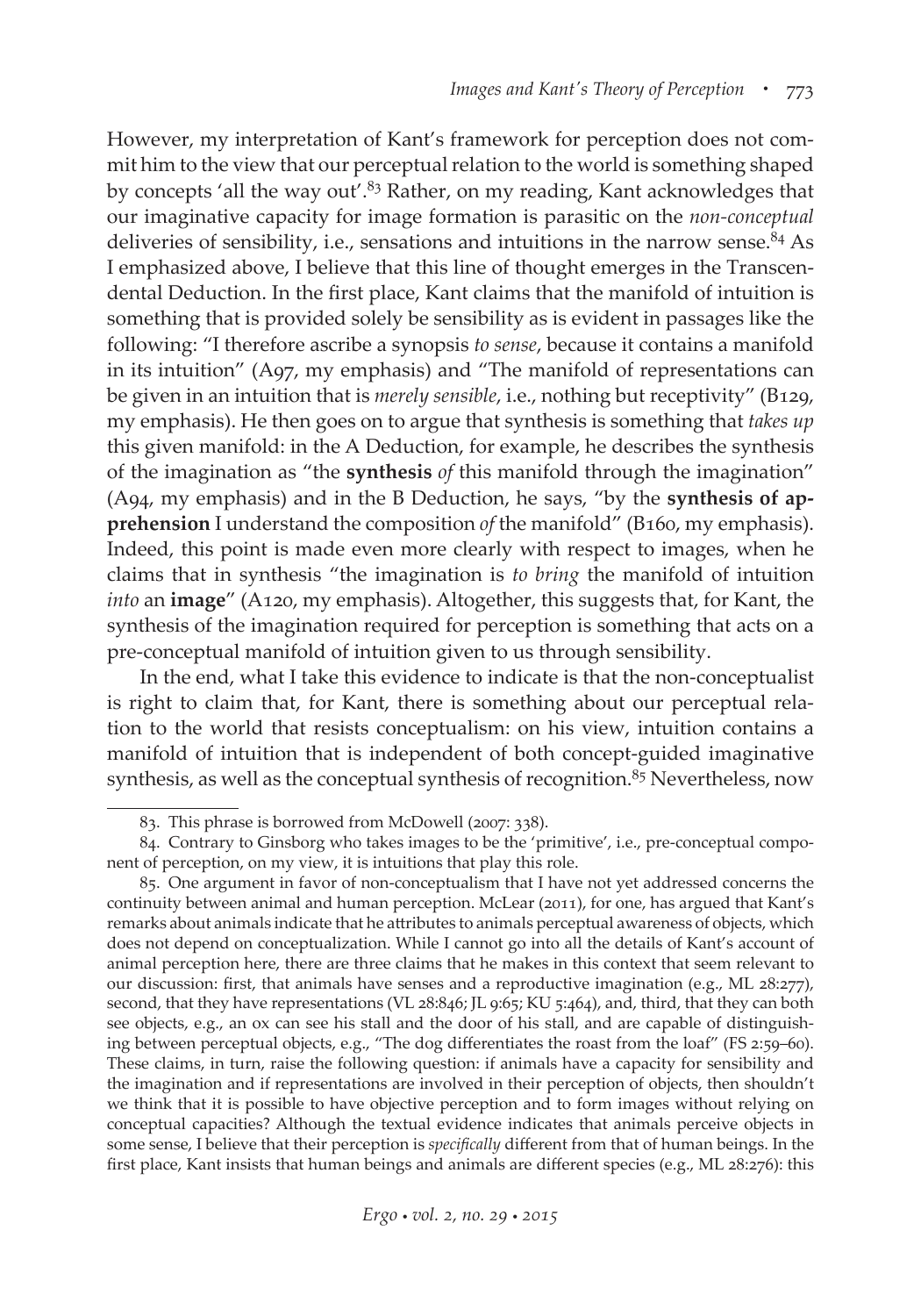that we have restored images, image formation, and the imagination to Kant's theory of perception, we find that he is committed to being a conceptualist with respect to a necessary ingredient of perception, viz., our ability to form holistic representations of objects as they appear to us from multiple sides and multiple points of view. This is a subtle, more mitigated form of conceptualism than is often attributed to Kant; however, this promising view emerges only if we take into account the centrality of the imagination, alongside sensibility and understanding, in Kant's framework for perception.

## **Acknowledgments**

I would like to thank Lucy Allais, Matt Bateman, Dai Heide, Paul Hurley, Pierre Keller, Amy Kind, James Kreines, Colin McLear, David Landy, Lisa Shabel, Lisa Shapiro, Julie Tannenbaum, Clinton Tolley, Peter Thielke, Eric Watkins, three anonymous referees, and audiences at Simon Fraser in 2014, the Pacific APA in 2014, and the NAKS session on the imagination at the Pacific APA in 2015 for invaluable feedback on this paper.

is due, in part, to the fact that animals lack an understanding and self-consciousness (ML 28:276) and, in part, to the fact that animals are wholly passive, whereas human beings have spontaneity (ML 28:249, 29:202). Given this specific difference, Kant claims that "gradation from animals to man does not occur" (DWL 24:702). I believe that this has implications for how Kant conceives of the relationship between human and animal perception. Indeed, when we look at Kant's description of animal versus human perception, a very different picture emerges in each case. Kant claims that the "guiding thread" of animal perception is instinct (ML 29:949, see also ML 28:594, 28:690). Consider the dog's ability to distinguish between the loaf and meat: "the sensations caused by the roast are a ground of desire in the dog which differs from the desire caused by the loaf, and according to the natural connection which exists between its drives and its representations" (FS 2:60). Here the dog's perception and the use of its senses and reproductive imagination are passively driven by instinct and desire. This is quite different from the picture of image formation in human perception that Kant offers us in the first *Critique*. In our case, perception and image formation depends on imaginative synthesis (at both the reproductive and productive level, which we did not consider in this paper) and since Kant maintains that synthesis involves "the spontaneity of our thought," human perception involves spontaneity (A77/B102). Thus the entire spontaneous framework for the exercise of our imagination in human perception is different from the passive, instinctual framework of animal perception. Indeed, Kant himself even claims that it would be better if we could use a different name to describe the reproductive imagination in the animal and human case: "All three of these cognitive faculties [i.e., imagination, imagining, and anticipation, which have their source in the reproductive imagination] can be accompanied by apperception or not. When they are, then they belong only to human beings, when not—then animals also have them. We ought, therefore, to have two different name for these, but for this [faculty] there is only one, namely, the reproductive power of imagination" (ML 29:884). So even if animals are capable of perceiving objects by relying on their reproductive imaginations, this activity is importantly different from the imaginative activity of image formation that he takes to be required for human perception; in which case, if he does offer a non-conceptualist account of animal perception, then this need not preclude him from offering a conceptualist account of human perception.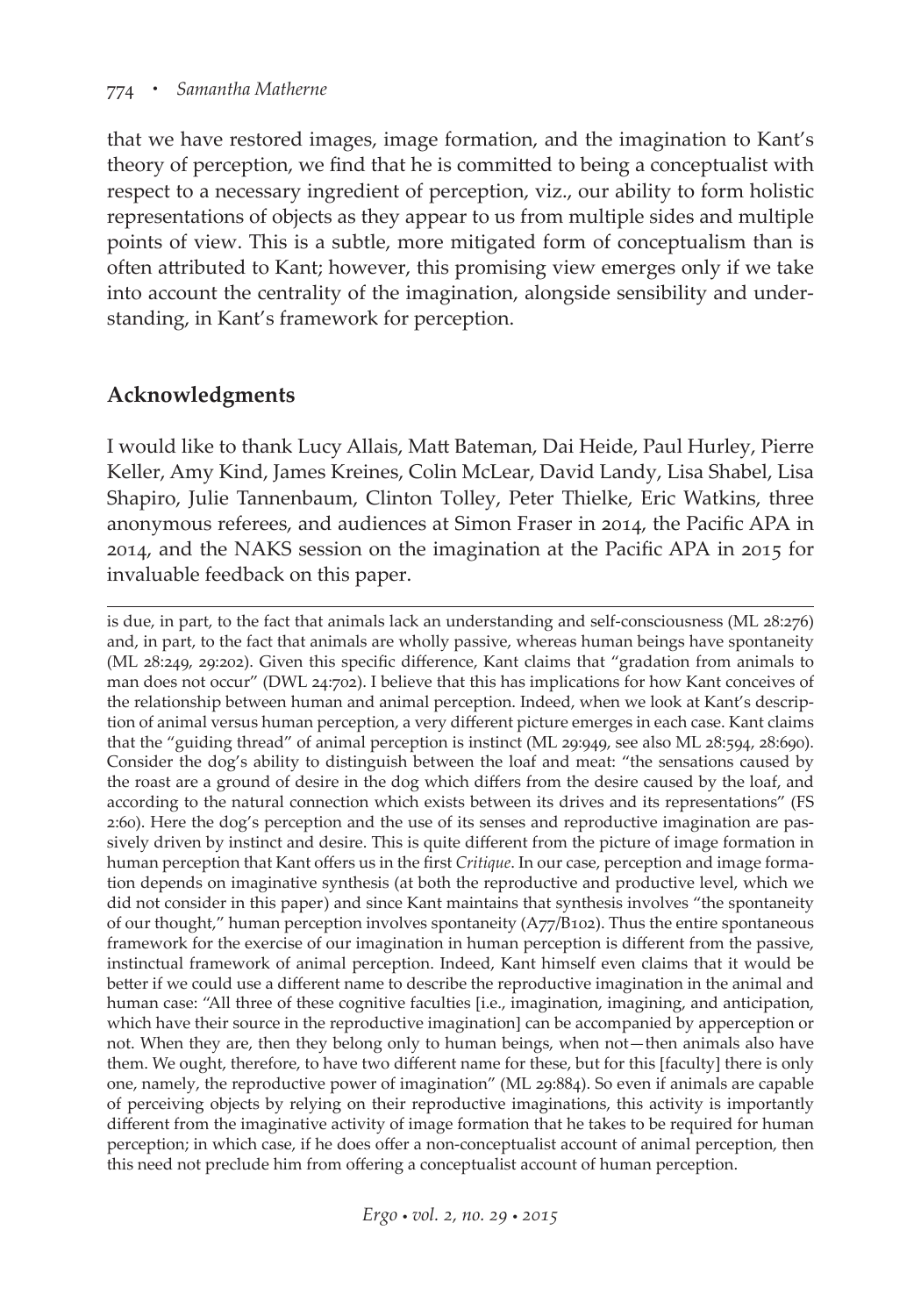#### **References**

- Abela, Paul (2002). *Kant's Empirical Realism*. Oxford University Press. http://dx.doi. org/10.1093/acprof:oso/9780199242740.001.0001
- Allais, Lucy (2009). Kant, Non-Conceptual Content, and the Representation of Space. *Journal of the History of Philosophy*, *47*(3): 383–413. http://dx.doi.org/10.1353/hph.0.0134 Allais, Lucy (2015). Synthesis and Binding. Manuscript in preparation.
- Allison, Henry (2001). *Kant's Theory of Taste*. Cambridge University Press. http://dx.doi.
- org/10.1017/cbo9780511612671
- Allison, Henry (2004). *Kant's Transcendental Idealism*. Yale University Press.
- Armstrong, David (1968). *A Materialist Theory of the Mind*. Routledge & Kegan Paul.
- Bennett, Jonathan (1966). *Kant's Analytic*. Cambridge University Press. http://dx.doi. org/10.1017/cbo9780511554506
- Chipman, Lauchlan (1972). Kant's Categories and Their Schematism. *Kant-Studien*, *63*(1): 36–50. http://dx.doi.org/10.1515/kant.1972.63.1-4.36
- Dennett, Daniel (1979). Two Approaches to Mental Images. In Ned Block (Ed.), *Imagery* (87–107). The MIT Press.
- Dennett, Daniel (1986). *Content and Consciousness*. Routledge & Kegan Paul.
- Descartes, René (1972). *Treatise on Man*. T.S. Hall (Trans.). Harvard University Press.
- Engstrom, Stephen (2006). Understanding and Sensibility. *Inquiry*, *49*(1): 2–25. http:// dx.doi.org/10.1080/00201740500497225
- Ewing, A.C. (1967). *A Short Commentary on Kant's* Critique of Pure Reason. University of Chicago Press.
- Gendler, Tamar (2013). Imagination. In Edward N. Zalta (Ed.), *The Stanford Encyclopedia of Philosophy* (Fall 2013 Edition).
- Gibbons, Sarah (1994). *Kant's Theory of Imagination*. Oxford University Press.
- Ginsborg, Hannah (1997). Lawfulness without a Law: Kant on the Free Play of Imagination and Understanding. *Philosophical Topics*, *25*(1): 37–81. http://dx.doi.org/10.5840/ philtopics199725119
- Ginsborg, Hannah (2008). Was Kant a Nonconceptualist? *Philosophical Studies*, *137*(1): 65– 77. http://dx.doi.org/10.1007/s11098-007-9163-3
- Gomes, Anil (2014). Kant on Perception: Naive Realism, Non-Conceptualism, and the B-Deduction. *Philosophical Quarterl*y*, 64*(254): 1–19. http://dx.doi.org/10.1093/pq/pqt019
- Goy, Ina (2012). Kant on Formative Power. *Lebenswelt*, *2*: 26–49.
- Griffith, Aaron (2012). Perception and the Categories. *European Journal of Philosophy*, *20*(2): 193–222. http://dx.doi.org/10.1111/j.1468-0378.2010.00404.x
- Grüne, Stefanie (2009). *Blinde Anschauung. Zur Rolle von Begriffen in Kants Theorie sinnlicher Synthesis.* Klostermann.
- Grüne, Stefanie (2011). Is There a Gap in Kant's B Deduction? *International Journal of Philosophical Studies*, *19*(3): 465–490. http://dx.doi.org/10.1080/09672559.2011.595196
- Guyer, Paul (2006). *Kant*. Routledge.
- Hanna, Robert (2005). Kant and Nonconceptual Content. *European Journal of Philosophy*, *13*(2): 247–290. http://dx.doi.org/10.1111/j.0966-8373.2005.00229.x
- Hanna, Robert (2006). *Kant, Science, and Human Nature*. Oxford University Press. http:// dx.doi.org/10.1093/acprof:oso/9780199285549.001.0001
- Hanna, Robert (2008). Kantian Non-Conceptualism. *Philosophical Studies*, *137*(1): 41–64. http://dx.doi.org/10.1007/s11098-007-9166-0
- Hanna, Robert (2011). Beyond the Myth of the Myth: A Kantian Theory of Non-Conceptual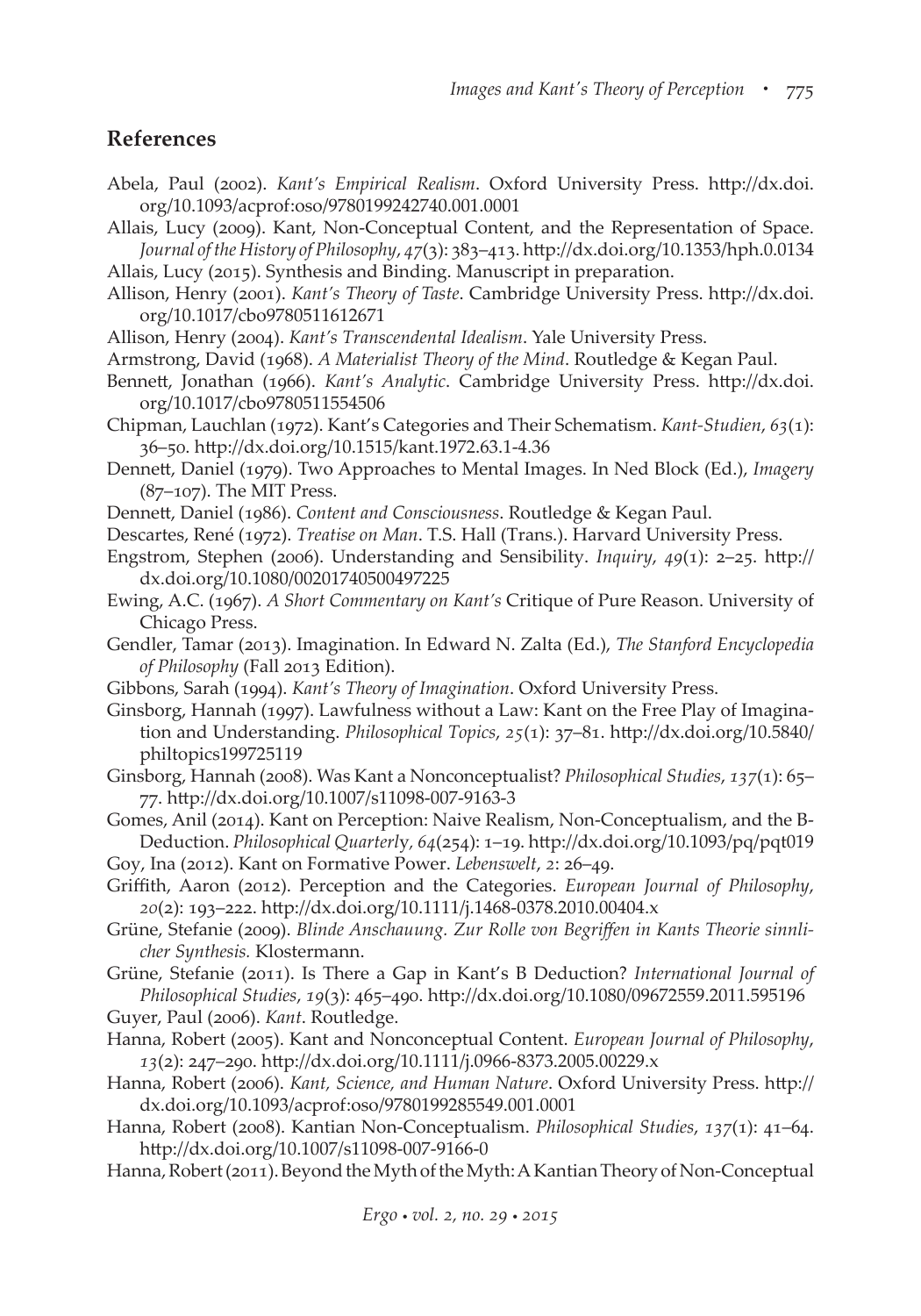Content. *International Journal of Philosophical Studies*, *19*(3): 323–398. http://dx.doi.org/ 10.1080/09672559.2011.595187

- Heidegger, Martin (1990). *Kant and the Problem of Metaphysics* (5th ed.). Richard Taft (Trans.). Indiana University Press.
- Husserl, Edmund (1982). *Ideas Pertaining to a Pure Phenomenology and to a Phenomenological Philosophy*. F. Kersten (Trans.). Nijhoff.
- Kant, Immanuel (1998). *Critique of Pure Reason*. (Paul Guyer and Allen Wood Eds. and Trans.). Cambridge University Press. http://dx.doi.org/10.1017/cbo9780511804649
- Kant, Immanuel (2012). *Groundwork to the Metaphysics of Morals*. (Mary Gregor and Jens Timmermann Eds. and Trans.). Cambridge University Press.
- Kant, Immanuel (2002). *Critique of the Power of Judgment*. (Paul Guyer and Eric Matthews Eds. and Trans.). Cambridge University Press.
- Kant, Immanuel (2006). *Anthropology from a Pragmatic Point of View*. (Robert Louden Trans.). Cambridge University Press.
- Kant, Immanuel (1992). The False Subtlety of the Four Syllogistic Figures. In David Walford (Ed. and Trans.), *Theoretical Philosophy: 1755–1770* (85-106). Cambridge University Press.
- Kant, Immanuel (1992). *Dohna-Wundlacken Logic*. In J. Michael Young (Ed. and Trans.), *Lectures on Logic* (431–516). Cambridge University Press.
- Kant, Immanuel (1992). *Jäsche Logic*. In J. Michael Young (Ed. and Trans.), *Lectures on Logic* (521-640). Cambridge University Press.
- Kant, Immanuel (1997). *Lectures on Metaphysics*. Karl Ameriks and Steve Naragon (Eds. and Trans.). Cambridge University Press. http://dx.doi.org/10.1017/cbo9781107049505
- Kant, Immanuel (2005). *Notes and Fragments.* Curtis Bowman, Paul Guyer, and Fred Rauscher (Eds. and Trans.). Cambridge University Press. http://dx.doi.org/10.1017/ cbo9780511498756
- Kant, Immanuel (1902). *Kants gesammelte Schriften*. Deutschen [formerly, Königlichen Preussichen] Akademie der Wissenschaften (Eds.). Walter de Gruyter.
- Kemp Smith, Norman (1962). *A Commentary to Kant's "Critique of Pure Reason"* (2nd ed.). Humanities Press.
- Kind, Amy (2001). Putting the Image Back in Imagination. *Philosophy and Phenomenological Research*, *62*(1): 85–110.
- Kind, Amy (in press). Imaginative Presence. In Fabian Dorsch, Martine Nide-Rumelin, and Fiona Macpherson (Eds.), *Phenomenal Presence*. Oxford University Press. http:// dx.doi.org/10.1111/j.1933-1592.2001.tb00042.x
- Kitcher, Patricia (1990). *Kant's Transcendental Psychology*. Oxford University Press.
- Land, Thomas (2011). Kantian Conceptualism. In Günther Abel and James Conant (Eds). *Rethinking Epistemology* (197–239). de Gruyter. http://dx.doi. org/10.1515/9783110253573.197
- Landy, David (2015). *Kant's Inferentialism: The Case Against Hume*. Routledge.
- Longuenesse, Béatrice (1998). *Kant and the Capacity to Judge*. Charles T. Wolfe (Trans.). Princeton University Press.
- Makkreel, Rudolph (1990). *Imagination and Interpretation in Kant*. University of Chicago Press.
- Matherne, Samantha (2014). Kant and the Art of Schematism. *Kantian Review*, *19*(2): 181– 205. http://dx.doi.org/10.1017/S1369415414000016
- Matherne, Samantha (2016). Kant's Theory of the Imagination. In Amy Kind (Ed.), *The Routledge Handbook of Philosophy of Imagination*. Routledge.